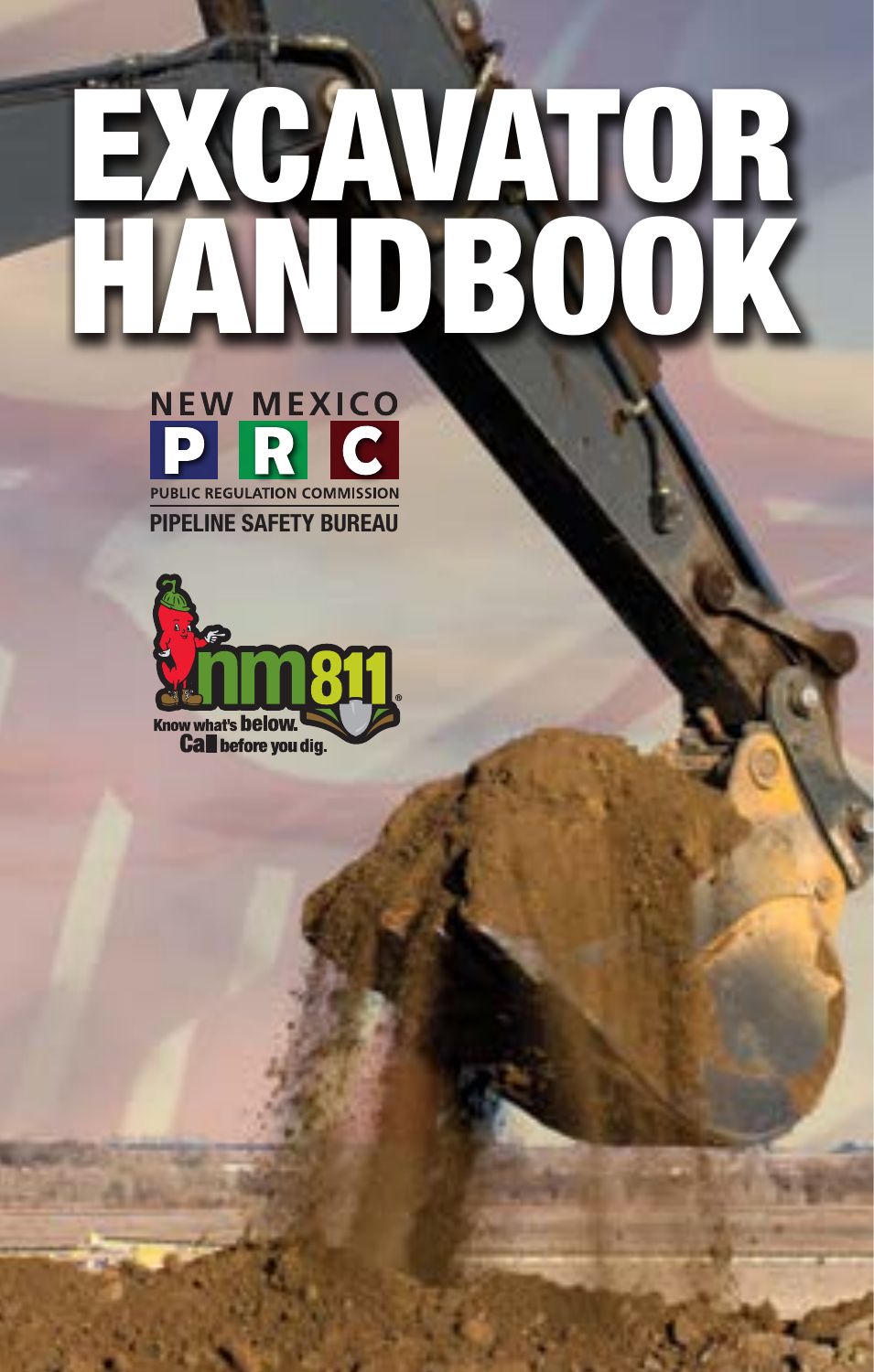# NOTICE OF DISCLAIMER

THIS GUIDE IS FOR INFORMATIONAL PURPOSES ONLY INFORMATION IS INCLUDED FOR YOUR CON-VENIENCE. IT IS YOUR RESPONSIBILITY TO KNOW AND COMPLY WITH THE PROVISIONS OF NEW MEX-ICO LAW, THE PUBLIC REGULATION COMMISSION'S RULES AND FEDERAL REGULATIONS IN THEIR EN-TIRETY, INCLUDING ANY MODIFICATIONS MADE SUBSEQUENT TO THIS WRITING. SOME OR ALL OF THE METHODS OR PROCEDURES DESCRIBED MAY NOT BE APPLICABLE OR APPROPRIATE FOR USE BY YOUR ORGANIZATION. IN ANY EVENT AND RE-GARDLESS OF ERRORS, INACCURACIES, OR OMIS-SIONS IN THIS GUIDE, NEW MEXICO 811, AND THE STATE OF NEW MEXICO ASSUME NO LIABILITY OF ANY KIND ARISING OUT OF ANY USE OR RELIANCE UPON THIS INFORMATION BY YOU OR ANYONE IN YOUR ORGANIZATION, INCLUDING, BUT NOT LIM-ITED TO, ANY LIABILITY FOR ANY INJURY TO PER-SONS OR ANY DAMAGE TO PROPERTY.

> Published in cooperation by the New Mexico Public Regulation Commission, Department of Transportation Pipeline Safety Bureau and New Mexico One Call, Inc. DBA New Mexico 811 2004, 2007, 2009, 2012

> > **Pipeline Safety Bureau**

NM Public Regulation Commission P.O. Box 1269 • Santa Fe, NM 87504-1269 [www.nmprc.state.nm.us/transportation/pipeline-safety.html](http://www.nmprc.state.nm.us/transportation/pipeline-safety.html)

**New Mexico 811**  1021 Eubank Blvd NE • Albuquerque, NM 87112 [www.nm811.org](http://www.nmonecall.org)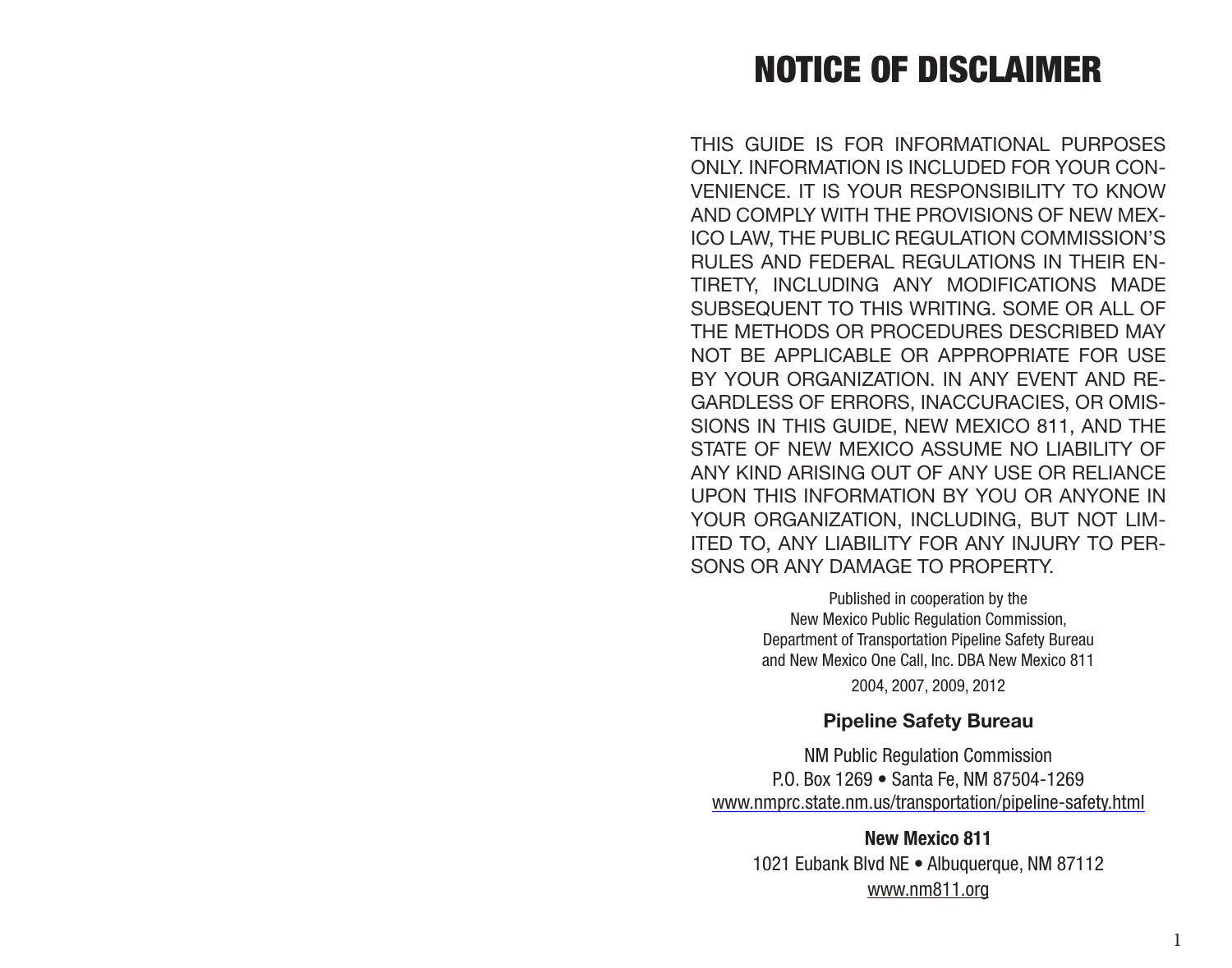# Table of Contents

| PREPARING TO MAKE A LOCATE REQUEST  6            |  |
|--------------------------------------------------|--|
|                                                  |  |
|                                                  |  |
|                                                  |  |
|                                                  |  |
|                                                  |  |
|                                                  |  |
|                                                  |  |
|                                                  |  |
|                                                  |  |
|                                                  |  |
|                                                  |  |
|                                                  |  |
|                                                  |  |
|                                                  |  |
|                                                  |  |
|                                                  |  |
|                                                  |  |
|                                                  |  |
|                                                  |  |
| Supporting the underground facilities  19        |  |
|                                                  |  |
|                                                  |  |
| Precautions when working around gas pipelines 20 |  |
|                                                  |  |
|                                                  |  |

| State law requirements for facility owners or operators 28 |  |
|------------------------------------------------------------|--|
|                                                            |  |
| What happens if your facilities are damaged? 30            |  |
| Communication Regarding Locate Status31                    |  |
|                                                            |  |
|                                                            |  |
| Approved colors and marking standards31                    |  |
|                                                            |  |
|                                                            |  |
|                                                            |  |
|                                                            |  |
| Guidelines for determining an emergency35                  |  |
|                                                            |  |
|                                                            |  |
|                                                            |  |
| APPENDIX D - WHITE LINING MARKING GUIDELINES 115           |  |
| APPENDIX E - NM's INCORPORATED CITIES,                     |  |
|                                                            |  |
|                                                            |  |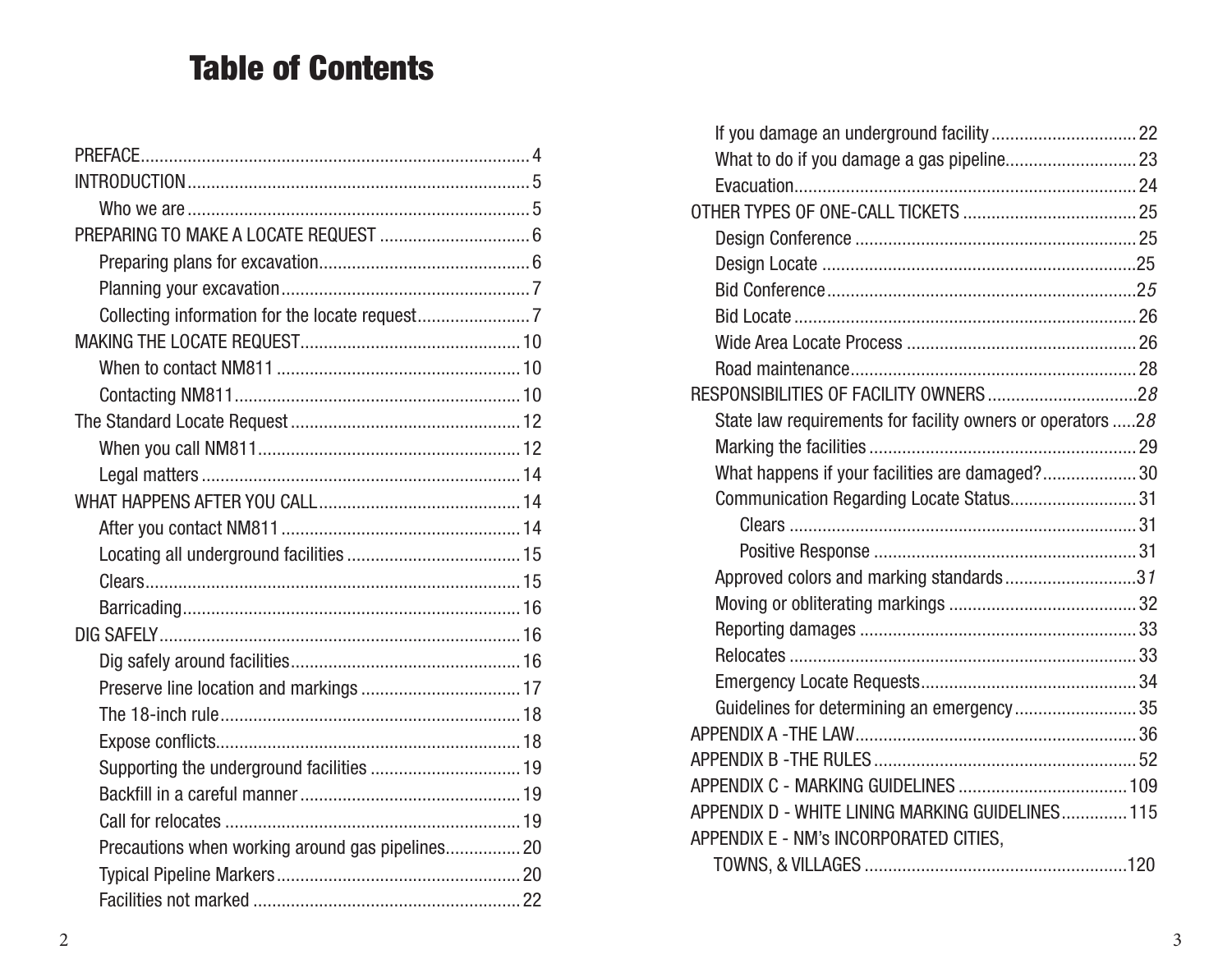# PREFACE

<span id="page-3-0"></span>Excavation is a regulated activity in New Mexico. The Public Regulation Commission, Pipeline Safety Bureau has statutory authority to administer New Mexico's Excavation Law Chapter 62, Article 14 NMSA 1978, including the assessment of fines for violations of the excavation law. This publication has been prepared for New Mexico's excavators as a reference guide for interacting with New Mexico 811 (NM811). We recommend you give a copy of this guide to all employees who regularly contact NM811. Familiarity with its contents is essential for successful communication between the NM811 operator and the caller. We suggest you keep this guide on hand for future reference when questions or problems arise.

We do not have a copyright on the material in this guide. We encourage you to copy part or all of it for fellow employees. Additional copies of this handbook are available in our web store at www.nm811.org.

*NOTE: The contents of this guide are subject to change without notice.*

# INTRODUCTION

#### **Who we are**

New Mexico One Call, Inc. DBA New Mexico 811 (NM811) is a statewide one-call notification center that was formed in 1990. Our purpose is to provide damage prevention resources by offering excavators and the public the ability to inform multiple underground facility owners of intended digs via a single telephone call to 811.

All underground facility owners are required by New Mexico state law to belong to a one-call notification system. Municipalities, pipelines, gas distribution, telecommunications, water, sewer, electric companies and others have underground facilities everywhere in New Mexico. Striking any one of these lines can cause service interruptions, injury and, potentially death!

New Mexico state law requires everyone involved in any excavation to provide at least two working days' notice to owners of underground facilities. This notification is accomplished by calling the one-call center at least two working days prior to beginning your excavation. The facility owners are then required to mark the horizontal locations of their underground lines within the two working days.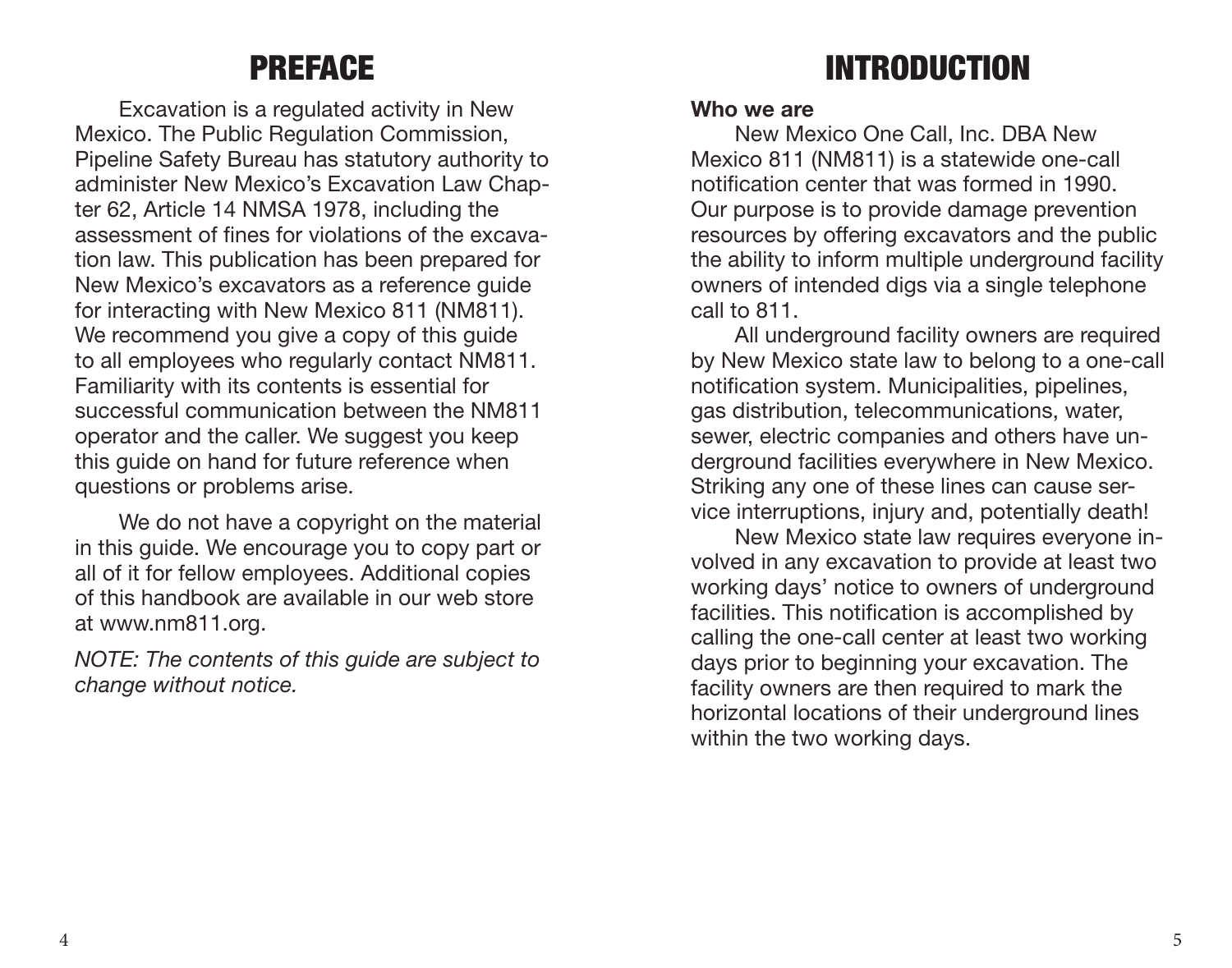# PREPARING TO MAKE A LOCATE REQUEST

#### <span id="page-4-0"></span>**Preparing plans for excavation**

New Mexico excavation law requires a person who prepares plans for excavation to provide certain information on the plans for the person who is doing the actual digging. Plans, in a broad sense, include engineering construction documents (plans/specifications), work orders, maintenance orders, or any other format that provides instructions to the person digging. The requirements include determining the location of existing underground facilities, planning the excavation to avoid or minimize the interference with the existing facilities, provide support for existing facilities, and provide for select backfill when necessary to prevent damage to existing facilities. The design or bid locate process is the method(s) used by the preparer of the plans to gather the information regarding the facilities, which must be included in the plans, **prior to excavation.** A preparer shall select either a design or bid locate request and it may be either a conference or physical locate request for obtaining information on the location of underground facilities. However, the preparer may not switch methods once having made a choice. For an explanation of the design or bid tickets, please see the section of this handbook titled "Other Types of One-Call Tickets."

#### **Planning your excavation**

New Mexico excavation law requires excavators to plan every excavation to minimize interference and prevent damage to underground facility lines in or near the excavation area. Locate requests should only include the amount of work that can be reasonably completed in 10 working days.

Excavators are required by law, with limited exceptions, and it is an industry practice, to mark the excavation site in white before requesting a locate. You can help facility owners identify conflicts by marking your excavation site with white paint, flags, stakes, whiskers or other appropriate white markings. See Appendix D for NM White-lining Marking Guidelines.

#### **Collecting information for the locate request**

New Mexico's excavation law requires excavators to provide certain information to the one-call center. If you do not supply the necessary information, your request may be delayed or denied until the necessary information is provided. As you plan for the request, be prepared to provide the following information:

- 1. Excavator's name (company), a contact person (first & last name), contact's daytime phone number, mailing address or a New Mexico 811 excavator's ID number.
- 2. Alternate contact information and daytime phone number.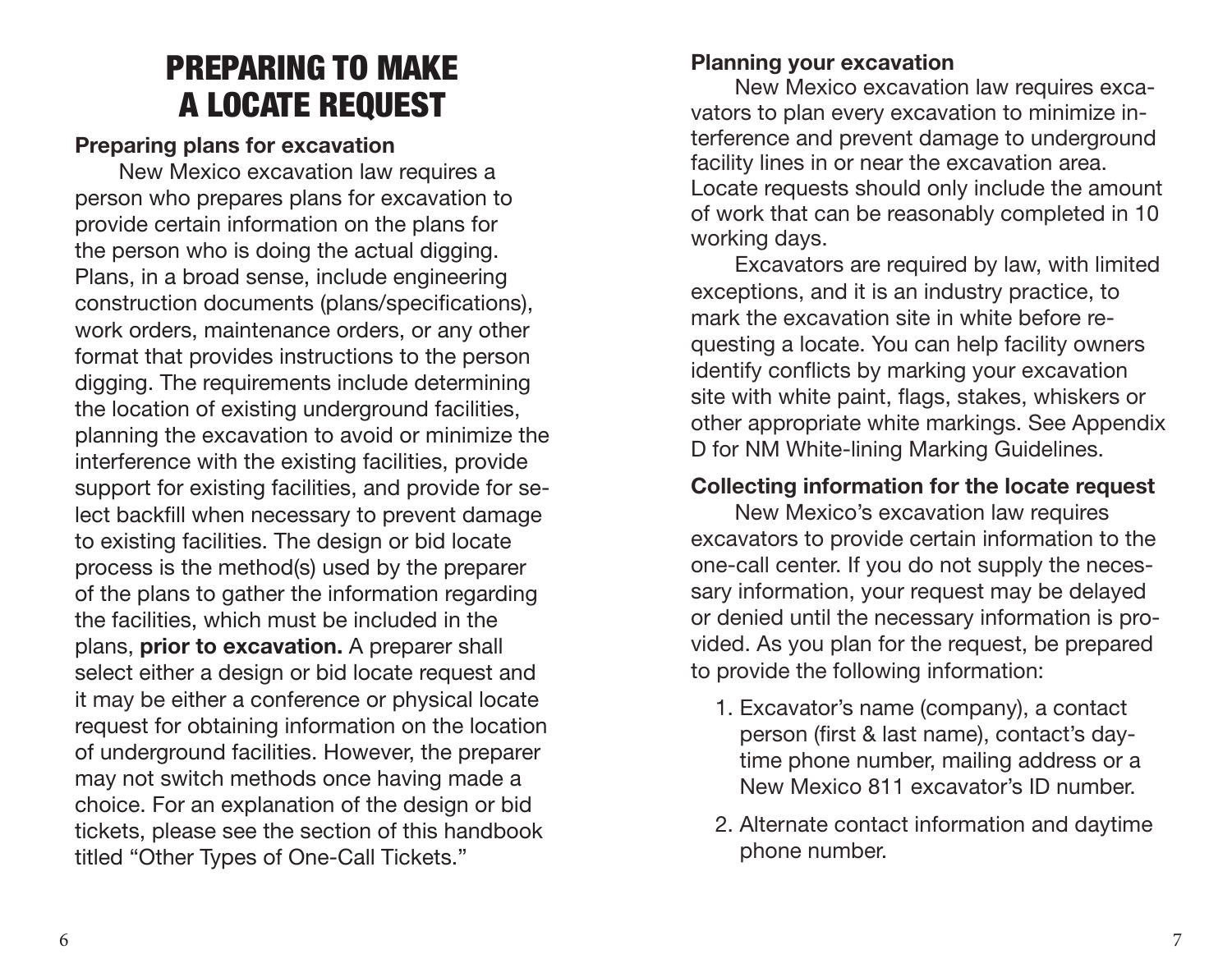- 3. A brief description and purpose for the type of work to be done. For example: "Repairing sewer line," or "New electric service." or "Installing new signs."
- 4. The name of the person or company for whom the work is being done.
- 5. Whether or not the excavation site is pre-marked in white. If it required by law that the dig site be marked in white, you must provide this information. If excavation location meets the exception criteria described in the law, the excavator must provide clear and adequate identification of the actual dig site. Having the site marked in white using paint or flags or stakes etc. can make the spotting instructions in number 8 below easier to describe. It will also make it easier for the spotter to locate your dig site.
- 6. An accurate physical description of the location and size of the excavation location. For example: a street address, or GPS coordinates (with degrees in decimal format), or TRSQ legals are all good location descriptions. Reference to a plat of a subdivision is not a sufficient description. The one-call operator will also ask for the nearest cross streets. This greatly helps in locating the dig site in the mapping system.
- 7. Driving instructions to a rural excavation site or a site within a city or town that needs additional directions. These should start from an easily describable location. For example: a city or town, an intersection or mile marker on a major highway or the intersection of two mapped roads. Landmarks such as a restaurant, gas station. casino or a tree are not usable for driving directions.
- 8. Spotting instructions: accurately describe the actual dig area that needs to be spotted, such as "Spot the north property line" for a fence. Dig locations should be specific in size and location(s) describing where the actual digging is going to take place on a location or property. Sites premarked in white per Appendix D (page 115) make it much easier to say, "Spot the area marked in white," or "Spot a 25-ft radius of stake with white flag." "Spotting the entire property" is not a good description because the spotter needs to know where on the property you are going to be digging.
- 9. Any appropriate remarks regarding access to or hazards at the excavation site. This should include comments about animals, locked gates or other hazards the locators should know about.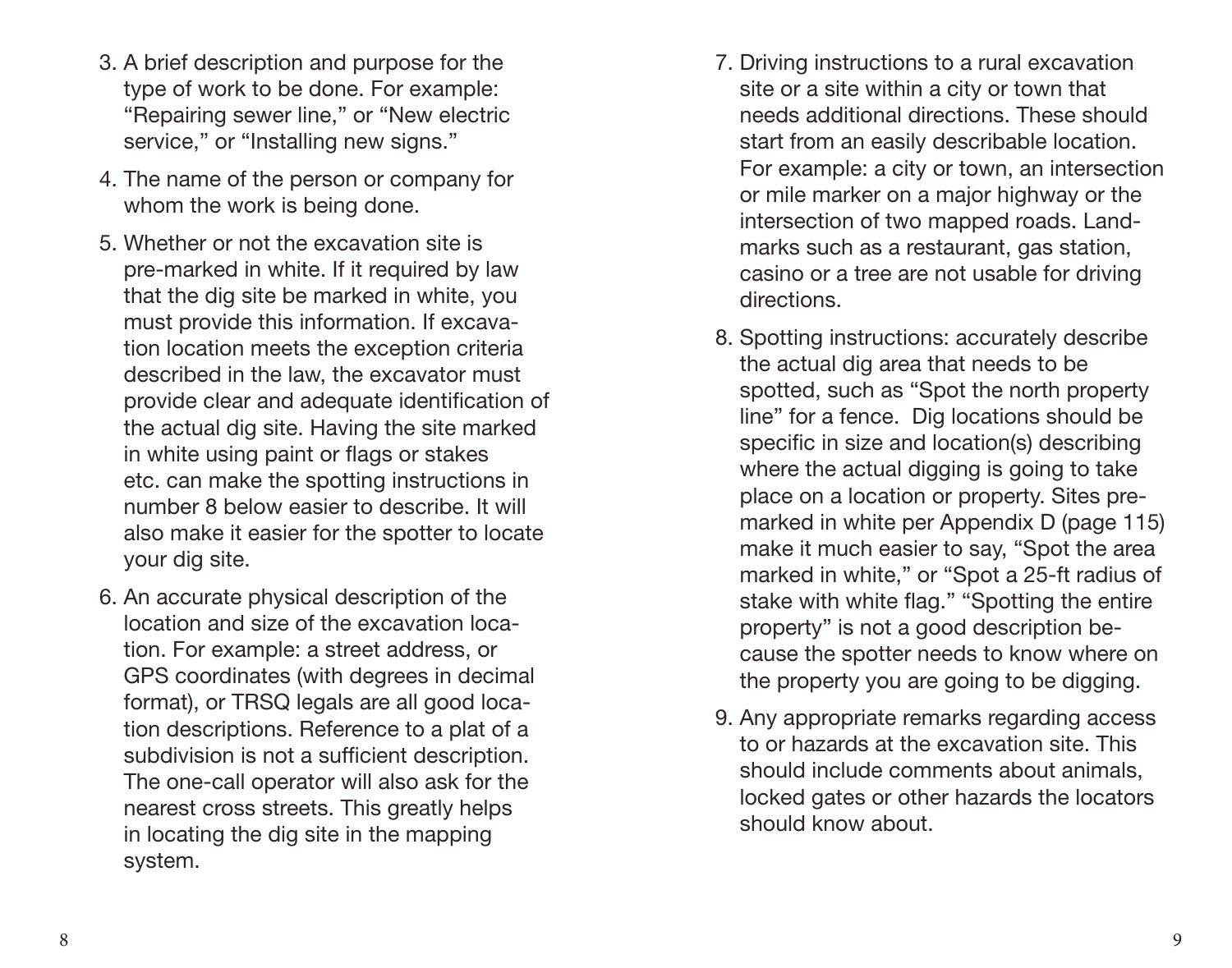# <span id="page-6-0"></span>MAKING THE LOCATE REQUEST

#### **When to contact NM811**

If you plan on digging, excavating, blasting or moving earth in any way, contact New Mexico 811 no less than two working days prior to starting excavation or no more than 5 working days prior to the excavation. New Mexico 811 is open from 7 am to 5 pm, Monday thru Friday, except holidays. The one-call center observes and is closed on all State holidays. The State holiday schedule is as follows:

> New Year's Day Martin Luther King, Jr. Birthday, President's Day, Memorial Day, Independence Day, Labor Day, Columbus Day, Veterans Day, Thanksgiving Day, and Winter Holiday.

If any of the above holidays fall on Saturday, the holiday will normally be observed on the preceding Friday. If the holiday falls on Sunday, it will normally be observed on the following Monday.

#### **Contacting NM811**

When requesting line locates, you have several options. You can call by telephone, enter your requests online or submit by fax.

Calls to New Mexico 811 (NM811) are free. NM811 can be reached:

## Toll free from anywhere in New Mexico: Dial 811

## Toll free from anywhere in the United States: 1-800-321-2537

Standard locate requests can be submitted on line 24 hours a day, seven days a week. Locate requests made online are processed within three hours. Requests received after 4 pm or on weekends or holidays will not be processed until the next normal business day (Monday - Friday, 7 am to 5 pm). To access the online entry form, click on the "Online Locate Request" link in the upper right hand corner at:

# www.nm811.org

You can fax standard locate requests to the numbers below. Faxed locate requests are processed within three hours. Fax requests received after 4 pm or on weekends or holidays will not be processed until the next normal business day (Monday -Friday, 7 am to 5 pm). Fax your requests to:

Toll free from anywhere in the United States: 1-800-727-8809

> In the Albuquerque area: 505-260-1248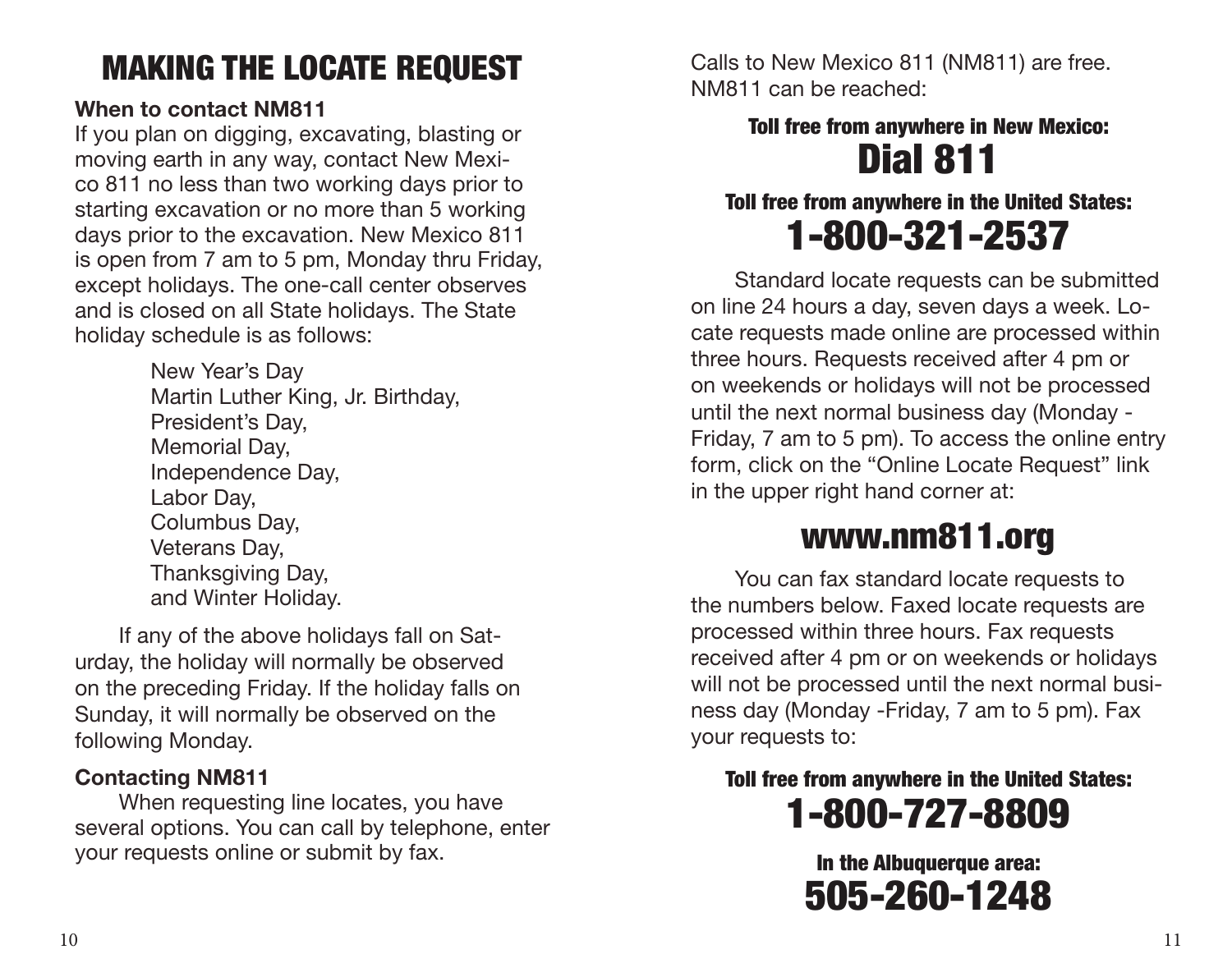## <span id="page-7-0"></span>The Standard Locate Request

The standard locate request is the most common form of locate request. The request must be made at least two working days before the start of the excavation and is valid for a 10 working day period. Regulations require that you only request a standard locate for the amount of work that can reasonably be completed in 10 working days. You must also pre-mark your intended dig site in white, with limited exceptions. If you suspect your project is going to take longer than 10 working days, you may want to consider these other options: Use the wide area locate process to schedule and coordinate your work, or break the work up into multiple 10 working day increments.

The wide area locate process may be used for any work that exceeds 10 working days. A general rule of thumb for deciding which process to use is, if the project is more than 30 days in length or more than 30 acres in size, it is probably more beneficial to use the wide area process. If it is less than this, it is probably easier to use the standard ten day ticket process. The difference between the two processes is that the excavator assumes the role of scheduling and coordinating the work among the facility owners for the wide area process.

#### **When you call NM811**

At the time of your call, the New Mexico 811 operator will ask for the information needed for your locate ticket. When the ticket is complete, the operator will process the ticket and read you the list of companies that will be notified. They will also inform you of the start work date and time and the date the ticket expires. You will also be given a unique ticket number for your request. You should record this information and have it available at your dig site. A state inspector could stop at your dig site and request that information. At your choosing, the operator can also send you a confirmation copy of your ticket by email or fax.

During the process of collecting your ticket information, the one-call operator will also read back all pertinent information from the request. Please listen carefully to this verification and make corrections as necessary. If the caller verifies incorrect information, the excavator is liable for any damages to unmarked facilities due to the incorrect information dispatched. If, at any time, it is discovered that incorrect information was provided to New Mexico 811, the excavator should immediately notify New Mexico 811. An operator will assist you in making corrections or creating a new ticket if the situation warrants it. In most cases, a corrected request will require two working days from the time of the correction request to allow facility owners to mark their facilities. Corrections will only be accepted from the company or person that originated the ticket.

For online or faxed requests, a confirmation will be returned to the excavator, and it is the excavator's responsibility to immediately verify that the information is correct. If you find any errors, contact the one-call center immediately.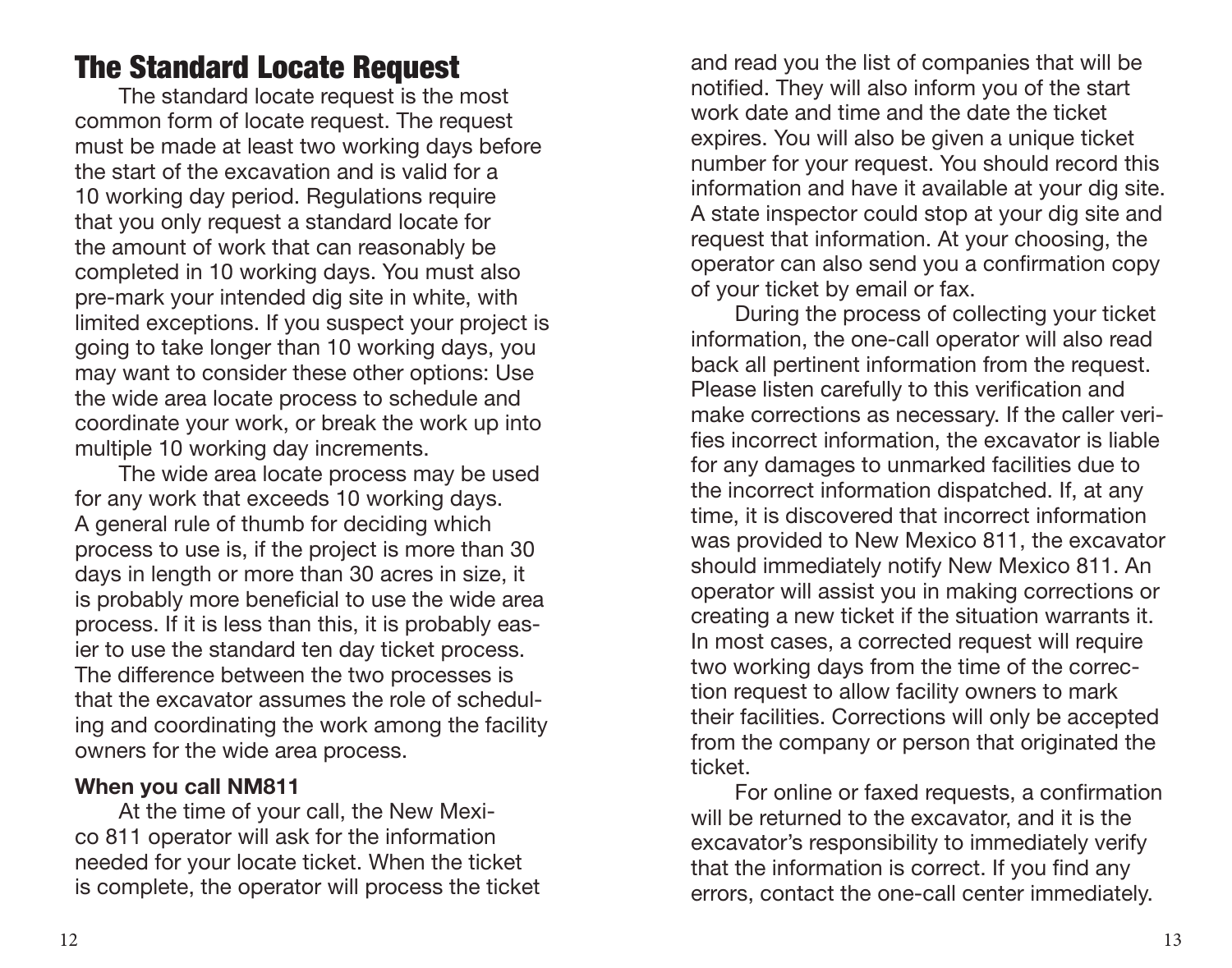#### <span id="page-8-0"></span>**Legal matters**

NM811 records all telephone conversations with the one-call operators and maintains a copy for five years. NM 811 can provide copies of these records in case of disputes. In some cases, there may be a fee involved for archived record retrieval. New Mexico law requires that all stakeholders, including underground facility owners, excavators, locators, the engineers, designers and the one-call center maintain records related to excavation for five years.

## WHAT HAPPENS AFTER YOU CALL

#### **After you contact NM811**

Once you've contacted New Mexico 811, the underground facility owners affected by your excavation will be notified. Within two working days, the facility owners will either clear the ticket if no underground facilities are present, or they will mark any underground lines using the standard APWA marking guidelines. These marks are good for 10 working days. If your dig is delayed beyond the 10 working days by something outside of your control, then you may request a relocate ticket.

To request a relocate you should call New Mexico 811 two working days before your ticket expires so the lines can be remarked and you can continue your work without delay. You will be required to state the reason for the delay so it can be documented on your relocate ticket. You may also request a relocate by fax using the special form that is available on the New Mexico 811 website.

#### **Locating all underground facilities**

*New Mexico law does make the excavator responsible for determining the location of all facilities in the excavation area before digging.*  After you make your locate request, the one-call center will provide a list of all underground facility owners being notified.

Facility owners are not required to spot facilities they do not own. Service lines from the facility owner's meter, or other demarcation point, to the home or business usually belong to the homeowner or business. It is the excavator's responsibility to ensure service lines and private lines are marked by the property owner before digging.

Facility owners provide the approximate horizontal location of underground facilities. Depth of facilities is not provided.

#### **Clears**

Facility owners have two working days to mark their facilities. If the excavator determines a facility owner has not marked "CLEAR or "NO FACILITIES" at the job site, then the excavator is required to call the one-call center to determine if the facility owner has registered a "clear" for the locate request. An excavator may call the one-call center and ask the operator for the status of the ticket. Optionally, you can go online and check the status yourself.

The excavator is not permitted to dig until all the facilities have been marked or cleared. If an excavator is delayed or incurs costs because a facility owner failed to mark or clear the facilities at the job site within the two-working-day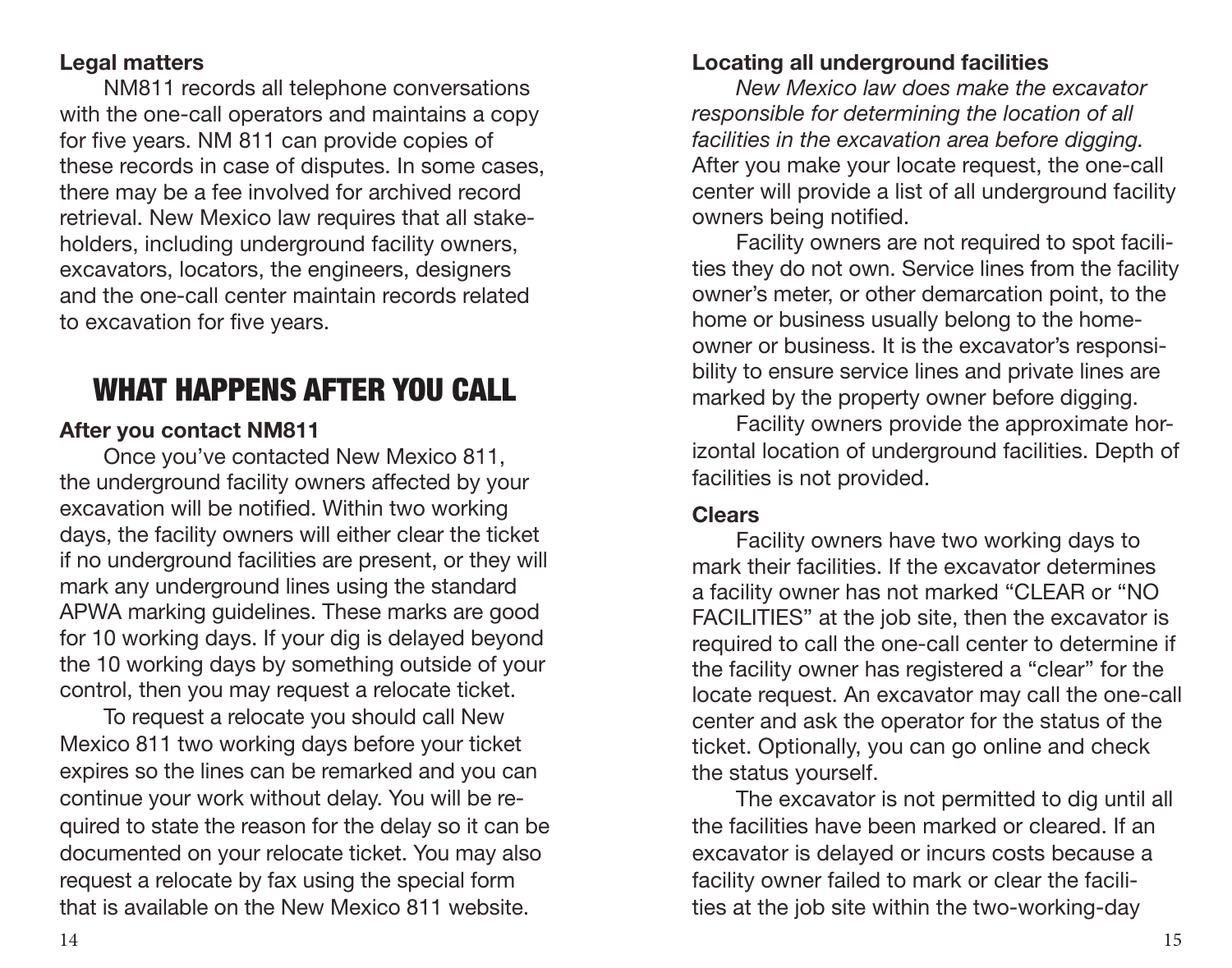<span id="page-9-0"></span>marking period, the excavator may recover the reasonable "downtime" costs incurred from the facility owner under the law. The facility owner may also be subject to additional penalties.

#### **Barricading**

Very often the area to be marked encompasses one or more traffic lanes of a heavily traveled street or highway. In this type of environment, it may be necessary to take extra precautions, including barricading, to protect the spotters. If a facility owner deems barricades are necessary prior to marking, he or she may contact the excavator and arrange to mark the area after the excavator's construction barricades are erected. The facility owner requesting this type of arrangement will contact the excavator and work out the details so as not to delay the excavator.

## DIG SAFELY

#### **Dig safely around facilities**

- 1. Only begin excavation after the area is marked or cleared by all facility owners and the two working day marking period has expired.
- 2. State law requires the excavator to preserve line location markings or provide an offset mark before obliterating a locate mark.
- 3. Maintain the required tolerance zone until the underground facility has been exposed

(by hand digging or vacuum excavation) and can be clearly seen.



- 4. Provide the required support for exposed underground facilities during the excavation as necessary.
- 5. Use the proper procedures to backfill with care and avoid damage to existing underground facilities.
- 6. Call for relocates when appropriate if the excavation work is delayed and going to exceed 10 working days.

#### **Preserve line location and markings**

The excavator is required by law not to fabricate markings, move or obliterate markings made by the facility owners without first providing offset marks. Facility owners and excavators are encouraged to keep and maintain their own records to show their compliance with marking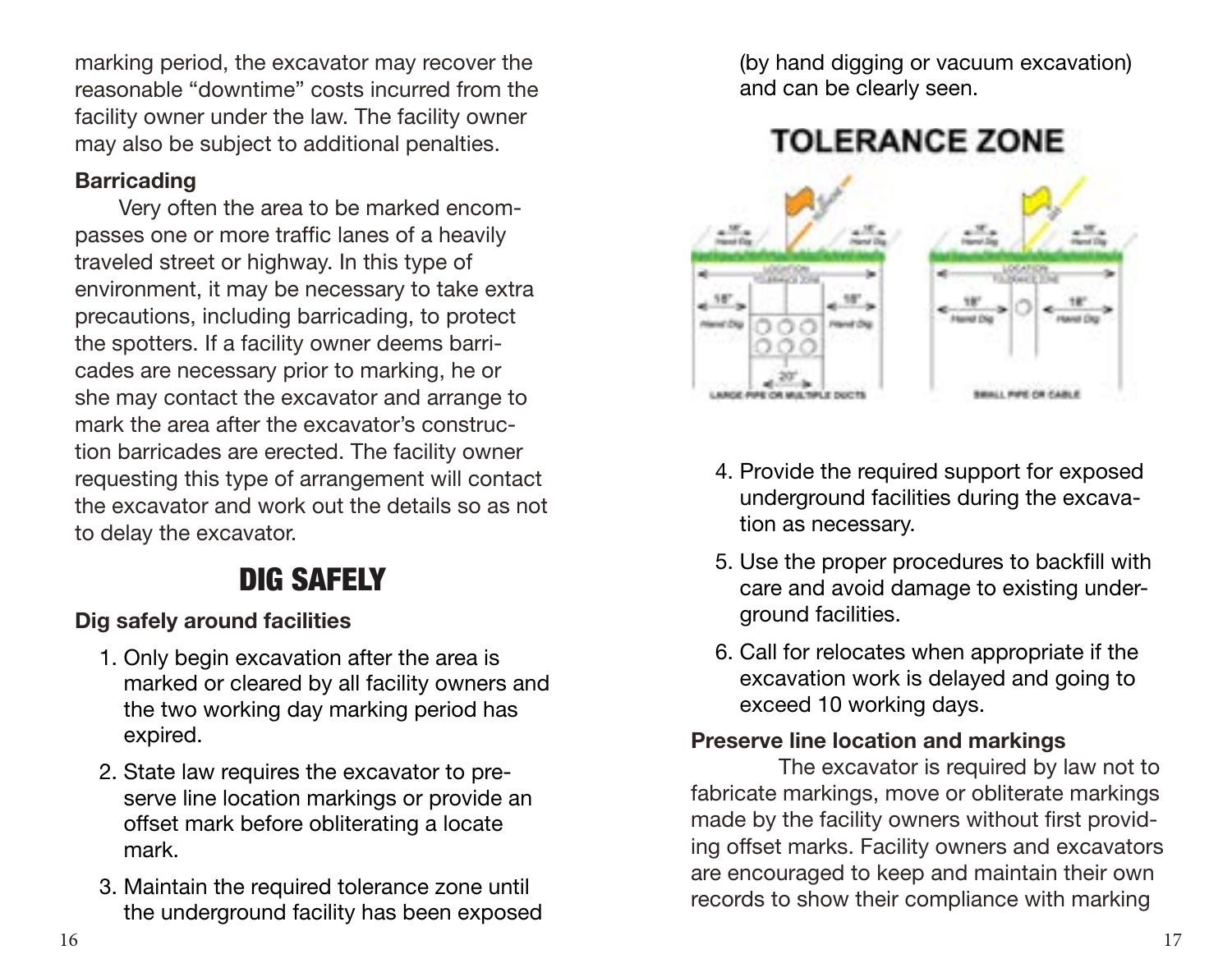<span id="page-10-0"></span>and preserving marks in the field. The use of offset marks may be necessary to reconstruct actual locate marks, especially in a damage investigation. Excavators may find it useful to request chalk, paint, flags, stakes or whiskers, for marking a site to withstand the construction activity occurring at the site. The excavator is usually responsible for cleaning the excavation site of any locate marks after construction.

#### **The 18-inch rule**

*The excavator is required by law to maintain a clearance of 18 inches from the cutting edge of his mechanical equipment to the edge of the underground facility as determined by the horizontal mark on the surface of the ground.* Depth of facilities is not provided.

#### **Expose conflicts**

Where conflicts with the planned excavation and existing underground facility lines exist, the excavator is required to expose the facility line using non-invasive techniques, such as vacuum or hydro extraction, or by hand digging. When the excavator has completely exposed the underground facility in the tolerance zone sufficient to maintain all applicable clearance requirements, he is allowed to enter the tolerance zone with his mechanical equipment,. This is especially important where the excavator uses directional boring or tunneling techniques.

#### **Supporting the underground facilities**

The excavator is required to provide sup-

port for existing facilities in or near the excavation area as necessary to prevent damage to them. In some cases, the excavator may need to, or may be required to, enlist the help of the facility owner who has the expertise, the equipment and the qualifications to work near or on hazardous facilities to ensure the safety of the excavator's workers.

#### **Backfill in a careful manner**

The excavator is required by law to fill all excavations in a manner and with select materials as may be necessary to prevent damage to and provide reliable support during and following backfilling activities for pre-existing underground facilities in or near the excavation area.

#### **Call for relocates**

Standard locate tickets are valid for 10 working days. An excavator may request relocates for the same area only if justified by the circumstances (something outside of the excavator's control). If the excavator's job is delayed and the work will not be completed within the 10-day period, the excavator must call the onecall center for a relocate. Also, the markings (spots) provided by the member companies may be destroyed by weather prior to the completion of the planned excavation. Under these circumstances the requester may ask for a RELOCATE of the previous markings. The reason for the relocate must be stated and will be added to the relocate ticket. Facility owners have two working days to remark their facilities.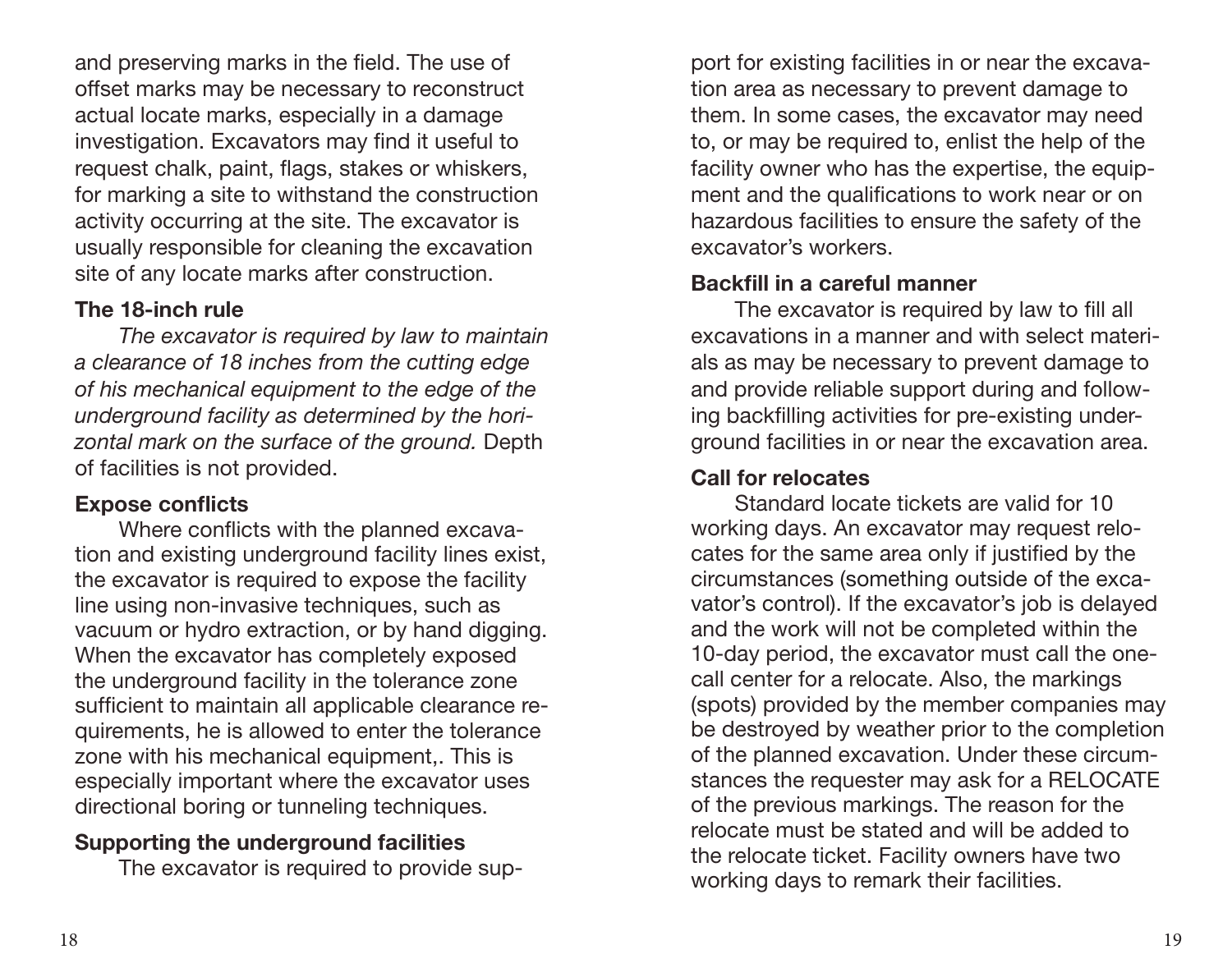#### <span id="page-11-0"></span>**Precautions when working around gas pipelines**

During construction, when working in or near an area containing underground gas facilities, be alert to the following signs of a potential hazard:

- 1. Natural gas odor in or near your excavation site.
- 2. Apparent or suspected damage to pipes that have been broken pulled, dislodged or gouged.
- 3. Brown patches in vegetation on or near a right-of-way.
- 4. Dry spots in moist earth.
- 5. Evidence of blowing (gas) noise, blowing dirt or bubbling mud or water.
- 6. Fire coming from the ground or burning above the ground.

#### *Immediately notify the gas facility owner if you observe any of the above and call 911 if appropriate!*

#### **Typical Pipeline Markers**

Pipeline markers are used to let you know there are underground facilities in the area. **Do not use pipeline markers for line-locating purposes.** The markers indicate the presence of a pipeline within a right-of-way, not the exact location of the pipeline in the right-of-way. You should call NM811 and request a line locate to determine where the line is actually located.



.<br>Corted near roads, railroads, fences and along pipeline right of ox



#### **You have the right to contact the Pipeline Safety Bureau**

Facility owners, excavators and one-call center are encouraged to work together to resolve any issues. However, if the problem has not been resolved to your mutual satisfaction, you have the right and are encouraged to contact the PSB at:

New Mexico Pipeline Safety Bureau PO Box 1269, Santa Fe, NM 87504-1269 http://nmprc.state.nm.us/transportation/pipeline-safety.html 505-476-0298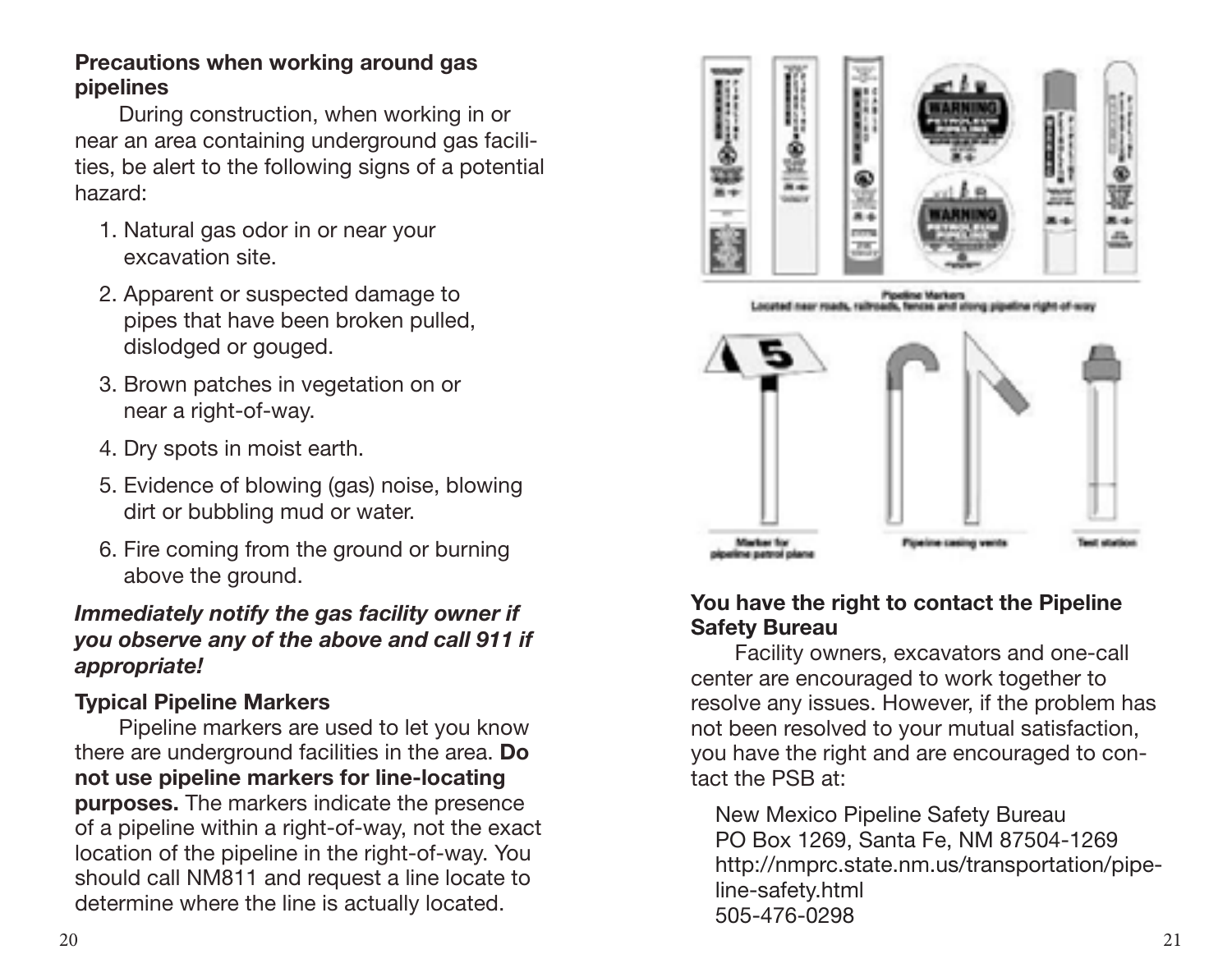#### <span id="page-12-0"></span>**Facilities not marked**

If the start date and time arrives and one or more facility owners have failed to mark their facilities, you **must** call NM811 to see if the underground facility owner(s) has registered any clears.

Facility owners may contact excavators to arrange for on-site review or to schedule portions of the work in larger jobs. The excavator should try to accommodate any special circumstances needed by the facility owner to locate the facilities. If a facility owner fails to respond or mark a facility, the excavator should document the incident and notify the Pipeline Safety Bureau for compliance assistance.

#### **If you damage an underground facility**

If an underground facility is damaged during excavation, you must stop excavation, call 911 if appropriate, notify the facility owner immediately, and call 811 to report the damage. Damage may include nicks, dents, gouges, cuts, scrapes or scratches to the coating, insulating jacket, or tracer wire.

Contacting the facility owner allows the facility owner the opportunity to examine and correct potential future hazards. Failure to notify the facility owner of any damage could result in future corrosion and/or failure or other life threatening situations and is a violation of the state law.

The excavator must stop work until the facility owner determines it is safe to resume work. Damage may not only occur at the point of contact but may also occur at one or both ends of the pipe, cable or wire by damaging the termination points where the facilities enter buildings or are fed from other facilities. If you need contact information for an underground facility owner for damage reporting purposes, please contact NM811.

#### **What to do if you damage a gas pipeline**

In the event an underground gas facility is damaged, the excavator (machine operator) should take immediate action to minimize the hazard:

- If you can do so safely, turn off the motor to prevent possible ignition of any gas and abandon the equipment immediately.
- If the motor stalls, **DO NOT** attempt to restart it.
- **CLEAR THE IMMEDIATE AREA** Avoid use of cellular phones, machinery and other devices that may be an ignition source. **DO NOT** cover the damaged pipe with dirt as a means of stopping the leak. **DO NOT** crimp plastic gas facilities. **DO NOT** attempt to plug damaged pipes. Allow the gas to vent into the atmosphere.
- If natural gas ignites, let it burn. **DO NOT** put out the flame – burning gas will **NOT** explode.
- Move away from the area and immediately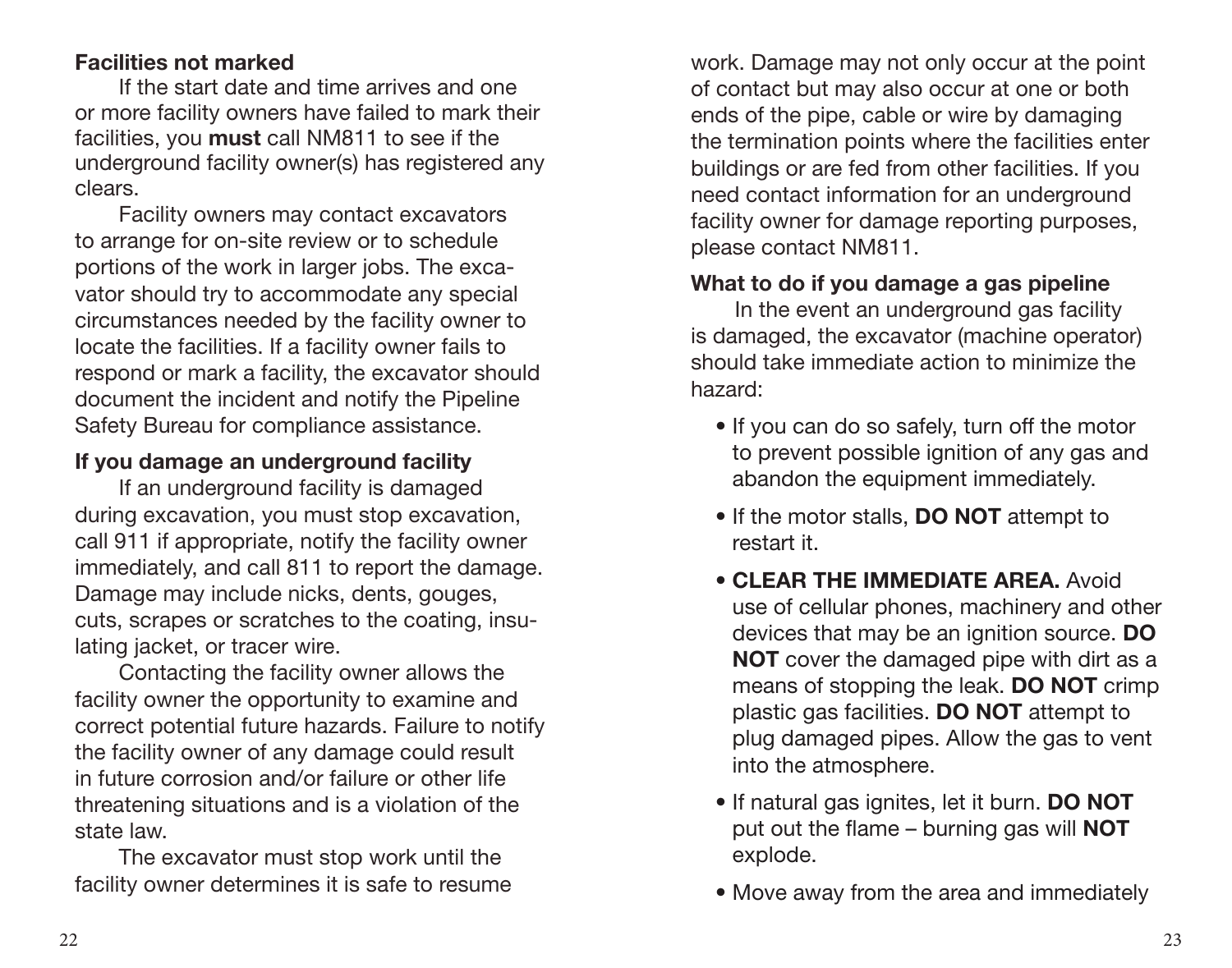<span id="page-13-0"></span>call 911 to seek the aid of local law enforcement officers and fire departments.

- Notify the owner of the gas pipeline.
- Notify 811 of the damaged pipeline.

#### **Evacuation**

In an emergency, when gas is escaping from a broken pipe, it is the excavator's responsibility to evacuate everyone to an area upwind from the damage until the emergency responders arrive. If you, the excavator, have damaged a gas line and suspect leaking gas may be entering or blowing into a building, you should take immediate action:

- Be certain 911 and the gas facility owner have been notified.
- Evacuate the occupants and leave the doors open.
- Inform occupants they must not return to the building for any reason.
- **DO NOT** operate light switches, door bells, or use telephones in the building.
- **PROHIBIT** smoking in the area.
- Keep people far away from the leak area.
- **PROHIBIT** the operation of machinery. Prompt action by you could save lives or prevent serious injury or property damage. **NEVER** leave a potentially hazardous situation to chance.

# OTHER TYPES OF ONE-CALL TICKETS

#### **Design Conference**

Allows the designer/engineer to obtain locate data directly from the underground facility owner. The facility owners have two working days to contact the requester to arrange to meet and provide the necessary information to the requester within a reasonable time. The requester and the facility owners will continue working together until the project is awarded and an excavation locate is requested. This type of request is useful when it is more practical to exchange information than to have a site marked. No relocates are allowed for this type of ticket.

#### **Design Locate**

Allows the designer/engineer to have a site marked for the purpose of capturing the locate information. The facility owners have two working days to complete the marking. The requester has 10 working days to capture the locate data. No relocates are allowed for this type of ticket.

#### **Bid Conference**

Allows the project owner to obtain locate information directly from the underground facility owner to be used by the project bidders. The facility owners have two working days to contact the project owner to arrange for a meeting and provide the necessary information to the requester within a reasonable time. The requester and the facility owners will continue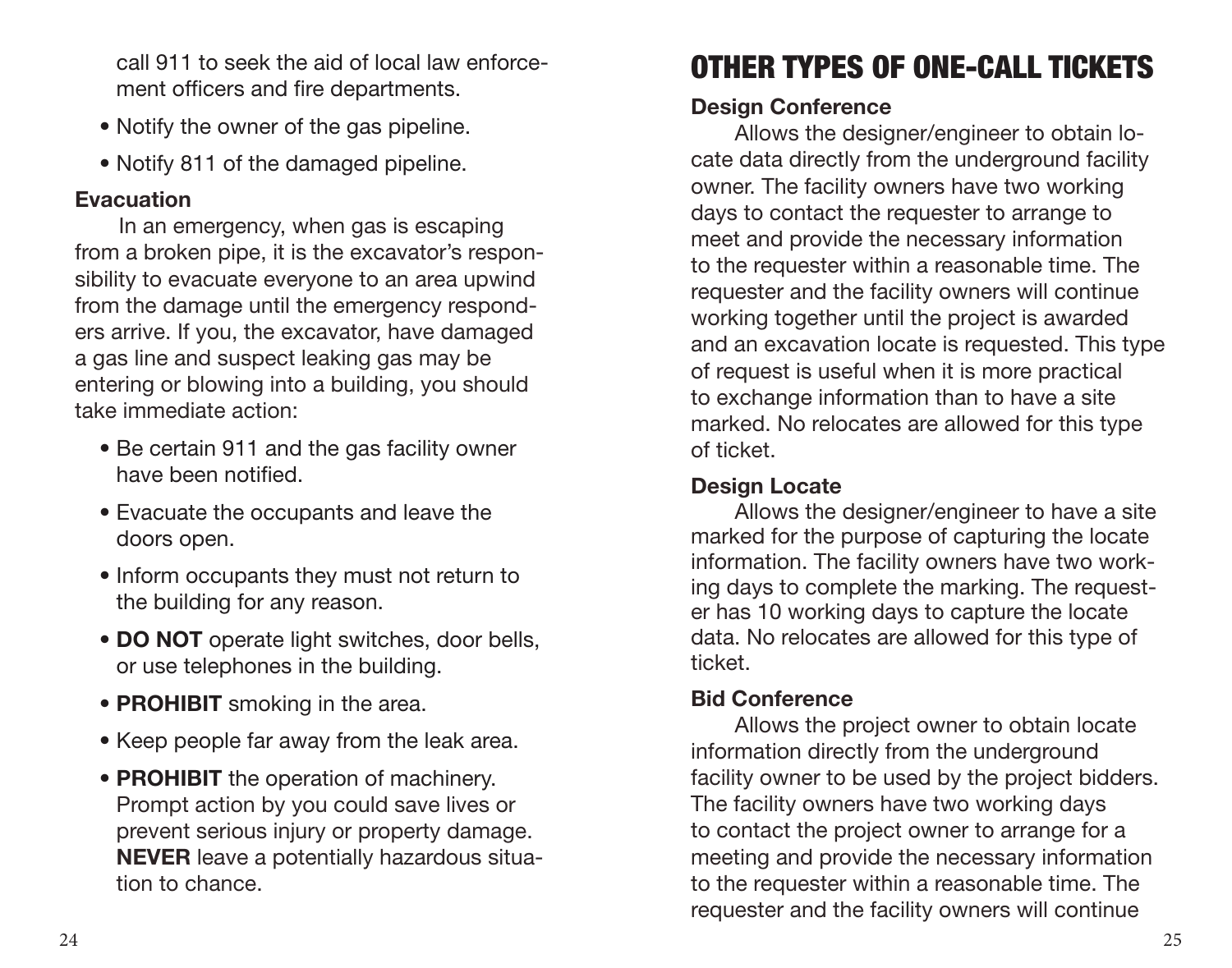<span id="page-14-0"></span>working together until the project is awarded and an excavator requests an excavation locate. No relocates are allowed for this type of ticket.

#### **Bid Locate**

The project owner has the underground facilities marked at the project site so that the persons bidding on the project can capture the location information of the underground facilities. The facility owners have two working days to complete the marking. The bidders have ten working days to capture the locate information. No relocates are allowed for this type of ticket.

#### **Wide Area Locate Process**

This wide area locate process is designed for handling large area or long-term projects that will take longer than 10 working days to complete. The process starts with the excavator calling the one-call center to request a *wide area conference.* The facility owners have two working days to contact the excavator to arrange for a conference. At the conference, the excavator will present to each facility owner details about the proposed project including the scope of work and constraints they are under. The facility owners and the excavator will develop a written work plan. The plan should include the standard nine items required for a standard locate ticket and a schedule of what needs to get spotted by who and by when. All parties must agree to the final work plan, sign it and receive a copy of the plan. The excavator is responsible for ensuring the communication between the excavator and facility owners properly occurs and is documented in the work plan. In the event of an incident the work plan, is the governing document for determining violations of the excavation law. A template of a work plan can be found on NM811's web site *www.nm811.org*.

When all parties have signed off to approve the work plan, then the excavator will contact the one-call center 2 working days prior to starting the excavation project and request a *wide area locate ticket.* The excavator must provide the ticket number that was issued for the wide area conference by the one-call center. The wide area locate ticket will reference the wide area conference ticket number and cite the work plan as the description of the work to be performed. When the wide area locate ticket is issued by the one-call center, this informs the facility owners that the projects excavation will start after two working days and follows the work plan.

Updates or revisions to the work plan shall be agreed to and put in writing and signed by all parties. The wide area locate ticket must be reaffirmed by the excavator every 10 working days to maintain a valid ticket for the duration of the project, up to a period of six months. At the end of a six month period, the wide area locate ticket expires. The excavator must begin the wide area locate process again with a wide area conference. This is to ensure that any new facility owners in the area of the excavation are included in the process. Unless the excavator communicates to the underground facility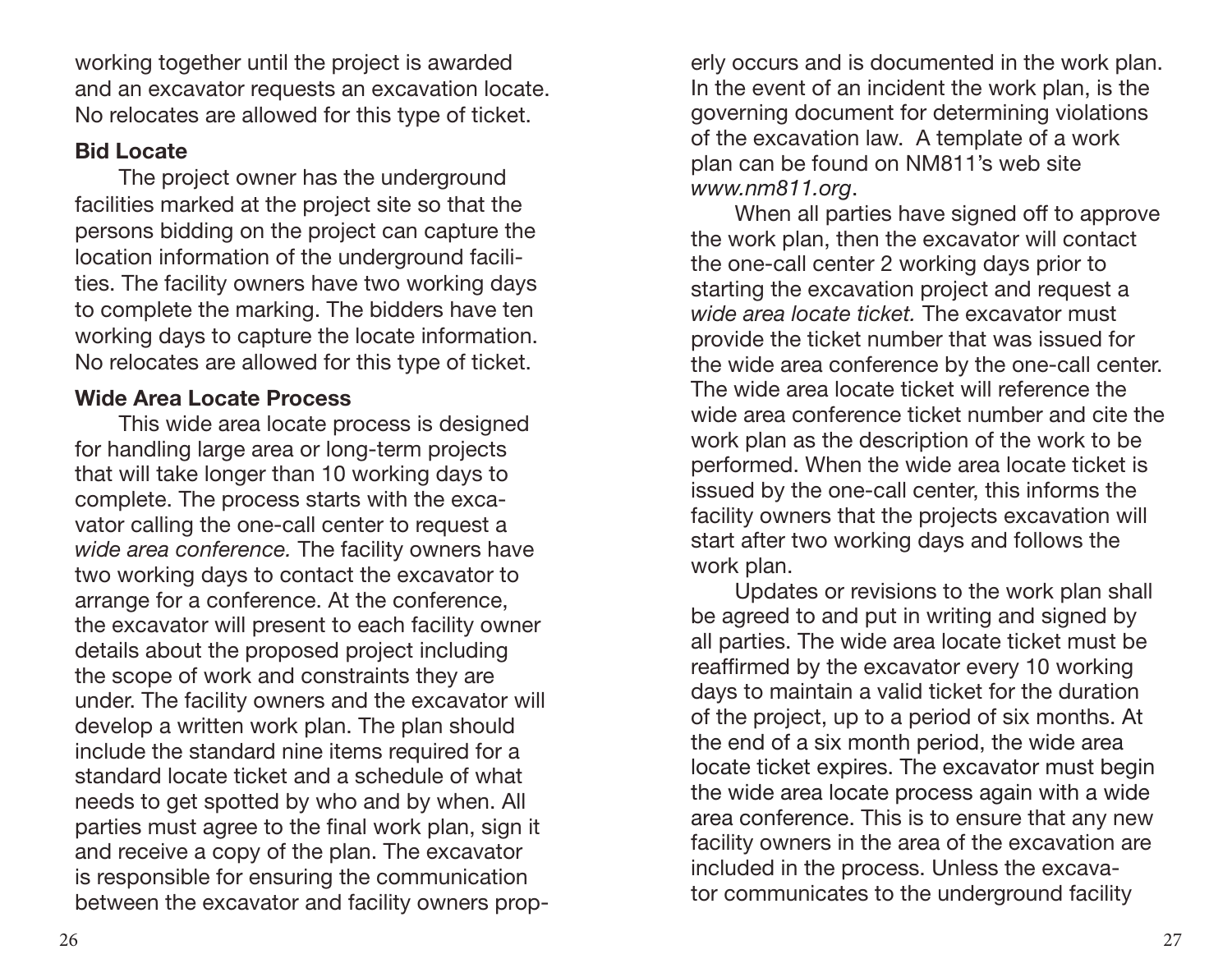<span id="page-15-0"></span>owners that the existing markings are sufficient for the time being, the facility owners shall verify that existing markings are still visible, refresh them if needed, and continue to locate according to the work plan.

#### **Road maintenance**

Road maintenance is defined as the routine grading of the earth and gravel surface and shall entail moving no more than *four inches of earth.* It does not include the sub base of a roadway for the purpose of maintaining the surface condition of the road and includes recovery of material from a borrow ditch. It does not include activities associated with road construction or reconstruction.

If an underground facility owner deems their facilities are not in conflict with the road maintenance activity, they may "clear" the ticket. Otherwise, they must mark the location of all their facilities. It is also possible for facility owners to install permanent physical markers for facilities that cross the road.

## RESPONSIBILITIES OF FACILITY OWNERS

#### **State law requirements for facility owners or operators**

New Mexico state law requires all underground facility owners/operators to be a member of a one-call notification system. The owner shall join a one-call center that is operating statewide or within a region of the state.

All of an owner's underground facilities must be covered by one or more one-call notification systems. Facility owners must respond to all notifications for locates, conferences, and damages.

#### **Marking the facilities**

Unless it is an emergency excavation, the facility owner has two working days from the time the excavator called the one-call center to mark their underground lines. The law requires the facility owner to locate the facility by some means. In many cases, locating a facility is more art than science and requires trained personnel to accurately determine the facility's location. In instances where plastic lines are used and there is no tracer wire or the wire has been damaged, it may be necessary for the facility owner to expose the line to ensure it is properly located.

The facility owner must mark the horizontal location of the line within 18 inches of the actual location or the line is considered mismarked. Failure to locate the line before an excavation is scheduled to start, or to neglect marking a line location is a violation of the excavation law, and the facility owner is subject to penalties and significant fines, as well as the cost of repair and downtime incurred by the excavator should a damage occur.

#### **What happens if your facilities are damaged?**

If an excavator damages an underground facility, it is the excavator's responsibility under the law to immediately notify by telephone the owner of any underground facility that may have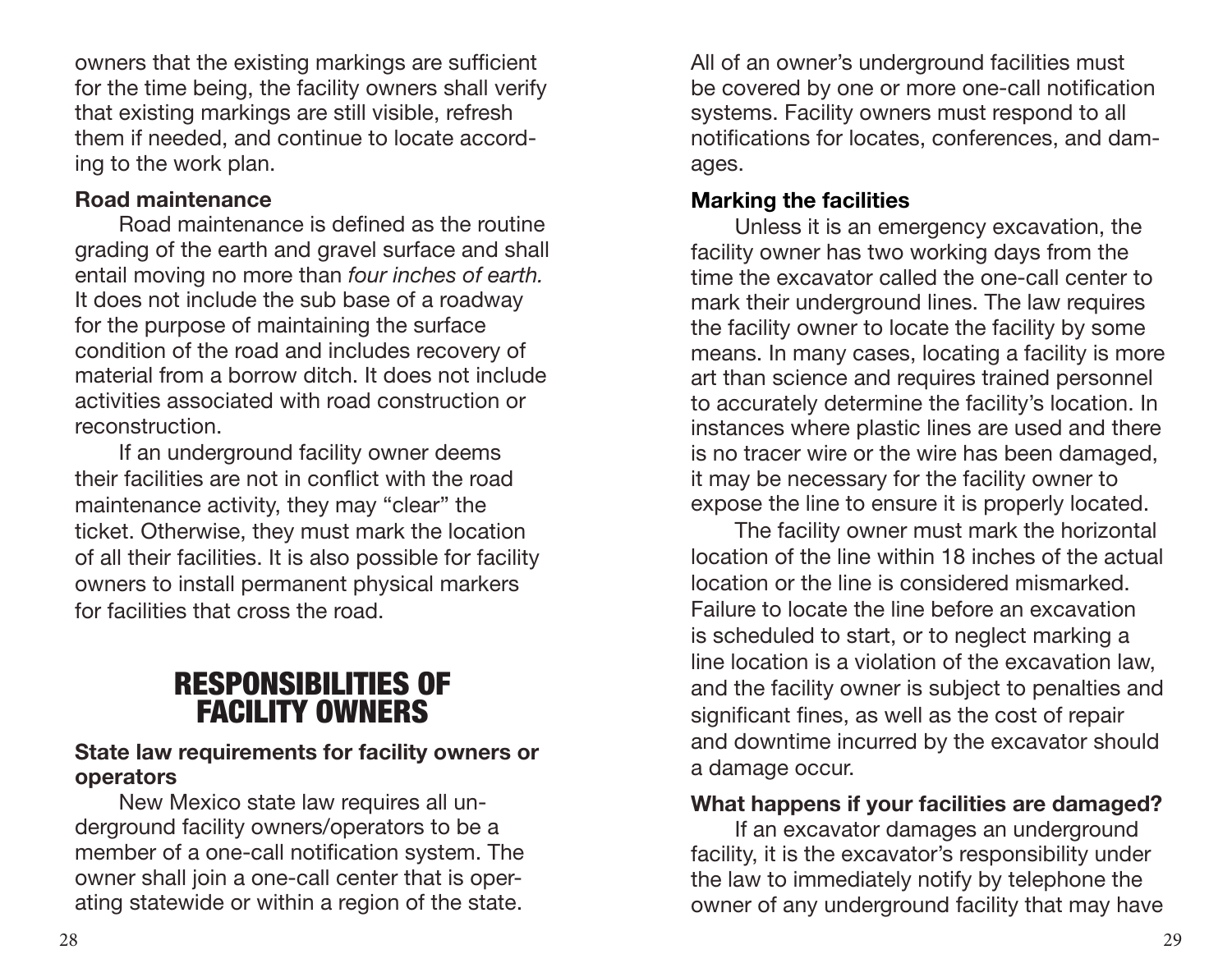<span id="page-16-0"></span>been damaged or dislocated, and to immediately report the damage to NM811.

The owner of the facility is required by law to respond immediately and assess the situation. If not contacted directly, the facility owner may need to contact emergency responders (911). The first priority is to make the damage site safe. If the facility owner determines that an emergency condition exists and must excavate, the facility owner shall request an emergency locate, and all facility owners in the area shall respond within two hours and mark their facilities. The excavator (UFO) must take all necessary and reasonable precautions to avoid or minimize interference with or damage to underground facilities in and near the site.

#### **Communication Regarding Locate Status**

#### **Clears**

When a facility owner receives a request from an excavator and the facility owner has determined that they have no facilities in the area, the facility owner is required to either mark the site (using the approved APWA color) "CLEAR or "NO FACILITIES" or register a "clear" with the one-call center. This provides the excavator with a positive response so the excavator will know the UFO has no facilities.

If the facility owner chooses not to mark the site "CLEAR," the excavation law requires the facility owner to register the "clear" with the one-call center. Either calling the one-call center directly, or going online and entering the "clear" into a web form can do this. In either case, the

one-call center will log the "clear." When the excavator calls the one-call center, the excavator can be made aware that the "clear" was recorded. The facility owner must inform the one-call center of the "clear" within the two-working-day marking period.

#### **Positive Response**

Positive Response is a requirement of the excavation law and is a best practice. The facility owner is encouraged to contact the excavator directly and inform them of the status of the locate. At a minimum the facility owner must register the status of a locate with NM811's "positive response registration system." Permissible status for a locate can be registered as "clear," "marked", "no access available," or "private facilities." The positive response exists to improve the communication efforts between the facility owner and excavator on the status of a locate before the excavator goes out to dig. NM811 does not charge for the use of the clear registration system.

#### **Approved colors and marking standards**

New Mexico has adopted the industry use of the APWA color scheme and the CGA marking guidelines. The guidelines can be found in Appendix C of this handbook.

Locate marks must last at least 10 working days and must be appropriate for the dig site. It may be prudent for the facility owner to work directly with the excavator on when and how to provide locate marks at the excavation site. Many times projects require large work areas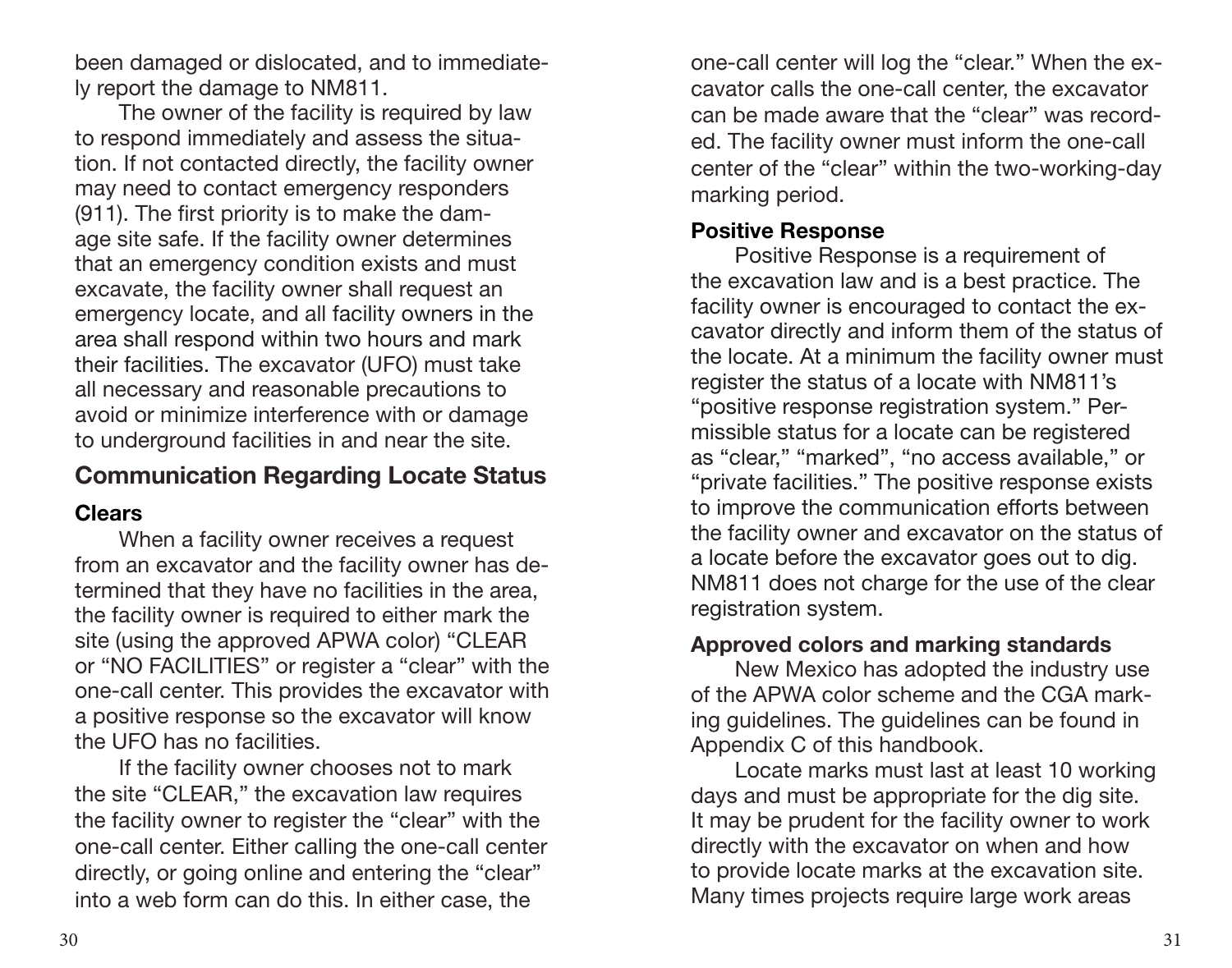<span id="page-17-0"></span>and will take several days to complete marking. The use of flags, stakes or tape may be too tempting for neighborhood children to resist playing with and should be placed closer to the actual excavation time to avoid vandalism. The use of whiskers and offset marks may be necessary in high traffic areas.

When locating marks are vandalized or removed, the excavator shall call for a relocate, and facility owners will be required to remark. Facility owners should consider using chalks and water-based paints, which can be more easily removed in areas where permanent marks will not be tolerated.

#### **Moving or obliterating markings**

It is a violation of the excavation law for the facility owner or the excavator to move, obliterate or fabricate markings for the purpose of concealing or avoiding a violation of noncompliance with the state's excavation law. The use of offset marks or stakes must be used when it is necessary to obliterate any marks in the field. Facility owners and excavators are encouraged to keep and maintain their own written records to show their compliance with marking and preserving marks in the field.

#### **Reporting damages**

Regulations require all excavators to immediately report damage of any underground facility to NM811 by phone. Existing law also requires underground facility owners to report third-party damages to the Pipeline Safety Bureau. The facility owner must report the

damage by the 15th day of the month following the month of occurrence, or within 30 days. The Damage Reporting & Enforcement Tracking System form is the required form and format for reporting third party damages and can be found at *www.nmdrets.com*.

#### **Relocates**

Excavators may not request relocates unless circumstances beyond the excavator's control prevent the work from being completed within the 10 working-day period. In such situations the excavator may request a relocate and the reason for the relocate will be noted on the relocate ticket. It is a violation of the law to abuse the relocate ticket process.

Also, the markings (spots) provided by the member companies may be destroyed by weather prior to the completion of the planned excavation. Under these circumstances the requester may ask for a relocate of the previous markings.

Relocates will typically be completed within two working days and update the previous request for another 10 working days. The excavator will receive a new confirmation number. If any of the information on the ticket changes, then a new ticket must be issued instead of a relocate.

#### **Emergency Locate Requests**

Emergencies are unplanned excavations and have different requirements under the excavation law. An emergency is defined as an excavation that must be performed due to cir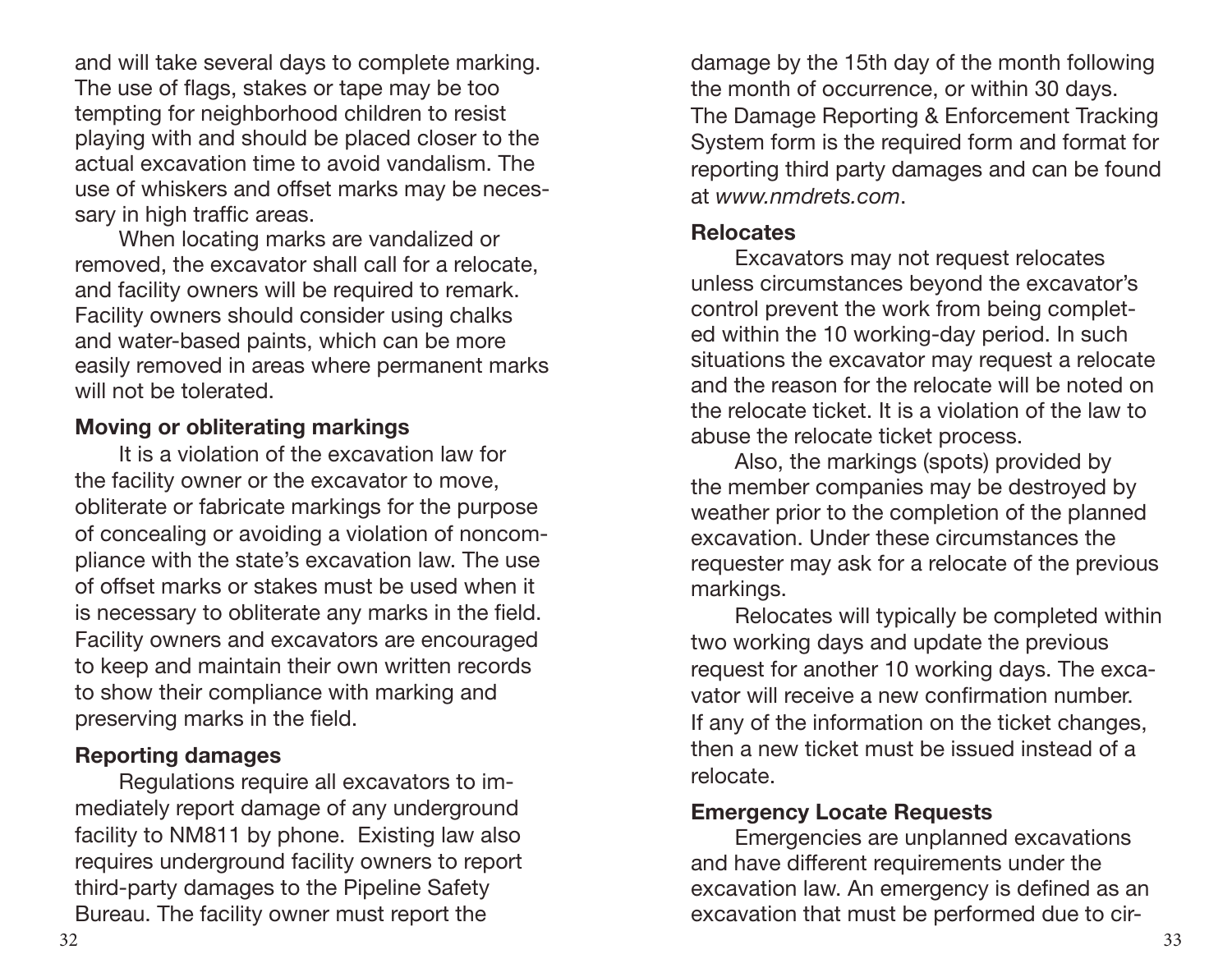<span id="page-18-0"></span>cumstances beyond the control of the excavator (UFO) and that affects public health, safety or welfare.

An emergency locate request is designed to dispatch line locators within two hours to excavation sites where service outage or eminent dangers or hazards to the public exist. Emergency requests are provided for facility owners to help them avoid damaging other facilities while bringing their situation under control. Once an emergency situation is brought under control, (i.e., the hazard is mitigated) the facility owner should call for a regular locate request to make any further corrective actions that may require excavation.

An emergency locate request should not be used to circumvent poor job planning or economic consequences. Abuse of emergency location requests is a violation of the excavation law and is subject to significant administrative fines.

#### **Guidelines for determining an emergency**

If an existing utility customer has interrupted service that needs to be restored immediately, the situation is considered an emergency. This does not include new services or maintenance activities.

If an imminent hazard or danger exists to the general public, and affects the public's safety, health or welfare, the situation is considered an emergency. In such an emergency it may be necessary to notify 911, evacuate and secure the area until emergency responders arrive.

If public infrastructure becomes unavail-

able for use by emergency responders (such as a bridge or culvert that is damaged in such a way that excavation is required to repair the damage), it could be considered an emergency situation.

Abuse of the emergency locate request is considered a violation of the excavation rules and regulations.

#### FOR EMERGENCIES ONLY During regular business hours facility owners should call: 1-866-344-6662

#### **Contacting the Pipeline Safety Bureau**

You may contact the Pipeline Safety Bureau for gas and hazardous liquid pipeline emergencies at:

# (505) 490-2375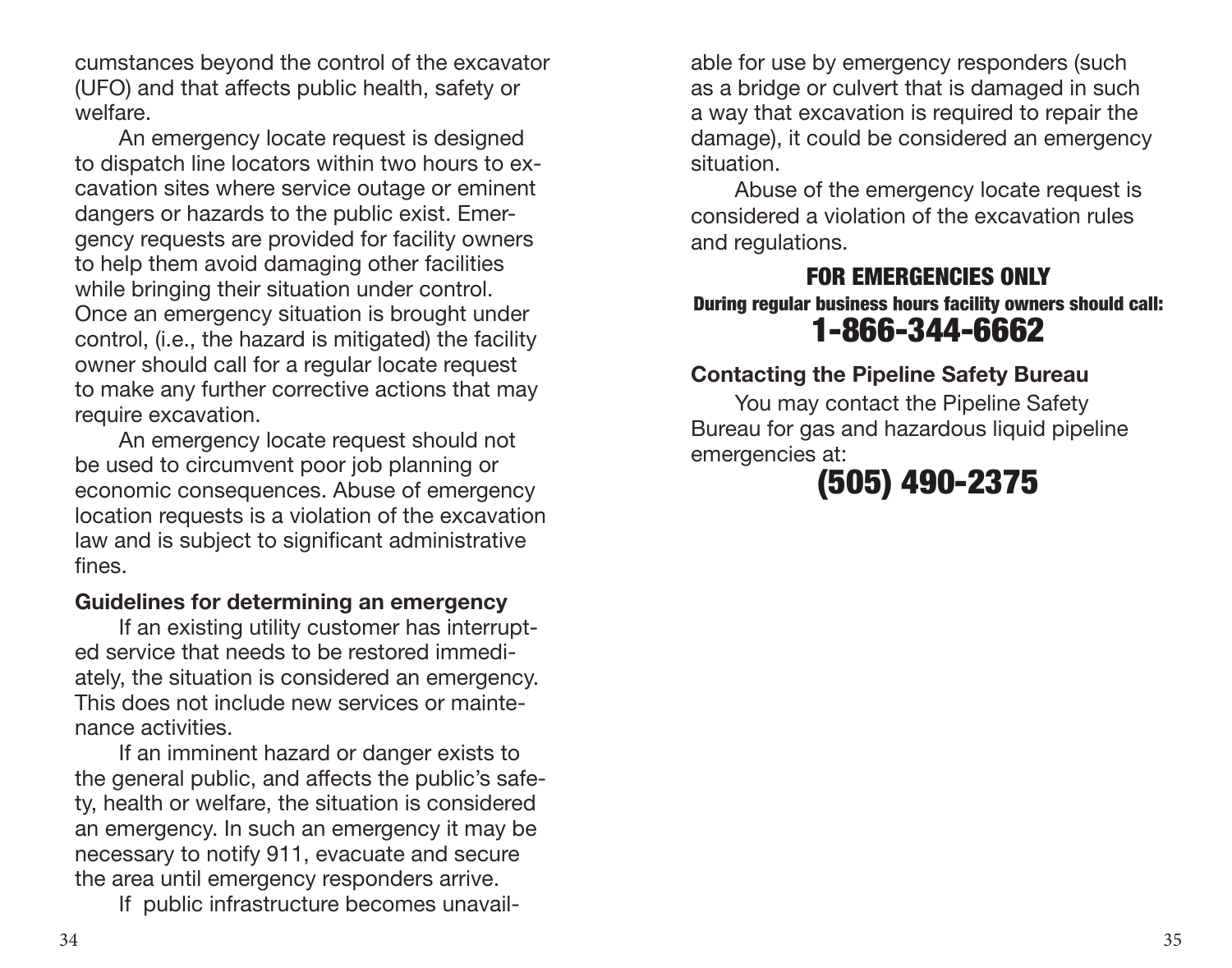## APPENDIX A -THE LAW

<span id="page-19-0"></span>CHAPTER 62, ARTICLE 14 NMSA 1978 (Known as the New Mexico Excavation Law)

The following information contains the wording of Chapter 62, Article 14 NMSA 1978, including the 2011 amendment. It has been formatted to allow ease of reading. Please consult the New Mexico Compilation Commission to obtain an exact copy of the statute. http://www.nmonesource.com/nmnxtadmin/ NMPublic.aspx

#### **62-14-1. PURPOSE AND INTENT.**

The purpose of Chapter 62, Article 14 NMSA 1978 is to prevent injury to persons and damage to property from accidents resulting from damage to pipelines, underground utility lines, cable television lines and related facilities by excavating and blasting.

#### **62-14-2. DEFINITIONS.**

As used in Chapter 62, Article 14 NMSA 1978:

- A. "advance notice" means two working days;
- B. "blasting" means the use of an explosive to excavate;
- C. "cable television lines and related facilities" means the facilities of any cable television system or closed-circuit coaxial cable communications system or other similar transmission service used in connection

with any cable television system or other similar closed-circuit coaxial cable communications system;

- D. "commission" means the public regulation commission;
- E. "emergency excavation" means an excavation that must be performed due to circumstances beyond the excavator's control and that affects public safety, health or welfare;
- F. "excavate" means the movement or removal of earth using mechanical excavating equipment or blasting and includes augering, backfilling, digging, ditching, drilling, grading, plowing in, pulling in, ripping, scraping, trenching, tunneling and directional boring;
- G. "excavator" means a person that excavates;
- H. "master meter system and operators" means a pipeline system that distributes natural gas or liquid propane gas within a public place, such as a mobile home park, housing project, apartment complex, school, university or hospital where the operator of the master meter system purchases gas from a distributor through a single large meter and resells the gas through a gas distribution pipeline system. The resale may occur as a payment included in a rental payment or association dues or as a separately metered system;
- I. "means of location" means a mark such as a stake, a flag, whiskers or paint that is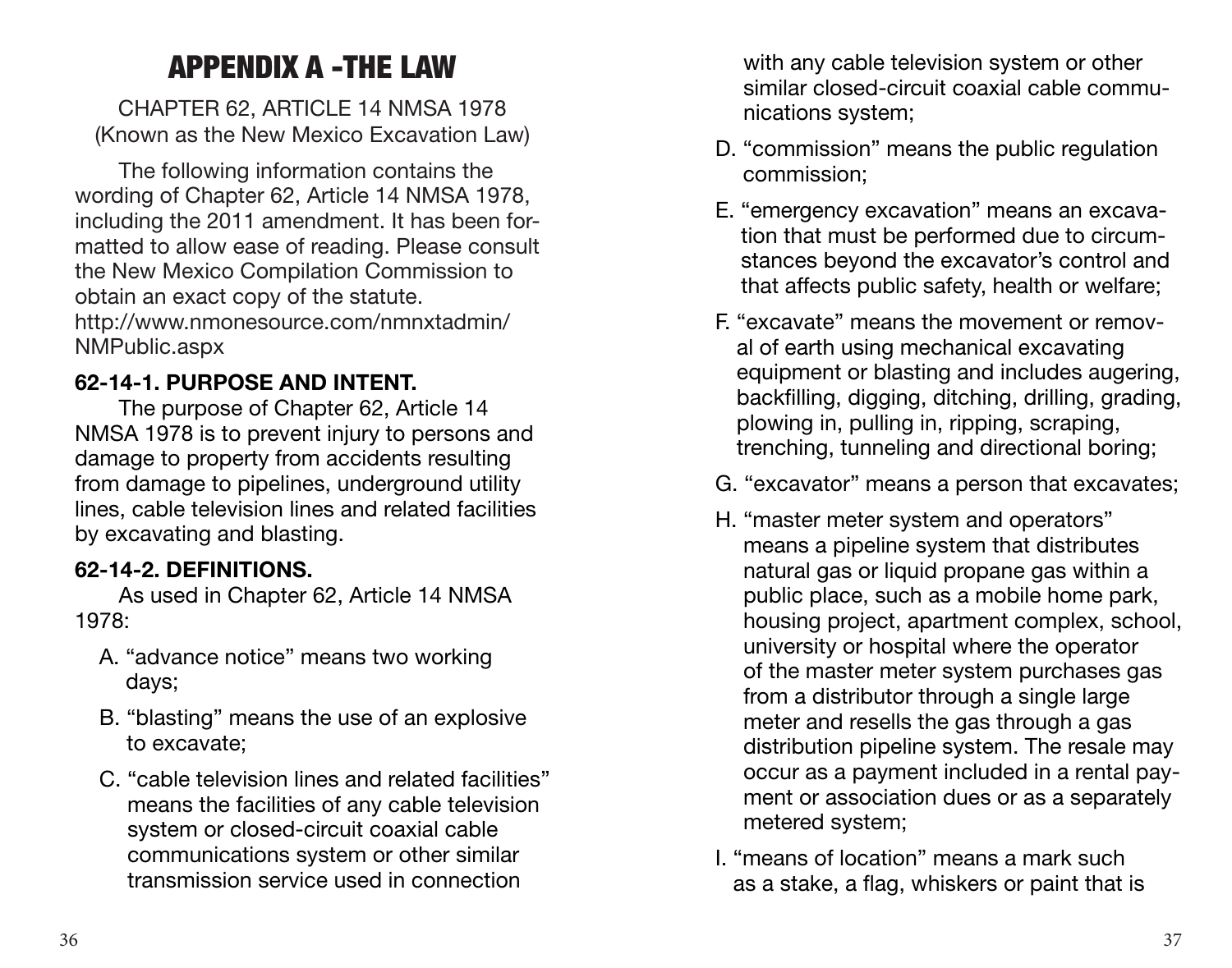conspicuous in nature and that is designed to last at least ten working days if not disturbed;

- J. "mechanical excavating equipment" means all equipment powered by any motor, engine or hydraulic or pneumatic device used for excavating and includes trenchers, bulldozers, backhoes, power shovels, scrapers, draglines, clam shells, augers, drills, cable and pipe plows or other plowing-in or pulling-in equipment;
- K. "one-call notification system" means a communication system in which an operation center provides telephone services or other reliable means of communication for the purpose of receiving excavation notice and damage reporting information and distributing that information to owners and operators of pipelines and other underground facilities;
- L. "person" means the legal representative of or an individual, partnership, corporation, joint venture, state, subdivision or instrumentality of the state or an association;
- M. "pipeline" means a pipeline or system of pipelines and appurtenances for the transportation or movement of any oil or gas, or oil or gas products and their byproducts subject to the jurisdiction of federal law or regulation, with the exception of master meter systems and operators;
- N. "positive response" means a response, within the advanced notice period, initiated by owners or operators of pipelines and underground facilities by reliable means of communication, to the one-call notification system's positive response registry system. A positive response allows the excavator to verify whether all affected pipeline and underground facility owners or operators have marked their underground facilities pursuant to Section 62-14-5 NMSA 1978 prior to commuting to the excavation site and commencing excavation;
- O. "reasonable efforts" means notifying the appropriate one-call notification center or underground facility owner or operator of planned excavation;
- P. "underground facility" means any tangible property described in Subsections C, M and Q of this section that is underground, but does not include residential sprinklers or low-voltage lighting; and
- Q. "underground utility line" means an underground conduit or cable, including fiber optics, and related facilities for transportation and delivery of electricity, telephonic or telegraphic communications or water, sewer and fire protection lines, with the exception of master meter systems and operators."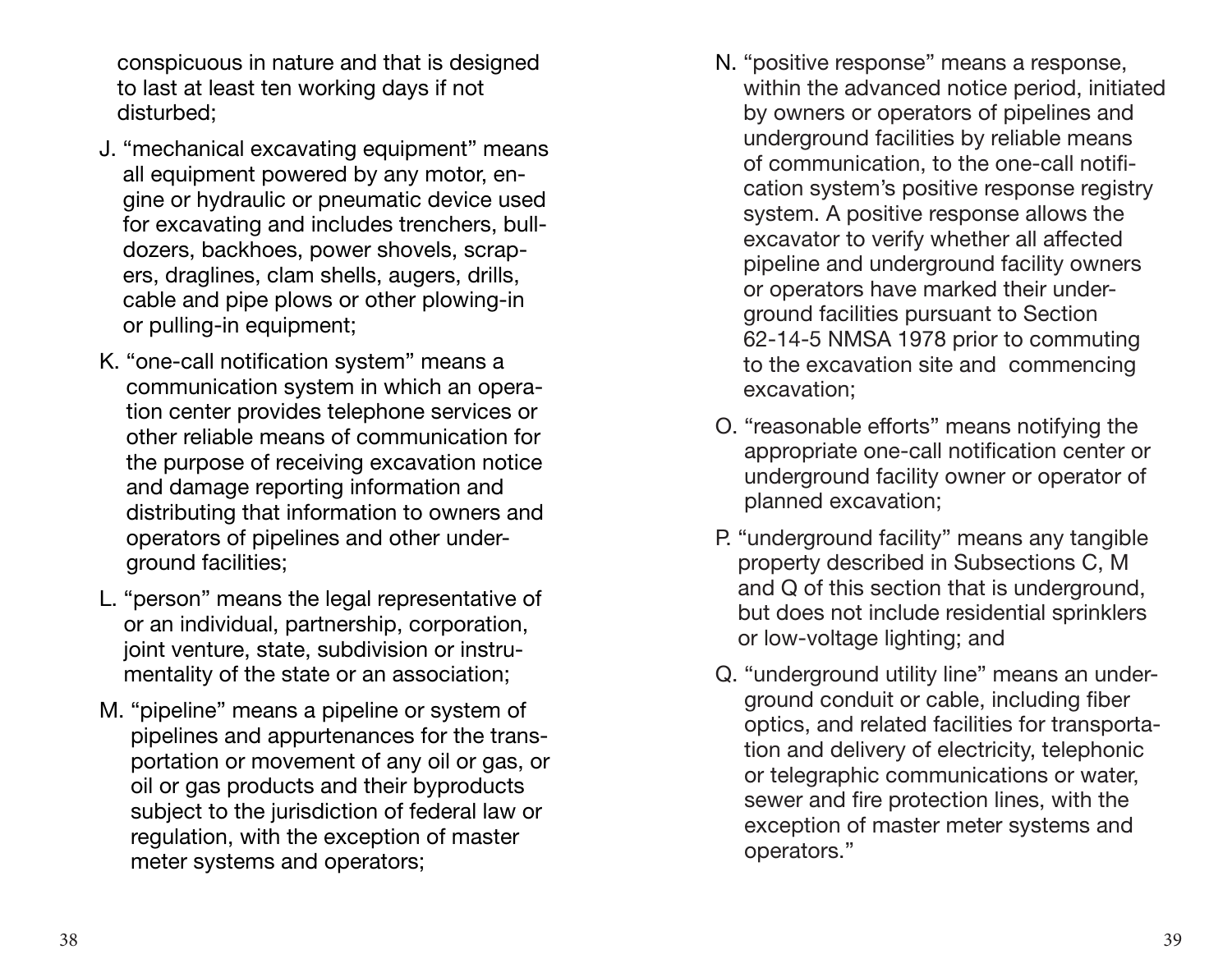#### **62-14-3. EXCAVATION.**

A person who prepares engineering plans for excavation or who engages in excavation shall:

- A. determine the location of any underground facility in or near the area where the excavation is to be conducted, including a request to the owner or operator of the underground facility to locate the underground facility pursuant to Section 62-14-5 NMSA 1978;
- B. plan the excavation to avoid or minimize interference or damage to underground facilities in or near the excavation area;
- C. provide telephonic advance notice of the commencement, extent and duration of the excavation work to the one-call notification system operating in the intended excavation area, and to the owners or operators of any existing underground facility in and near the excavation area that are not members of the local one-call notification center, in order to allow the owners to locate and mark the location of the underground facility as described in Section 62-14-5 NMSA 1978 prior to the commencement of work in the excavation area, and shall request reaffirmation of line location every ten working days after the initial request to locate;
- D. prior to initial exposure of the underground facility, maintain at least an estimated

clearance of eighteen inches between existing underground facilities for which the owners or operators have previously identified the location and the cutting edge or point of any mechanical excavating equipment utilized in the excavation and continue excavation in a manner necessary to prevent damage;

- E. provide such support for existing underground facilities in or near the excavation area necessary to prevent damage to them;
- F. backfill all excavations in a manner and with materials as may be necessary to prevent damage to and provide reliable support during and following backfilling activities for preexisting underground facilities in or near the excavation area;
- G. immediately notify the one-call notification system operating in the area in the form and format required by the commission and by telephone the owner of any underground facilities that may have been damaged or dislocated during the excavation work; and
- H. not move or obliterate markings made pursuant to Chapter 62, Article 14 NMSA 1978 or fabricate markings in an unmarked location for the purpose of concealing or avoiding liability for a violation of or noncompliance with the provisions of Chapter 62, Article 14 NMSA 1978.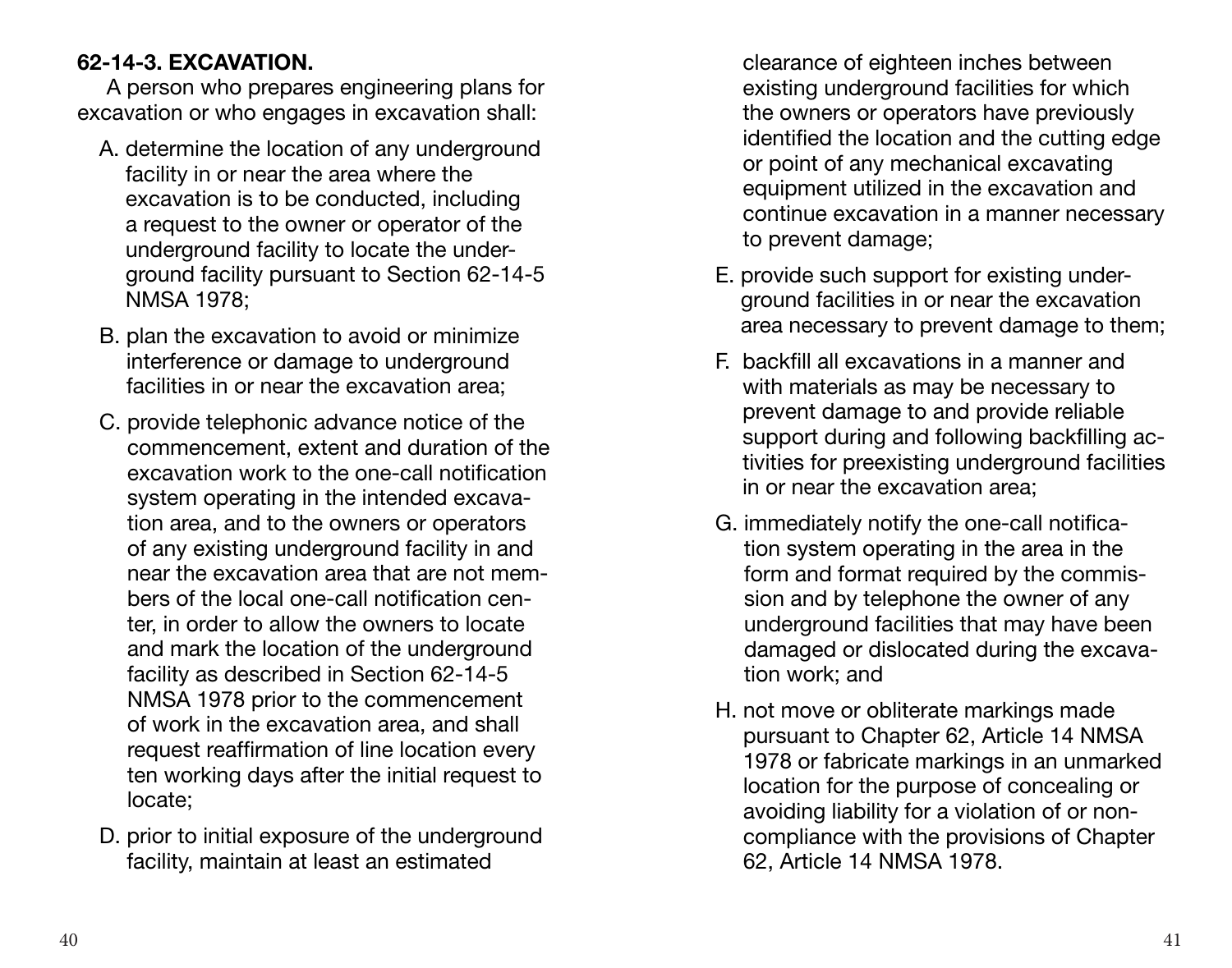#### **62-14-4. EMERGENCY EXCAVATION.**

Every person who engages in emergency excavation shall take all necessary and reasonable precaution to avoid or minimize interference with or damage to existing underground facilities in and near the excavation area and shall notify as promptly as possible the owners of underground facilities located in and near the emergency excavation area and the one-call notification system operating in the area in the form and format required by the commission. In the event of any damage to or dislocation of any underground facility caused by the emergency excavation work, the person responsible for the excavation shall immediately notify the owner of the underground facility and the one-call notification system operating in the area in the form and format required by the commission.

#### **62-14-5. MARKING OF FACILITIES.**

- A. A person owning or operating an underground facility shall, upon the request of a person intending to commence an excavation and upon advance notice, locate and mark on the surface the actual horizontal location, within eighteen inches by some means of location, of the underground facilities in or near the area of the excavation so as to enable the person engaged in excavation work to locate the facilities in advance of and during the excavation work.
- B. If the owner or operator of the underground facility finds that owner or operator has no

underground facilities in the proposed area of excavation, the owner or operator shall provide a positive response and, at the option of the owner or operator of the underground facility mark the area as "Clear" or "No Underground Facilities" in the appropriate color code as specified in Section 62-14-5.1 NMSA 1978.

- C. If the owner or operator fails to correctly mark the underground facility after being given advance notice and such failure to correctly mark the facility results in additional costs to the person doing the excavating, then the owner or operator shall reimburse the person engaging in the excavation for the reasonable costs incurred.
- D. An owner of an underground facility shall not move or obliterate markings made pursuant to Chapter 62, Article 14 NMSA 1978 or fabricate markings in an unmarked location for the purpose of concealing or avoiding liability for a violation of or noncompliance with the provisions of Chapter 62, Article 14 NMSA 1978.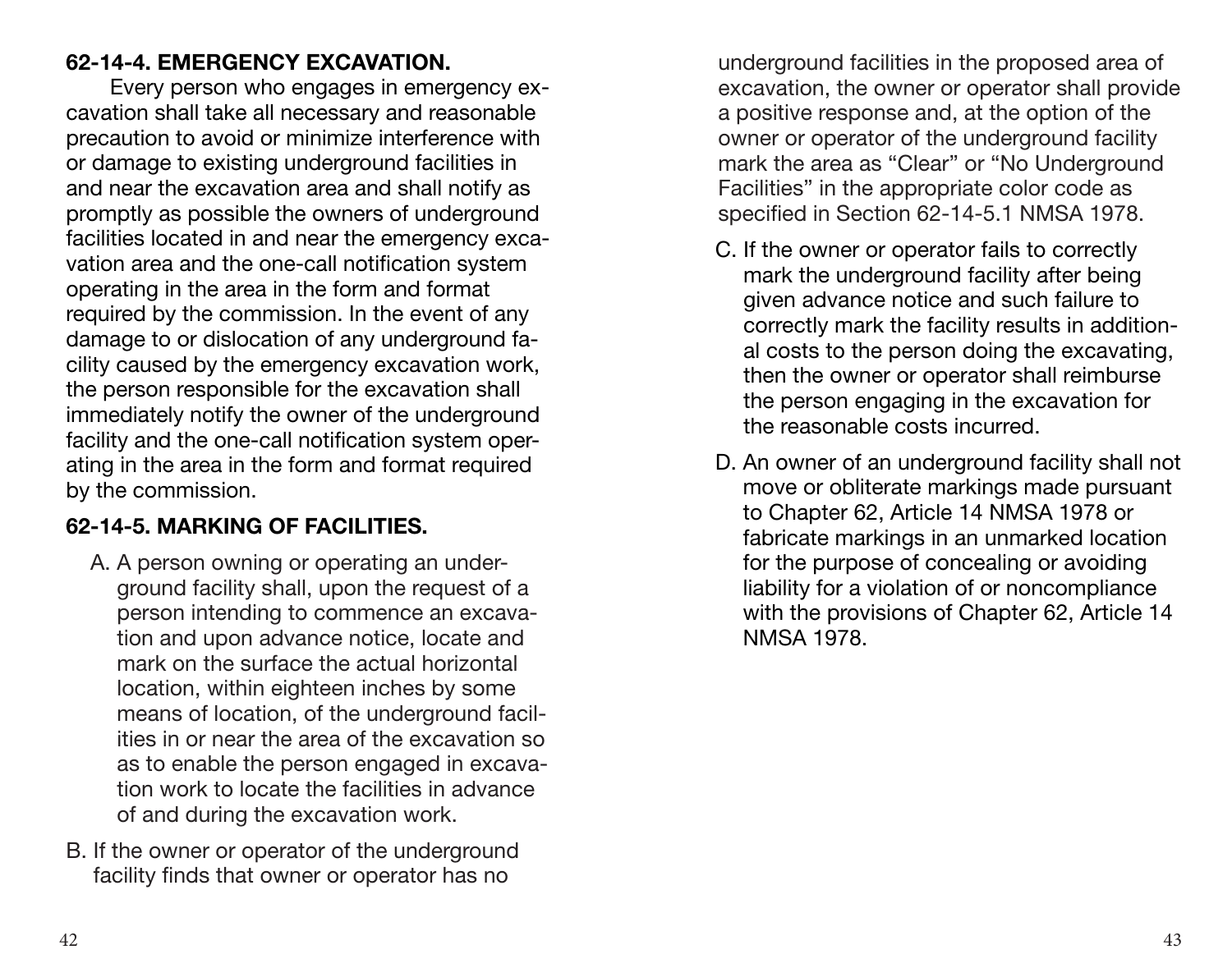#### **62-14-5.1. UNIFORM COLOR CODE FOR LOCATION OF UNDERGROUND FACILITIES.**

In marking an excavation site and the location of underground facilities, both the excavator and the owner or operator shall use the following uniform color code:

- A. blue for water;
- B. green for sewer;
- C. orange for communications or coaxial cable;
- D. pink for survey;
- E. purple for reclaimed water;
- F. red for electric;
- G. white for proposed excavation area; and
- H. yellow for gas.

#### **62-14-6. LIABILITY FOR DAMAGE TO UNDERGROUND FACILITIES.**

**A.** If any underground facility is damaged by any person who failed to make reasonable efforts to determine its location as provided in Chapter 62, Article 14 NMSA 1978, that person shall reimburse the owner of the underground facility for the actual cost of the damage to the underground facility, including the cost of restoration of services. The person engaging in the excavation may also be liable to the owner or operator of the underground facility for

the comparative negligence of the person engaging in the excavation which results in damage to the facility for an additional amount not to exceed three hundred thousand dollars (\$300,000) for each occurrence.

- **B.** If any underground facility is damaged by any person who has made reasonable efforts to determine its location and the damaged underground facility was correctly located by the owner or operator of the underground facility as provided in Section 62-14-5 NMSA 1978, then that person causing the damage shall be liable to the owner or operator of the underground facility for only the actual cost of damage to the underground facility, including the cost of restoration of service.
- **C.** If any underground facility is damaged by any person who has made reasonable efforts to determine its location and damage to the underground facility is caused by the failure of the owner or operator to correctly locate that underground facility as provided in Section 62-14-5 NMSA 1978, then the person engaging in the excavation shall have no liability for the damage to that facility.
- **D.** It is not the intent of Chapter 62, Article 14 NMSA 1978 to impose civil liability to any person beyond that provided in this section.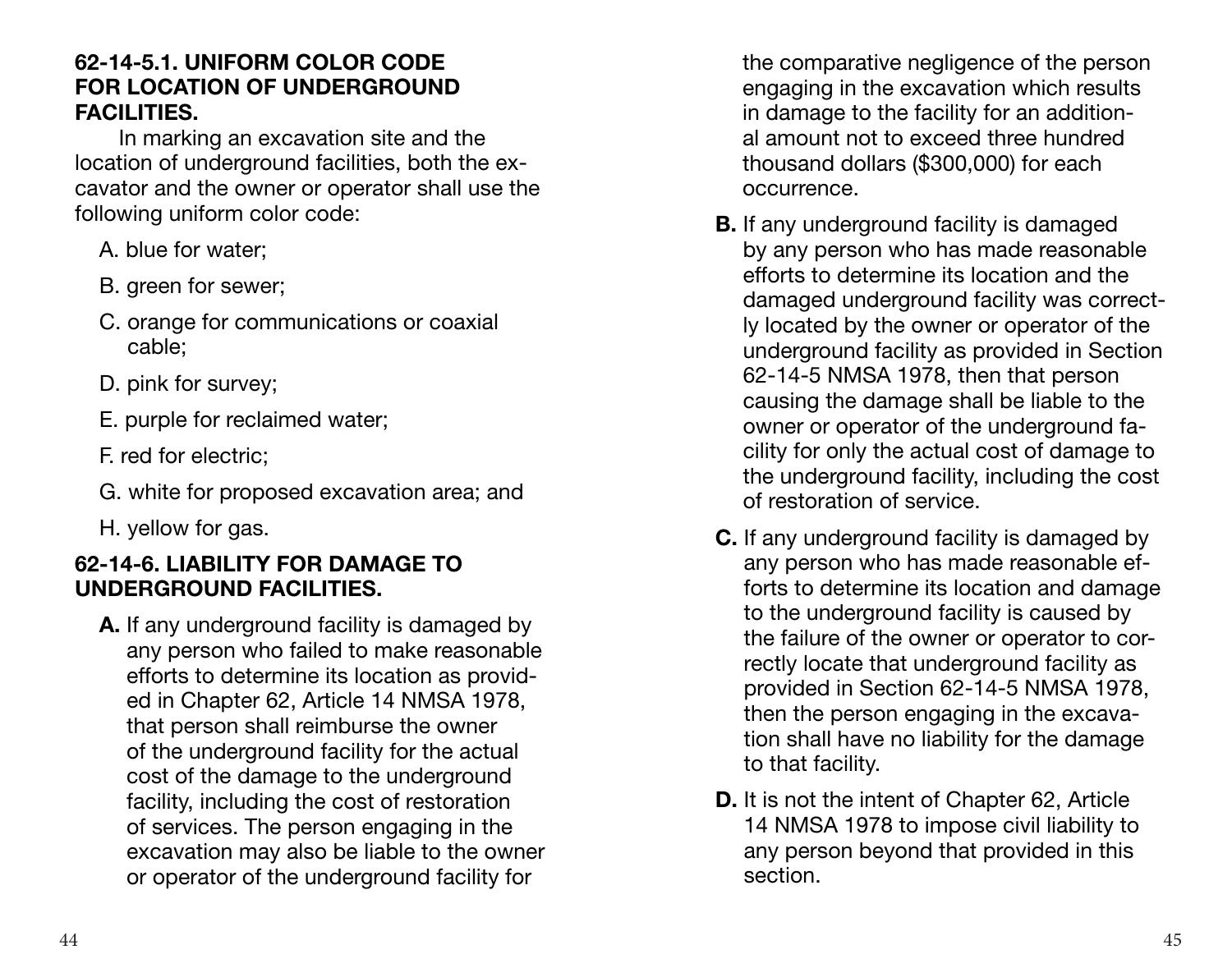#### **62-14-7. LIABILITY FOR NEGLIGENCE NOT-WITHSTANDING INFORMATION OBTAINED.**

The act of obtaining or making reasonable efforts to obtain information as required by Chapter 62, Article 14 NMSA 1978 shall not excuse any person making any excavation from doing so in a careful and prudent manner, nor shall it excuse such person from liability for any damage or injury resulting from his negligence as limited in Section 62-14-6 NMSA 1978.

#### **62-14-7.1. ONE-CALL NOTIFICATION SYSTEM.**

- A. An owner or operator of an underground facility subject to Chapter 62, Article 14 NMSA 1978 shall be a member of a one-call notification system operating in the region with the exception of private underground facilities owned by a homeowner and operated and located on residential property. A one-call notification system may be for a region of the state or statewide in scope, unless federal law provides otherwise.
- B. Each one-call notification system shall be operated by:
	- (1) an owner or operator of pipeline facilities;
	- (2) a private contractor;
	- (3) a state or local government agency; or
	- (4) a person who is otherwise eligible under state law to operate a one-call notification system.
- C. If the one-call notification system is operated by owners or operators of pipeline facilities, it shall be established as a nonprofit entity governed by a board of directors that shall establish the operating processes, procedures and technology needed for a one-call notification system. The board shall further establish a procedure or formula to the costs of the one-call notification system. The board may include representatives of excavators or other persons deemed eligible to participate in the system who are not owners or operators.
- D. Excavators shall give advance notice to the one-call notification system operating in the intended excavation area and provide information established by rule of the commission, except when excavations are by or for a person that:
	- (1) owns or leases or owns a mineral leasehold interest in the real property on which the excavation occurs; and
	- (2) operates all underground facilities located in the intended excavation area.
- E. The one-call notification system shall promptly transmit excavation notice information to owners or operators of pipeline facilities and other underground facilities in the intended excavation area.
- F. After receiving advance notice, owners and operators of pipeline facilities and other underground facilities shall locate and mark their facilities in the intended excavation area and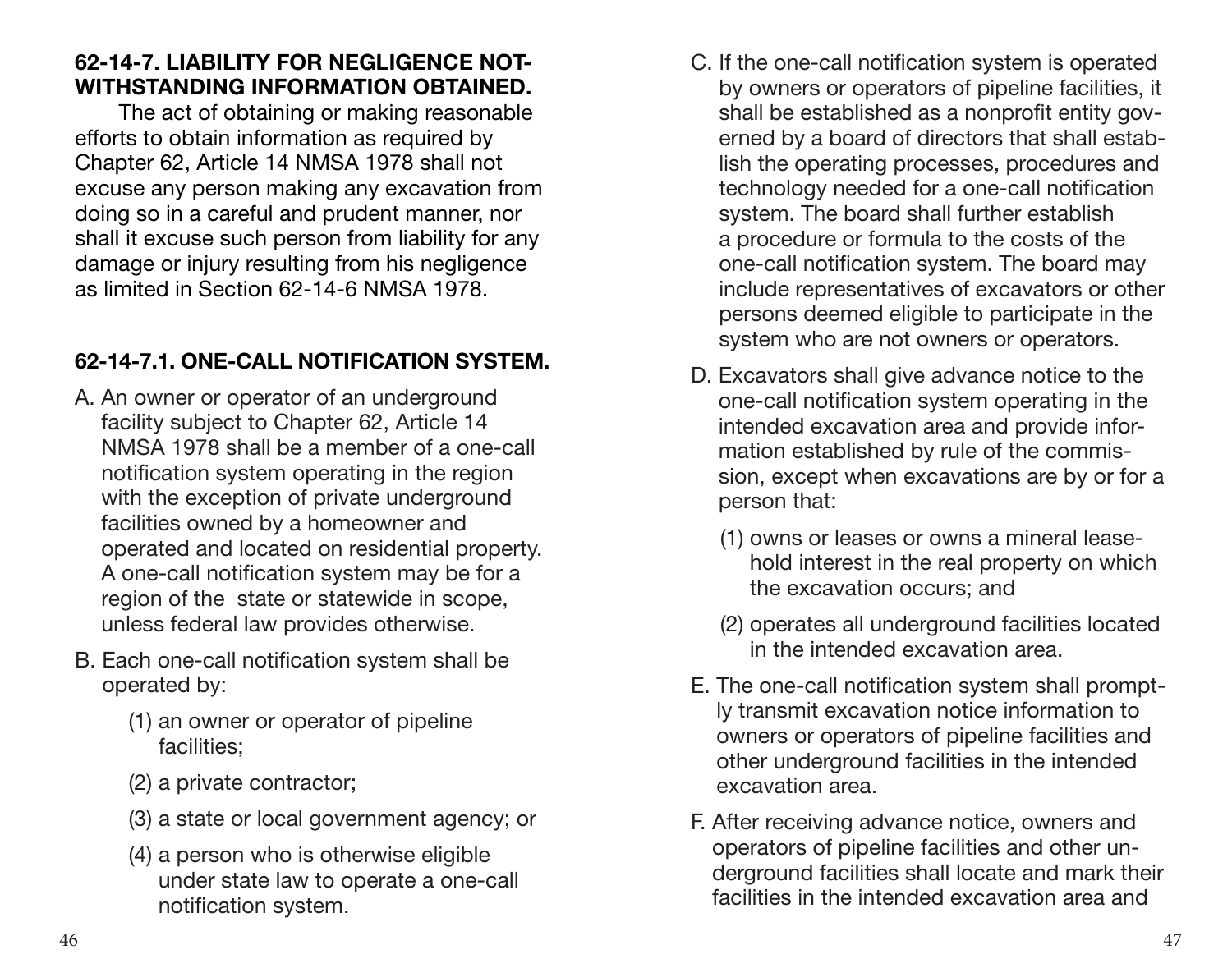shall provide a positive response. The onecall notification center shall make available to the commission appropriate positive response records for investigations of alleged violations of Chapter 62, Article 14 NMSA 1978.

- G. The one-call notification system shall provide a toll-free telephone number or another comparable and reliable means of communication to receive advance notice of excavation. Means of communication to distribute excavation notice to owners or operators of pipeline facilities and other underground facilities shall be reliable and capable of coordination with one-call notification systems operating in other regions of the state.
- H. Operators of one-call notification systems shall notify the commission of its members and the name and telephone number of the contact person for each member and make available to the commission appropriate records in investigations of alleged violations of Chapter 62, Article 14 NMSA 1978.
- I. One-call notification systems and owners and operators of pipeline facilities shall promote public awareness of the availability and operation of one-call notification systems and work with state and local governmental agencies charged with issuing excavation permits to provide information concerning and promoting awareness by excavators of one-call notification systems.
- J. The commission may prescribe reasonable maximum rates for the provision of one-call

services in New Mexico, provided that if the reasonableness of such rates is contested in the manner provided by commission rule, the burden of proof to show the unreasonableness of such rates shall be upon the person contesting their reasonableness.

#### **62-14-8. PENALTIES.**

In addition to any other liability imposed by law, an excavator, after a formal hearing and upon a finding, who has failed to comply with Subsection C of Section 62-14-3 NMSA 1978 is subject to an administrative penalty of up to five thousand dollars (\$5,000) for a first offense as assessed by the commission. Thereafter, the commission may assess an administrative penalty of up to a maximum of twenty-five thousand dollars (\$25,000) for subsequent violations of Subsection C of Section 62-14-3 NMSA 1978. In addition to any other penalty imposed by law, an operator of underground pipeline facilities or underground utilities, excavator or operator of a one-call notification system, after formal hearing and upon a finding, who has willfully failed to comply with Chapter 62, Article 14 NMSA 1978 shall be subject to an administrative penalty of up to five thousand dollars (\$5,000) for a first offense as assessed by the commission. Thereafter, upon finding that a violation of Chapter 62, Article 14 NMSA 1978 has occurred, the commission may, upon consideration of the nature, circumstances, gravity of the violation, history of prior violations, effect on public health, safety or welfare and good faith on the part of the person in attempting to remedy the cause of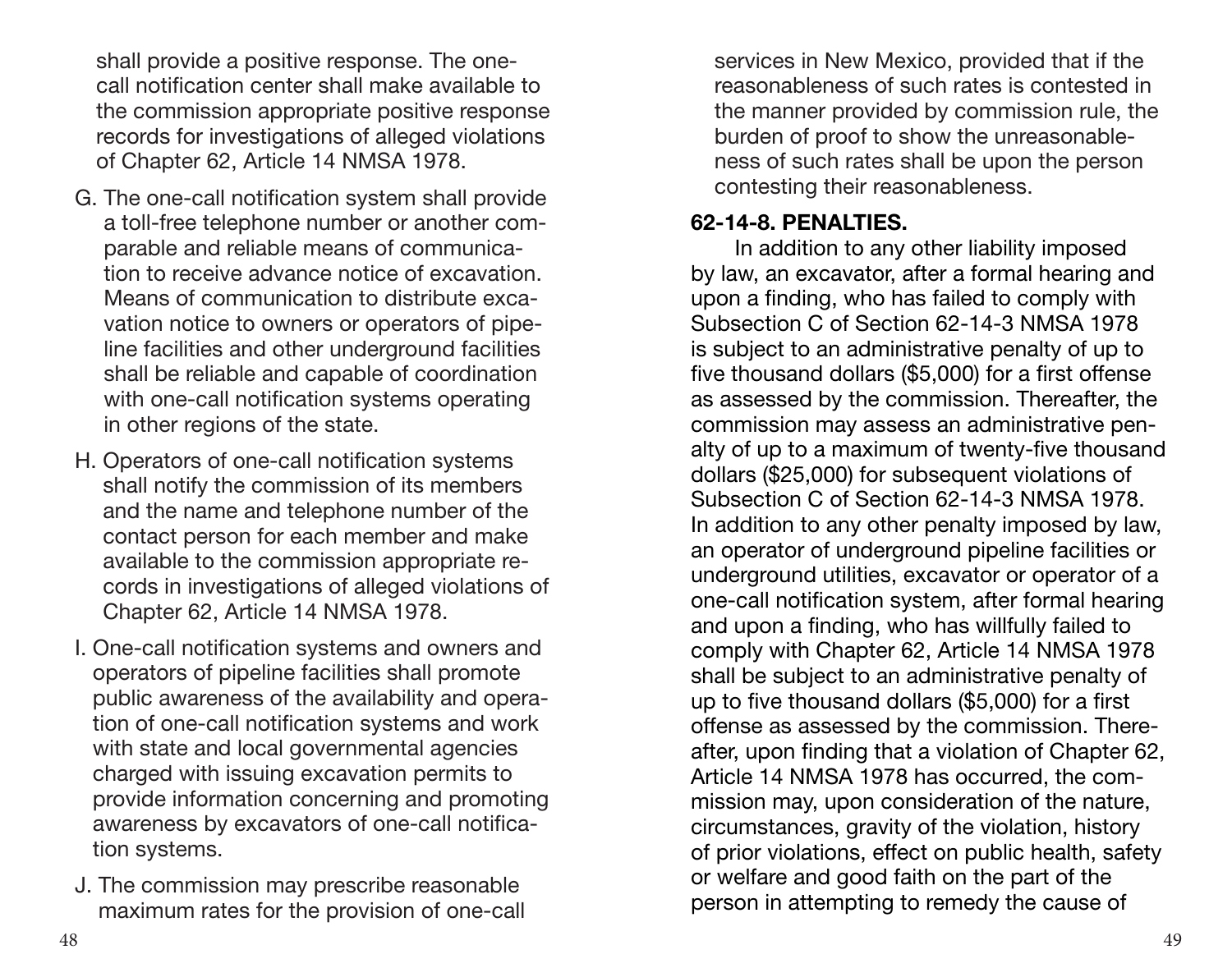the violation, assess an administrative penalty up to a maximum of twenty-five thousand dollars (\$25,000) per violation consistent with federal law. No offense occurring more than five years prior to the current offense charged shall be considered for any purpose. All actions to recover the penalties provided for in this section shall be brought by the commission. All penalties recovered in any such action shall be paid into the state general fund.

#### **62-14-9. ENFORCEMENT.**

If any person excavates or intends to excavate in violation of Chapter 62, Article 14 NMSA 1978, the commission or any interested or affected owner or operator of an underground facility may file, in the district court of the county in which the excavation is occurring or intended, an action seeking to enjoin the excavation.

#### **62-14-9.1. ALTERNATIVE DISPUTE RESOLUTION.**

The commission shall promulgate rules for voluntary alternative dispute resolution procedures available to owners or operators, excavators and other interested parties regarding disputes that cannot be resolved through consultation and negotiation arising from damage to underground facilities, including any cost or damage incurred by the owner or operator or the excavator as a result of any delay in an excavation project while an underground facility is restored, repaired or replaced. The alternative dispute resolution procedure shall not affect civil penalties levied pursuant to Section 62-14-8 NMSA 1978 or change the basis for civil liability for damages.

#### **62-14-10. RULE-MAKING.**

The commission shall promulgate rules and regulations to implement the provisions of Chapter 62, Article 14 NMSA 1978.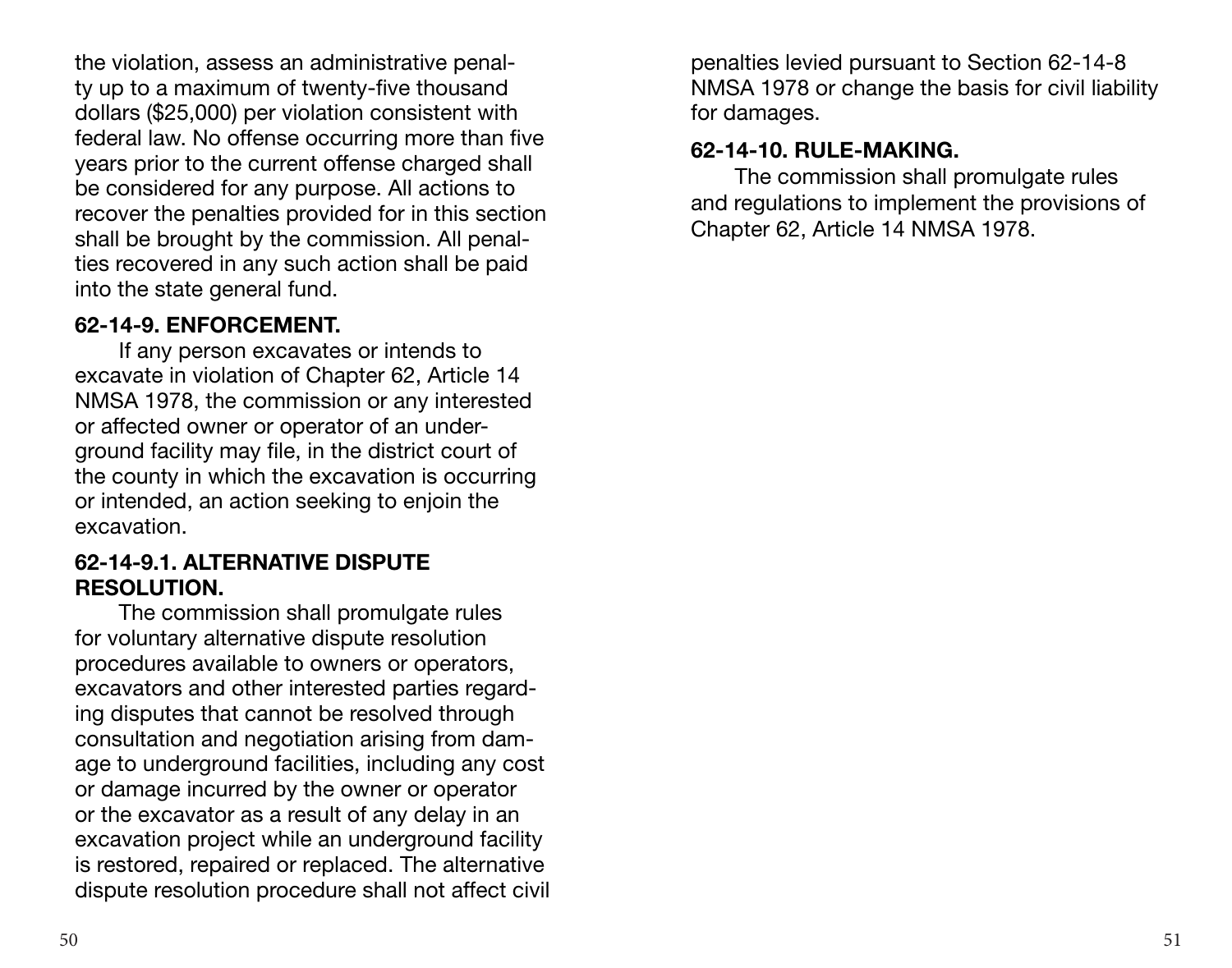## APPENDIX B -THE RULES

#### <span id="page-27-0"></span>**TITLE 18 TRANSPORTATION AND HIGHWAY CHAPTER 60 PIPELINE CONSTRUCTION AND MAINTENANCE PART 2**

#### **PIPELINE SAFETY GENERAL PROVISIONS**

**18.60.2.1 ISSUING AGENCY:** New Mexico Public Regulation Commission.

[18.60.2.1 NMAC - N, 7-17-06]

**18.60.2.2 SCOPE:** This rule applies to all owners and operators of gas and hazardous liquid pipelines and underground facilities, excavators, and one-call notification systems in New Mexico subject to the jurisdiction of the commission pursuant to applicable laws.

[18.60.2.21 NMAC - N, 7-17-06]

**18.60.2.3 STATUTORY AUTHORITY:** Sections 8-8-4, 62-14-9.1, 62-14-10, and 70-3-13 NMSA 1978.

[18.60.2.3 NMAC - N, 7-17-06]

**18.60.2.4 DURATION:** Permanent.

[18.60.2.4 NMAC - N, 7-17-06]

**18.60.2.5 EFFECTIVE DATE:** July 17, 2006, unless a later date is cited at the end of a section. [18.60.2.5 NMAC - N, 7-17-06]

**18.60.2.6 OBJECTIVE:** The purpose of this rule is to implement Chapter 62, Article 14 NMSA 1978, and the Pipeline Safety Act, Sections 70- 3-11 to 70-3-20 NMSA 1978. [18.60.2.6 NMAC - N, 7-17-06]

**18.60.2.7 DEFINITIONS:** In addition to the definitions in 49 CFR Parts 40, 190, 191, 192, 193, 194, 195 and 199, and Sections 62-14-2 and 70-3-12 NMSA 1978, as used in these rules:

- **A.** applicable laws means the Hazardous Liquid Pipeline Safety Act, 49 USC Sections 2001 et seq; the Hazardous Materials Transportation Act, 49 USC Sections 1801 et seq; the Natural Gas Pipeline Safety Act, 49 USC Sections 60101 et seq; Chapter 62, Article 14 NMSA 1978; the Pipeline Safety Act, Sections 70-3-11 to 70-3-20 NMSA 1978; these rules, and commission orders issued pursuant to them;
- **B.** director means the director of the transportation division of the New Mexico public regulation commission or his designee;
- **C.** staff means the staff of the pipeline safety bureau of the transportation division of the public regulation commission; and
- **D.** these rules means Title 18, Chapter 60.

[18.60.2.7 NMAC - Rp, 18.60.2.7 NMAC, 7-17- 06; A, 8-15-12]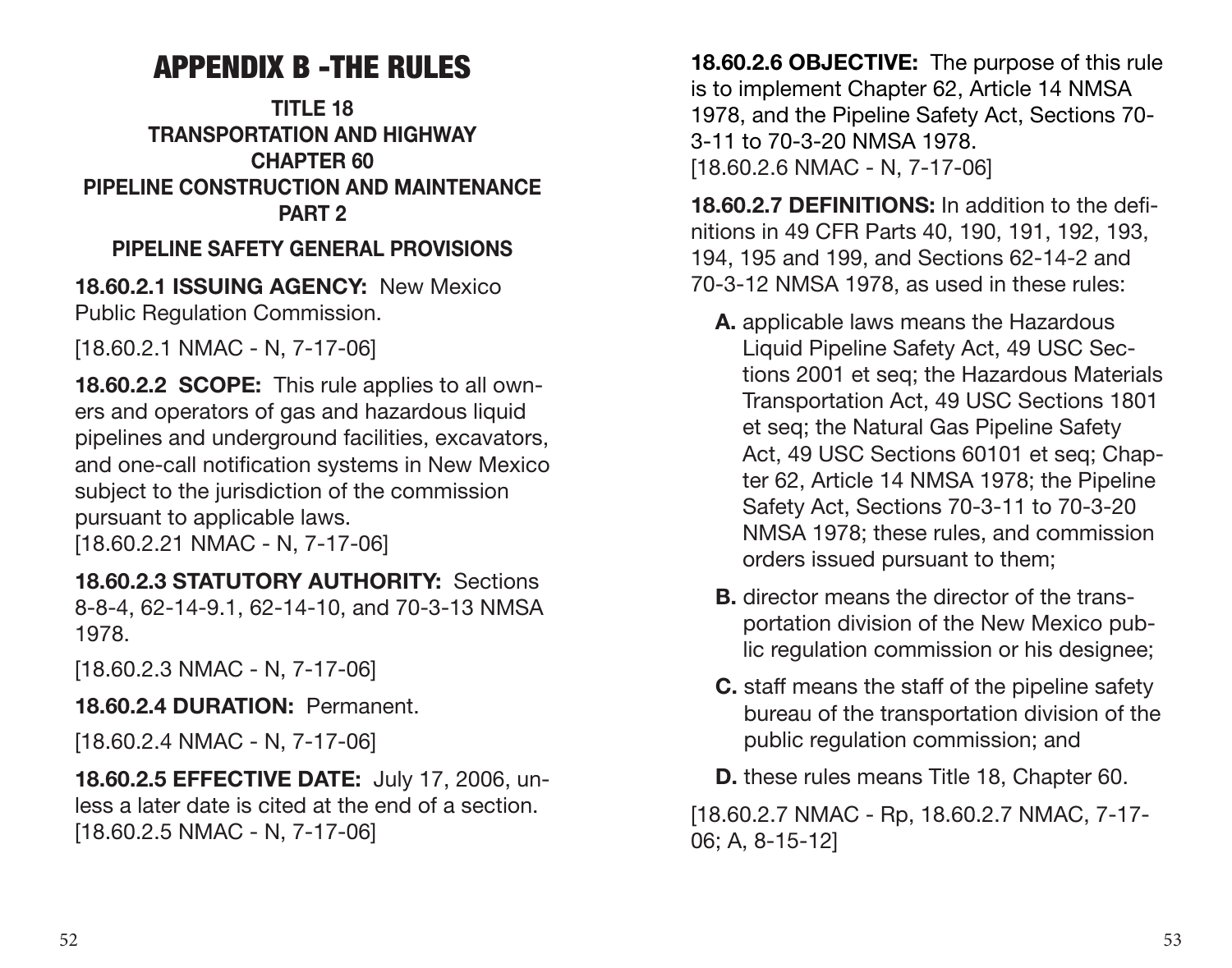#### **18.60.2.8 ADOPTION OF PORTIONS OF THE CODE OF FEDERAL REGULATIONS:**

- **A.** Adoption by reference. Except for the variances set forth in Subsection B of this section, the commission adopts the follow ing portions of the code of federal regula tions, as such may be amended from time to time, pertaining to gas and hazardous liquid pipeline operators and facilities, and concerning the health, safety, and welfare of persons and property in New Mexico, as part of this rule:
	- (1) pipeline safety programs and proce dures. 49 CFR 190.5, 190.233(a) and (b), and 190.237;
	- (2) annual, incident, and safety related condition reports. 49 CFR Part 191;
	- (3) minimum federal safety standards. 49 CFR Part 192;
	- (4) transportation of hazardous liquids by pipeline, 49 CFR Part 195;
	- (5) drug and alcohol testing, 49 CFR Parts 40 and 199.
- **B.** New Mexico variances to adopted federal regulations.
	- (1) The reporting threshold in New Mexico shall be \$5,000 instead of the \$50,000 reporting threshold estab lished in 49 CFR 191.3.
- (2) Hazardous liquid pipeline operators must make telephonic notice to the pipeline safety bureau in accordance with 49 CFR Section 195.50.
- (3) Leakage surveys of transmission lines in New Mexico shall be con ducted using leak detection equip ment but shall otherwise be con ducted in accordance with 49 CFR 192.706(b).
- (4) Intrastate gas and hazardous liquid pipeline operators must submit annual reports, written incident/ accident reports and safety related condition reports as prescribed in 49 CFR 191.9, 191.11, 191.12, 191.15, 191.17, 191.23, 191.25, 195.49, 195.50, 195.54, 195.55 and 195.56 to the transportation division director or his designee at Post Office Box 1269, Santa Fe, New Mexico 87504-1269.
- 5) Regulated intrastate gathering opera tors in New Mexico shall:
	- (a) establish and follow written operating and maintenance procedures as prescribed in 49 CFR 192.605 for all applicable requirements of 49 CFR 192.9;
	- (b) establish and follow written emergency procedures as prescribed in 49 CFR 192.615;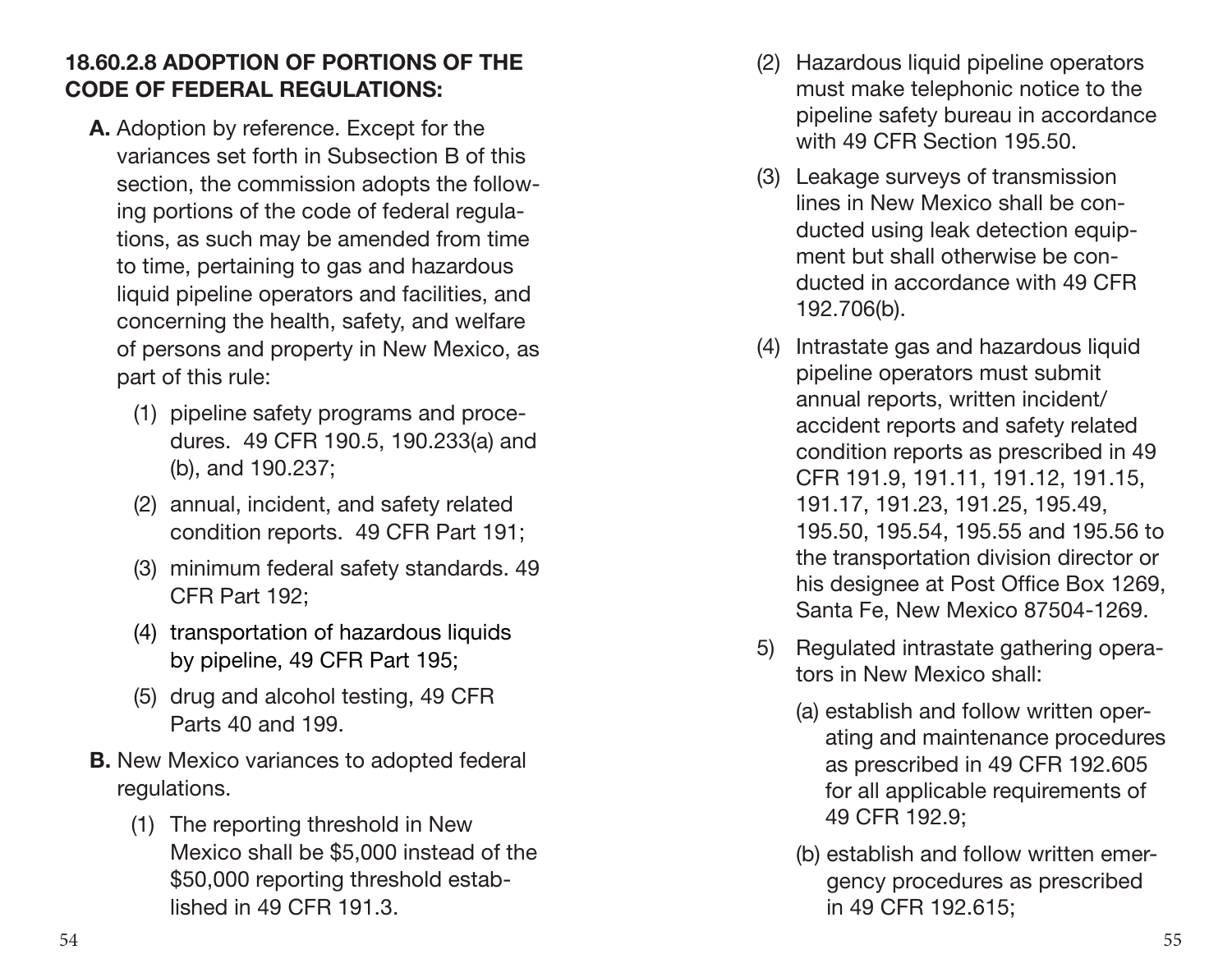- (c) establish and follow written maintenance procedures as prescribed in 49 CFR 192.703(b) and (c);
- (d) establish and follow written procedures for prevention of accidental ignition as prescribed in 49 CFR 192.751;
- (e) establish and follow written valve maintenance procedures as prescribed in 49 CFR 192.745;
- (f) keep records necessary to administer the procedures established under Subsection B of 18.60.2.8 NMAC; and
- (g) conduct leakage surveys of its regulated gathering line(s) using leak detection equipment at intervals not exceeding fifteen (15) months but at least once each calendar year.
- C. Interpretation of references and terms in federal regulations.
	- (1) References in the code of federal regulations to "state agency" shall be deemed references to the transportation division of the New Mexico public regulation commission.
	- (2) References in 49 CFR 190.233 (a) and (b) to the "associate administrator, OPS" shall be deemed references

to the director of the transportation division of the New Mexico public regulation commission.

- (3) References in 49 CFR 190.233 (a) and (b) to 49 CFR 190.233(c), 49 CFR 190.233(c)(2), or 49 CFR 190. 233(g) shall be deemed references to 18.60.4.9 NMAC through 18.60.4.15 NMAC.
- (4) References in 49 CFR 192.723(b)(1) to "business district" shall have the meaning given by the United States department of transportation in correspondence interpreting the term.
- (5) References in 49 CFR 192.383(a) to "replaced service line" includes piping within three (3) feet of the fitting that connects the service line to the main.
- (6) References in 49 CFR 192.605(b), 192.615(a)(7) to "procedures for making safe any actual or potential hazard to life or property" shall include specific procedures for emergency response to excavation damage near buildings that adequately address the possibility of multiple leaks and gas migration into nearby buildings.
- (7) References in 49 CFR 192.617 to "accidents and failures" shall include an unintentional release of gas.

[18.60.2.8 NMAC - Rp, 18.60.2.8 NMAC, 7-17-06; A, 8-15-12]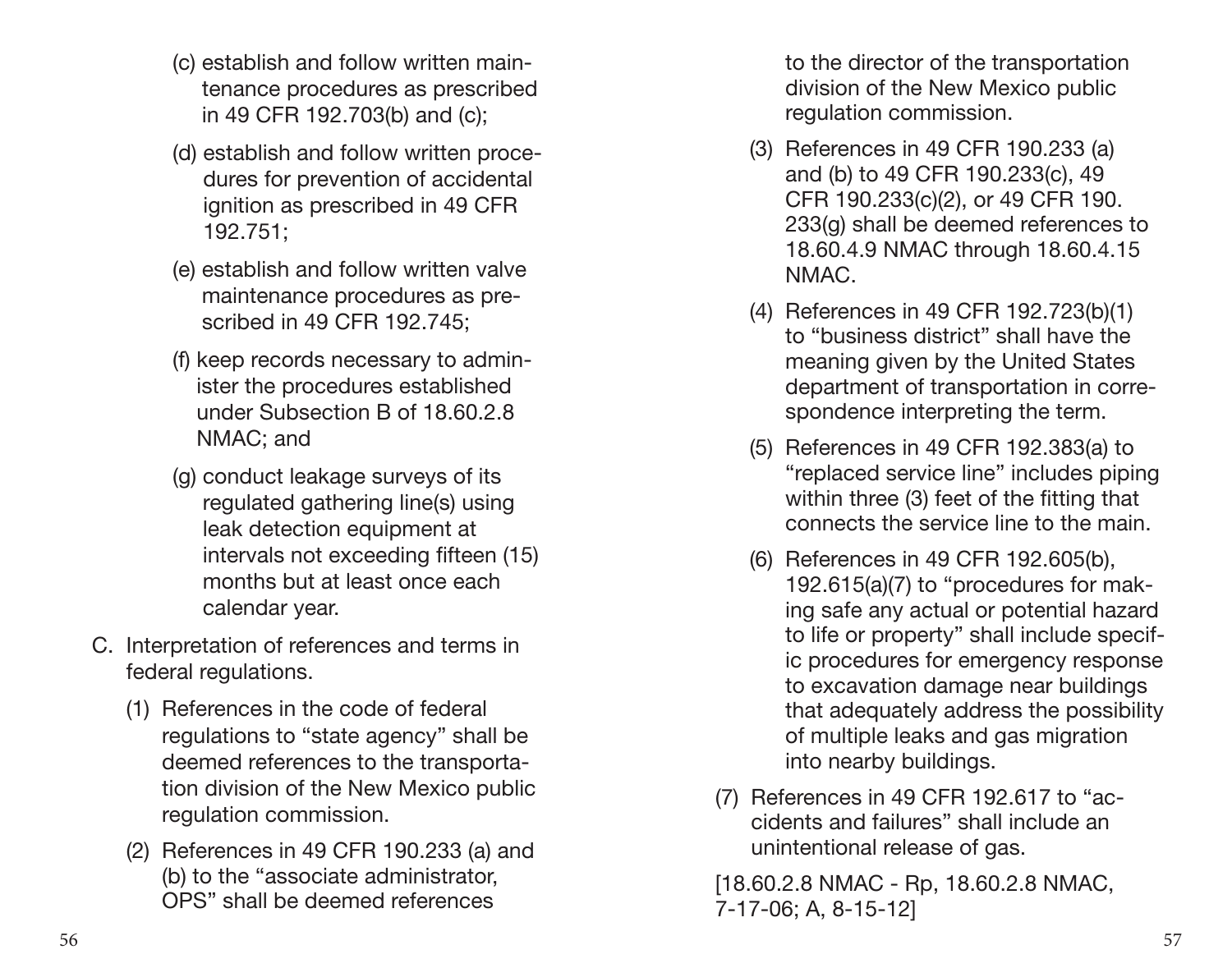## **18.60.2.9 NOTICE OF INTENT TO CON-**

**STRUCT:** Prior to the start of construction of any new or replacement intrastate natural gas or hazardous liquid pipeline with a total construction value of \$50,000 or more, the operator of such pipeline shall give written notice of its intent to construct to the Transportation Division Director, Post Office Box 1269, Santa Fe, New Mexico, 87504-1269. The notice of intent to construct shall state:

- **A.** the pipe material;
- **B.** the finished diameter, length, and approximate location of the pipeline;
- **C.** the size and capacity of any compressors or pumps;
- **D.** and the contemplated date construction will commence.

[18.60.2.9 NMAC - Rp, 18.60.2.18 NMAC, 7-17- 06; A, 8-15-12]

## **18.60.2.10 REPORTS OF MASTER METERS:**

Annually, by March 15, each owner or operator of a gas distribution or transmission system shall report to the director the name, address, and location of any master meter operator connected to its facilities.

[18.60.2.10 NMAC - Rp, 18.60.2.19 NMAC, 7-17-06]

## **18.60.2.11 OPERATION AND MAINTENANCE**

**MANUAL:** Each owner or operator of gas or hazardous liquid pipeline facilities in New Mexico, whether above ground or underground. shall file with the director a manual prescribing its procedures for emergencies and for inspection and maintenance of each pipeline facility it owns or operates and a plan for classification and repair of leaks consistent with 18.60.2.12 NMAC. Any change to procedures set forth in the manual must be filed with the director within twenty (20) days after the change is made

[18.60.2.11 NMAC - Rp, 18.60.2.21 NMAC, 7-17-06]

#### **18.60.2.12 CLASSIFICATION AND REPAIR**

**OF LEAKS:** Immediately upon discovery, and in accordance with generally accepted industry criteria, an owner or operator shall classify a leak as:

- **A.** a hazardous leak, grade I or C, if it is a leak which, due to its location and/or magnitude, constitutes an immediate hazard to persons or property;
- **B.** a potentially hazardous leak, grade II or B, if it is a leak that does not constitute an immediate hazard, but may become hazardous if not repaired within a reasonable time period; or
- **C.** a non-hazardous leak, grade III or A, if it is a leak which does not constitute a hazard and shows no indication of becoming hazardous before routine scheduled repair could be accomplished.

[18.60.2.12 NMAC - Rp, 18.60.2.22 NMAC, 7-17-06]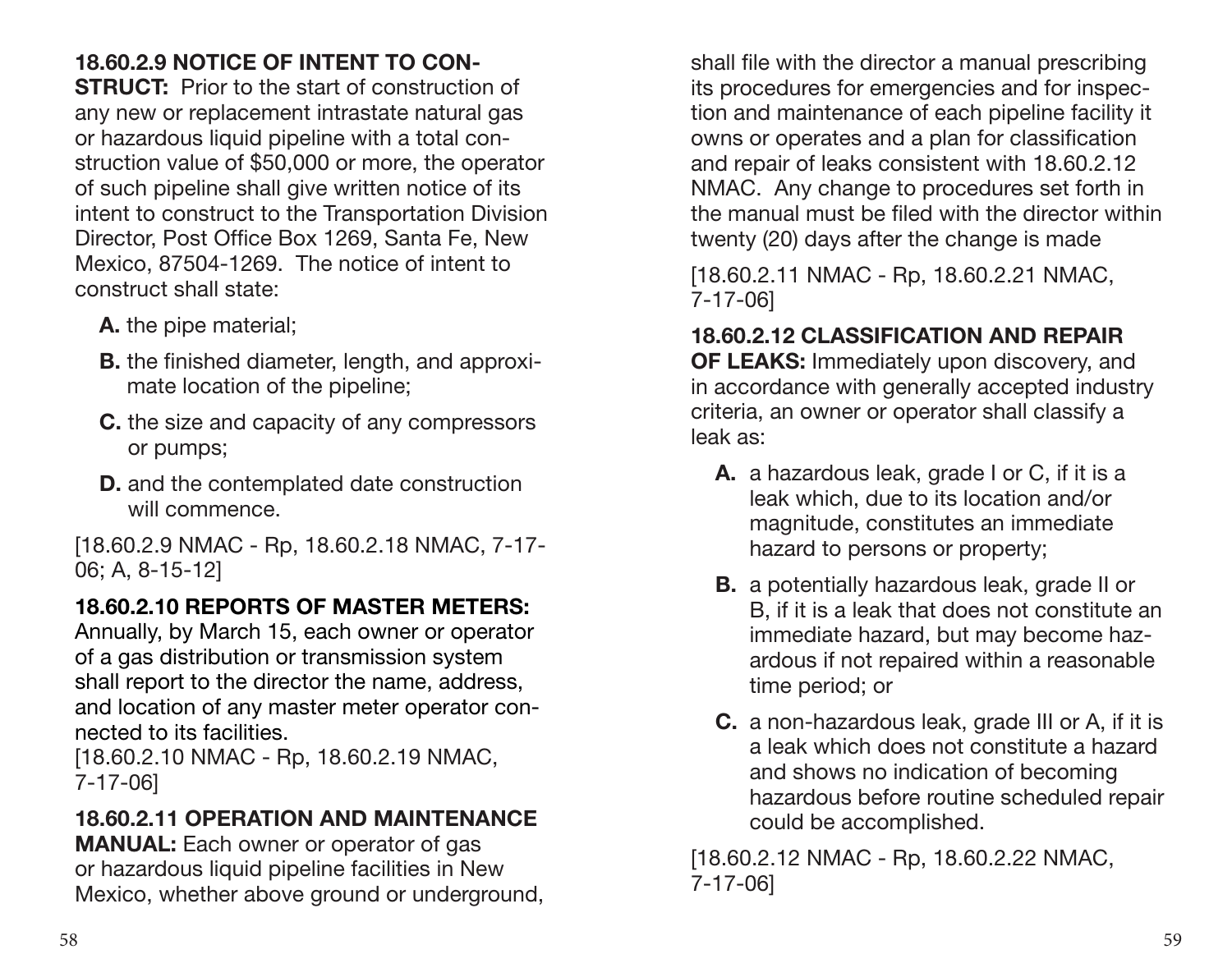#### **18.60.2.13 OIL PIPELINE TARIFFS:**

- **A.** An owner or operator of an oil pipeline shall file with the commission at least ten (10) days prior to its effective date two (2) copies of its tariff covering intrastate movements within New Mexico.
- **B.** An owner or operator of an oil pipeline shall file with the commission at least ten (10) days prior to its effective date two (2) copies of any changes to its tariff.
- **C.** If an owner or operator of an oil pipeline assesses separate charges for the gathering of oil and for its transportation and delivery, the charges shall be separately specified in its tariff.
- **D.** In determining whether an oil pipeline's rates for the transportation of oil are reasonable, the commission shall consider:
	- (1) the actual costs to transport;
	- (2) market factors;
	- (3) the range of rates being charged by other oil pipelines for similar services;
	- (4) any other factors the commission deems relevant.

[18.60.2.13 NMAC - N, 7-17-06]

#### **History of 18.60.2 NMAC:**

**Pre-NMAC History:** The material in this rule

was derived from that previously filed with the Commission of Public Records - State Records Center and Archives.

SCC 69-29, Order No. 2966, Cause No.516, filed 9-24-69.

SCC 71-2, Amended Order No. 2966, Cause No.516, filed 3-18-71.

SCC 72-1, Amended Order No. 3096, Cause No.516, filed 1-12-72.

SCC 77-2, Order No. 3096-C, Docket No.750, filed 3-04-77.

SCC 79-4, Regulations Relating to Minimum Safety Standards for the Transportation of Natural and other Gas by Pipeline, filed 6-27-79.

SCC 84-9-PL, Regulation for the Transportation of Natural and other Gas by Pipeline - Minimum Standards, filed 11-26-84.

#### **History of Repealed Material:**

18 NMAC 60.1, General Provisions; 18 NMAC 60.2, Reports Required for New Master Meters and Third Party Damage; 18 NMAC 60.3, Requirement of Filing of Procedural Manual; 18 NMAC 60.4, Classification and Repair of Leaks; 18 NMAC 60.5, Pipeline Safety Program Procedures; 18 NMAC 60.6, Transportation of Natural and Other Gas by Pipeline: Minimum Federal Safety Standards: Annual and Incident Reports; 18 NMAC 60.7, Transportation of Natural and Other Gas by Pipeline: Minimum Federal Safety Standards; 18 NMAC 60.8, Transportation of Hazardous Liquids by Pipeline; 18 NMAC 60.9,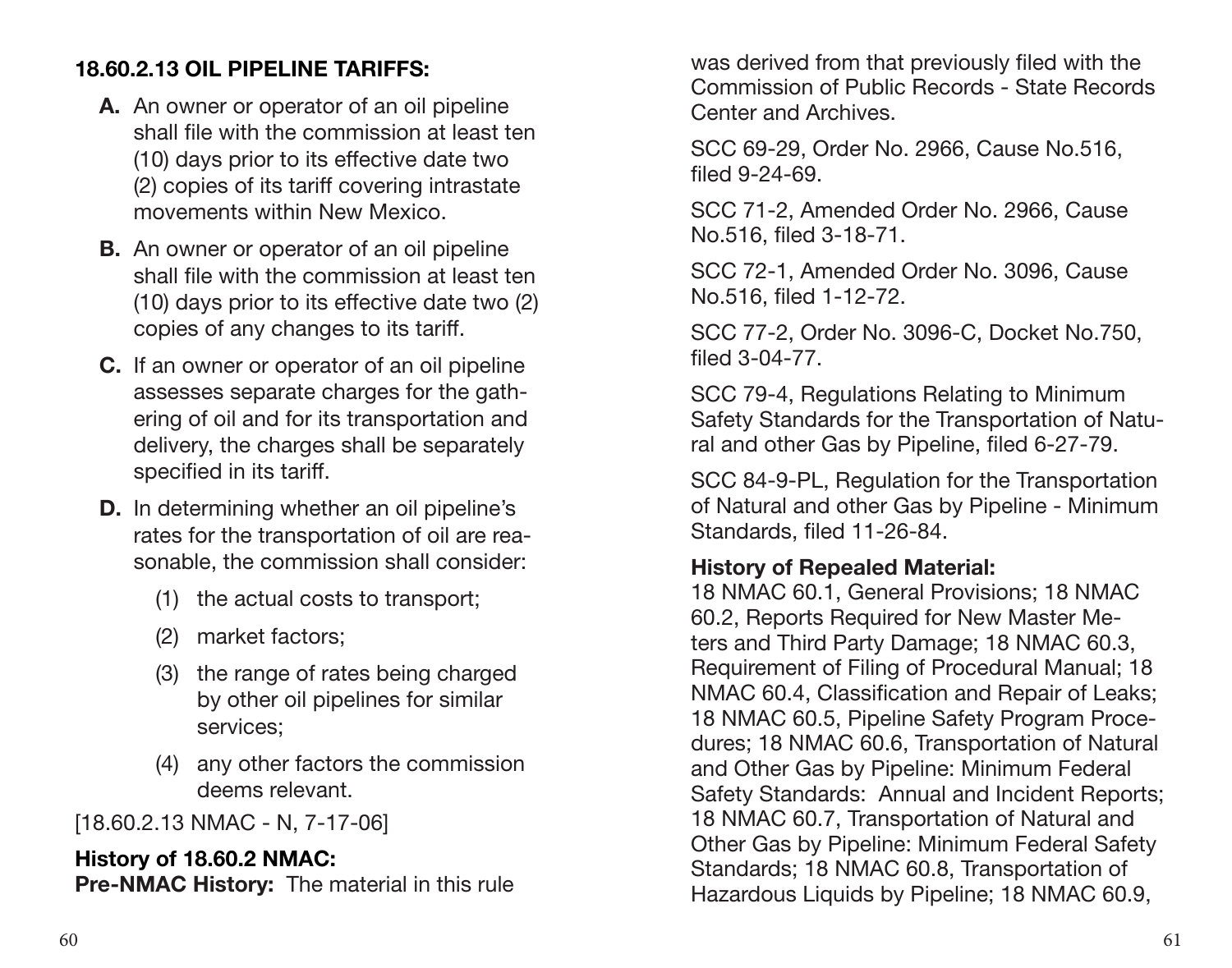Pipeline Safety Regulations: Drugs & Alcohol Testing; 18 NMAC 60.10, Procedures for Transportation Workplace Drug & Alcohol Testing Programs (all filed 5-1-96) repealed 7-1-03.

#### **Other History:**

SCC 84-9-PL, Regulation for the Transportation of Natural and other Gas by Pipeline - Minimum Standards, filed 11-26-84, was renumbered into first version of the New Mexico Administrative Code as 18 NMAC 60.1 through 18 NMAC 60.10, effective 6-5-96.

18 NMAC 60.1 through 18 NMAC 60.10 (all filed 5-1-96), were replaced by 18.60.2 NMAC, Pipeline Safety, effective 7-1-03.

18.60.2 NMAC, Pipeline Safety (filed 6-16-2003) replaced by 18.60.2 NMAC, Pipeline Safety General Provisions, effective 7-17-06.

#### **TITLE 18 TRANSPORTATION AND HIGHWAYS**

#### **CHAPTER 60 PIPELINE CONSTRUCTION AND MAINTENANCE**

#### **PART 4 PIPELINE SAFETY ENFORCEMENT PROCEDURES**

**18.60.4.1 ISSUING AGENCY:** New Mexico Public Regulation Commission.

[18.60.4.1 NMAC - N, 7-17-06]

**18.60.4.2 SCOPE:** This rule applies to all owners and operators of gas and hazardous liquid pipelines and underground facilities, excavators, and one-call notification systems in New Mexico subject to the jurisdiction of the commission pursuant to applicable laws.

[18.60.4.2 NMAC - N, 7-17-06]

**18.60.4.3 STATUTORY AUTHORITY:** Sections 8-8-4, 62-14-9.1, 62-14-10, and 70-3-13 NMSA 1978.

[18.60.4.3 NMAC - N, 7-17-06]

**18.60.4.4 DURATION:** Permanent. [18.60.4.4 NMAC - N, 7-17-06]

**18.60.4.5 EFFECTIVE DATE:** July 17, 2006, unless a later date is cited at the end of a section. [18.60.4.5 NMAC - N, 7-17-06]

**18.60.4.6 OBJECTIVE:** The purpose of this rule is to prescribe procedures to administer and enforce Chapter 62, Article 14 NMSA 1978, and the Pipeline Safety Act, Sections 70-3-11 to 70- 3-20 NMSA 1978. [18.60.4.6 NMAC - N, 7-17-06]

**18.60.4.7 DEFINITIONS:** In addition to the definitions in 18.60.2.7 and 18.60.5.7 NMAC, as used in this rule, respondent means an owner or operator of gas and hazardous liquid pipelines or underground facilities, an excavator, or a one-call notification system.

[18.60.4.7 NMAC - Rp, 18.60.2.7 NMAC, 7-17-06]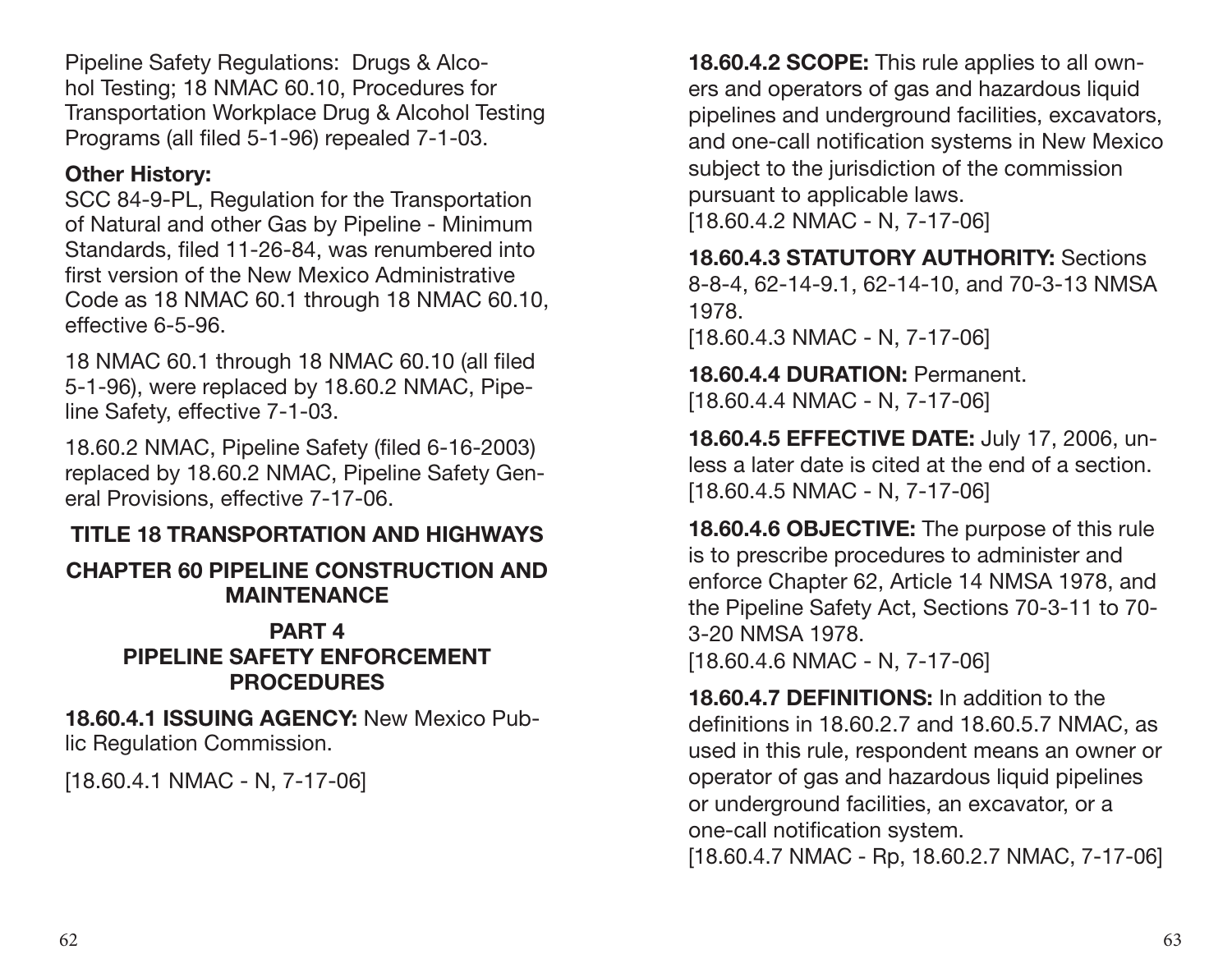#### **18.60.4.8 INSPECTIONS AND INVESTIGATIONS:**

#### **A. Pipelines.**

- (1) Staff is authorized to enter upon, inspect, and examine, at reasonable times and in a reasonable manner, those records and pipeline facilities of an owner or operator relevant to determining whether the owner or operator is in compliance with applicable laws.
- (2) Staff may conduct an inspection pursuant to:
	- (a) scheduling by staff;
	- (b) a written complaint received from a member of the public;
	- (c) information obtained from a previous inspection;
	- (d) an accident or incident; or
	- (e) whenever the commission or the director deems it appropriate.
- (3) If, after an inspection, staff believes that further information is needed to determine appropriate action, staff may send a request for specific information to the owner or operator. The owner or operator shall answer the request within thirty (30) days of its receipt.
- (4) The commission may, subject to applicable laws, require testing of portions of facilities that have been involved in, or affected by, an accident. The commission shall make every effort to negotiate with the owner or operator of the facility a mutually acceptable plan for performing the testing.
- (5) When the information obtained from an inspection or from other appropriate sources indicates that further commission action is warranted, the director shall issue a notice of probable violation or notice of intent to issue a hazardous facility order, as appropriate.

**B. Excavation.** A one-call notification system, underground facility operator, excavator, or project owner, as appropriate, shall, upon reasonable notice and presentation of identification, grant staff access to:

- (1) an excavation site for the purpose of previewing, observing, or examining an excavation activity;
- (2) all records pertaining to an excavation activity that are in the possession of the one-call notification system, underground facility operator, excavator, or project owner.
- [18.60.4.8 NMAC Rp, 18.60.2.9 NMAC, 7-17-06]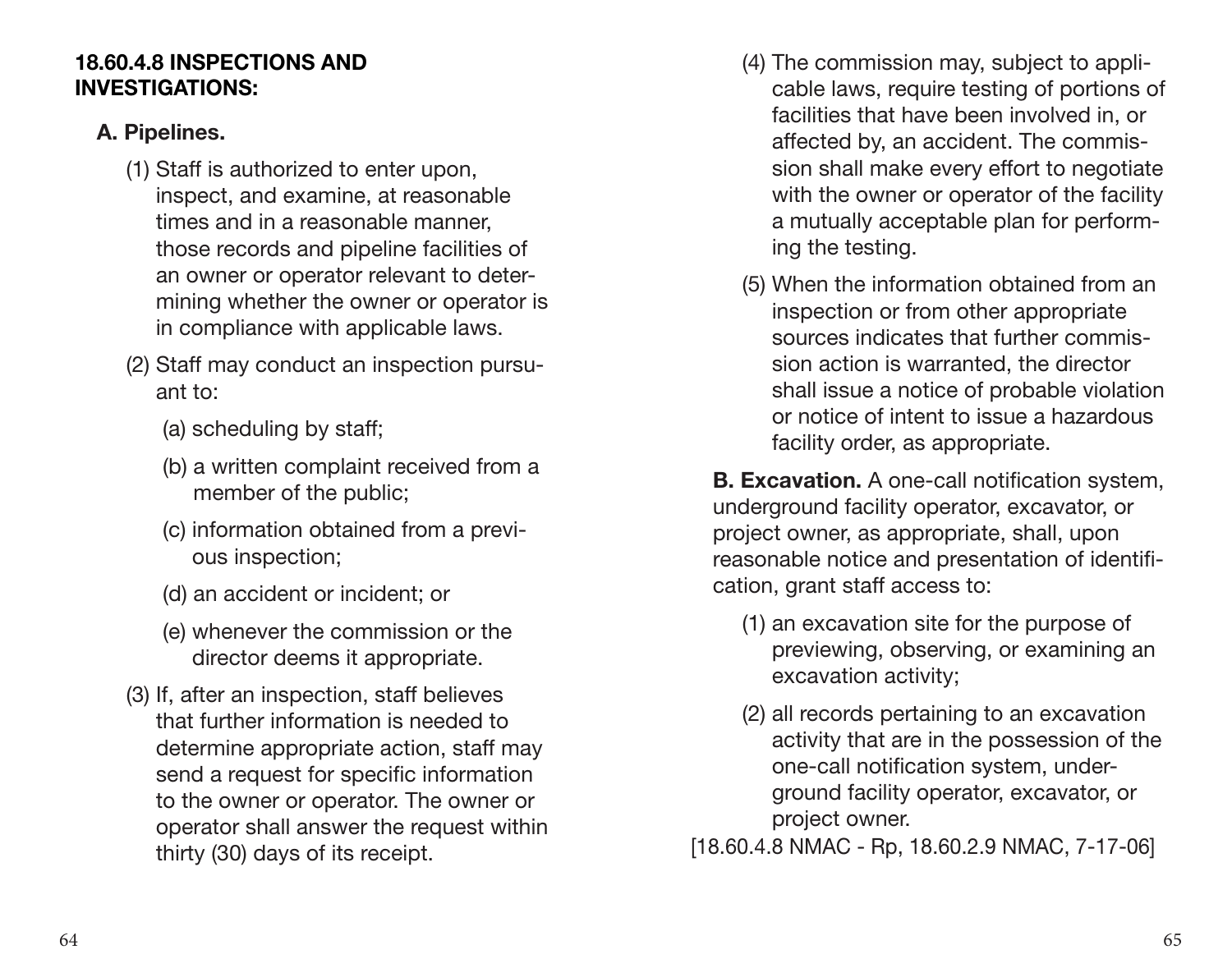**18.60.4.9 SERVICE OF PROCESS:** Whenever this rule requires notice or other process to be served on a respondent, the notice or other process shall be served at the last known address of the respondent.

[18.60.4.9 NMAC - Rp, 18.60.2.10 NMAC, 7-17-06]

#### **18.60.4.10 NOTICE OF PROBABLE VIOLATION:**

- **A.** Except as otherwise provided in Section 70-3-19 NMSA 1978, the director shall begin an enforcement proceeding by serving a notice of probable violation on the respondent.
- **B.** The director may serve a notice of probable violation of applicable laws through staff on the respondent or the respondent's agent at an excavation site. In such case, the director shall also serve the notice of probable violation by mail on the respondent as prescribed in 18.60.4.9 NMAC.
- **C.** A notice of probable violation shall include a statement of those provisions of applicable laws that the respondent is alleged to have violated, a statement of the evidence upon which the allegations are based, a statement that the respondent may request a settlement conference within fifteen (15) days of receipt of the notice of probable violation, and instructions regarding how the respondent may request a

settlement conference. A respondent shall respond to the allegations in writing within fifteen (15) days of receipt of the notice of probable violation. The director may, in his discretion and in accordance with applicable laws, grant or deny a request for a settlement conference.

- **D.** If, in his discretion, the director determines that a settlement conference would be useful, the notice of probable violation shall also contain a date, time and location for a settlement conference, and a statement that if the respondent fails to appear for the settlement conference, the respondent will be deemed to have admitted the violation.
- **E.** The director may amend a notice of probable violation at any time prior to issuance of a final order.

[18.60.4.10 NMAC - Rp, 18.60.2.11 NMAC, 7-17-06]

**18.60.4.11 ATTORNEY REPRESENTATION.** In settlement conferences, dispositional hearings, commission hearings conducted pursuant to this rule, and arbitrations and mediations conducted pursuant to 18.60.5 NMAC, respondents shall be represented as provided in this section.

**A.** An individual or sole proprietorship shall appear in person on his or her own behalf or may be represented by an attorney.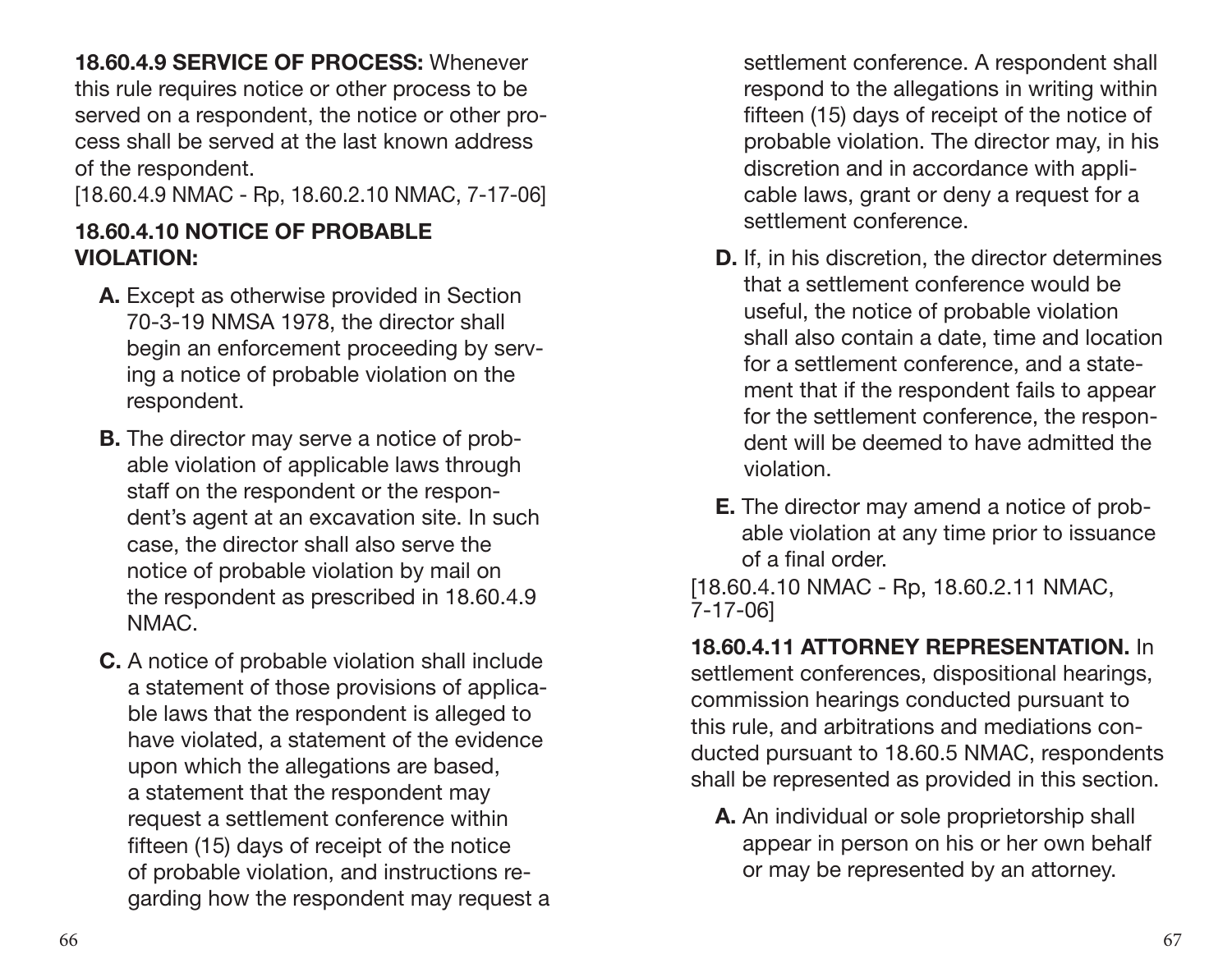- **B.** A partnership with fewer than ten (10 ) partners, whether limited or general, who are all natural persons, may appear and be represented by an attorney or by a general partner or manager who has been authorized by the general partnership to do so.
- **C.** A limited liability company with fewer than ten (10) members, who are all natural persons, may appear and be represented by an attorney or by a manager or member who has been authorized by the limited liability company to do so.
- **D.** A corporation whose voting shares are held by a single shareholder or closely knit group of shareholders who are all natural persons active in the operation of the business may appear and be represented by an attorney or by an officer or manager who has been authorized by the corporation to do so.
- **E.** All other persons shall be represented by an attorney.

[18.60.4.11 NMAC - N, 7-17-06]

#### **18.60.4.12 SETTLEMENT CONFERENCES:**

The director may conduct a settlement conference with the respondent at the date, time and in the manner set forth in the notice of probable violation, or at such other time agreed to by the director and the respondent. At the settlement conference, the director shall explore with the respondent the facts of the probable violation

and the possibility of reaching an agreed upon resolution, which may include dismissal or a voluntary settlement agreement with administrative or civil penalties or other sanctions.

- **A. Voluntary dismissal.** If the director and respondent agree to dismiss the notice of probable violation, the director shall issue a letter dismissing the probable violation which shall resolve the matter.
- **B. Voluntary settlement agreement.** If the director and respondent agree to settle, the director and respondent shall enter into and sign a written settlement agreement which shall resolve the matter. The written settlement agreement shall include any administrative or civil penalties or other sanctions and the respondent's knowing waiver of his right to a formal hearing.
- **C. Failure to settle.** If the respondent appears at the settlement conference but does not agree to terms and conditions that are satisfactory to the director, the director may request a hearing before the commission pursuant to 18.60.4.14 NMAC or file a petition in district court for injunctive action.
- **D. Failure to appear.** If the respondent fails to appear for the settlement conference, the respondent will be deemed to have admitted the violation. Within ten (10) days, the director may serve on respon-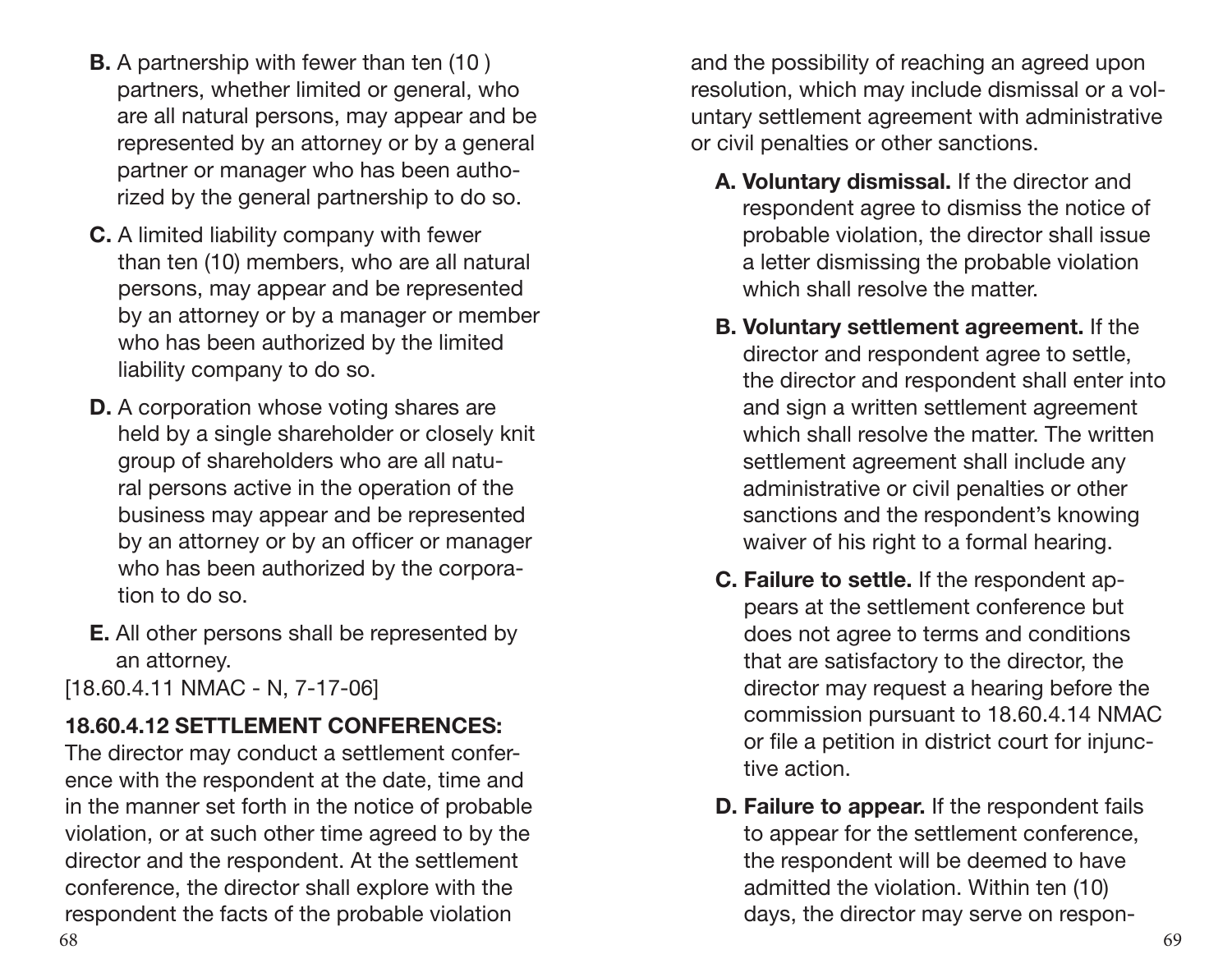dent a determination of violation. The determination shall include notice of the respondent's right to appeal pursuant to 18.60.4.14 NMAC and may include notice of a dispositional hearing pursuant to 18.60.4.13 NMAC.

**E. Alternative procedures.** The director may give notice of a dispositional hearing, request a hearing before the commission, or file a petition in district court for injunctive action without offering to hold a settlement conference.

[18.60.4.12 NMAC - Rp, 18.60.2.12 NMAC, 7-17-06]

#### **18.60.4.13 DISPOSITIONAL HEARINGS:**

**A. Notice.** Not less than twenty (20) days prior to the date of the dispositional hearing, the director shall serve on the respondent notice of the dispositional hearing and copies of the notice of probable violation, staff's inspection reports, and any third party complaints or damage reports by mail as prescribed by 18.60.4.9 NMAC. The notice shall state in boldface type that failure to appear at the dispositional hearing may result in the issuance of a default disposition and administrative or civil penalties or other sanctions.

#### **B. Procedures.**

- (1) The director shall appoint a person or a panel to hear the case, or may hear the case himself or herself.
- (2) The dispositional hearing shall be recorded by mechanical or electronic means and the director, or person or panel conducting the hearing, shall determine if the record shall be transcribed.
- (3) If the director does not hear the case himself or herself, the person or panel conducting the dispositional hearing shall issue a recommended disposition to the director setting forth findings of fact, the amount of any administrative or civil penalties, and any other sanctions.

**C. Disposition.** The director shall promptly act on the recommended disposition. The director's disposition shall include:

- (1) findings of fact;
- (2) the amount of the penalty and the procedure for its payment, if an administrative or civil penalty is assessed;
- (3) a statement of the actions required to be taken by the respondent and the time by which each action must be accomplished; and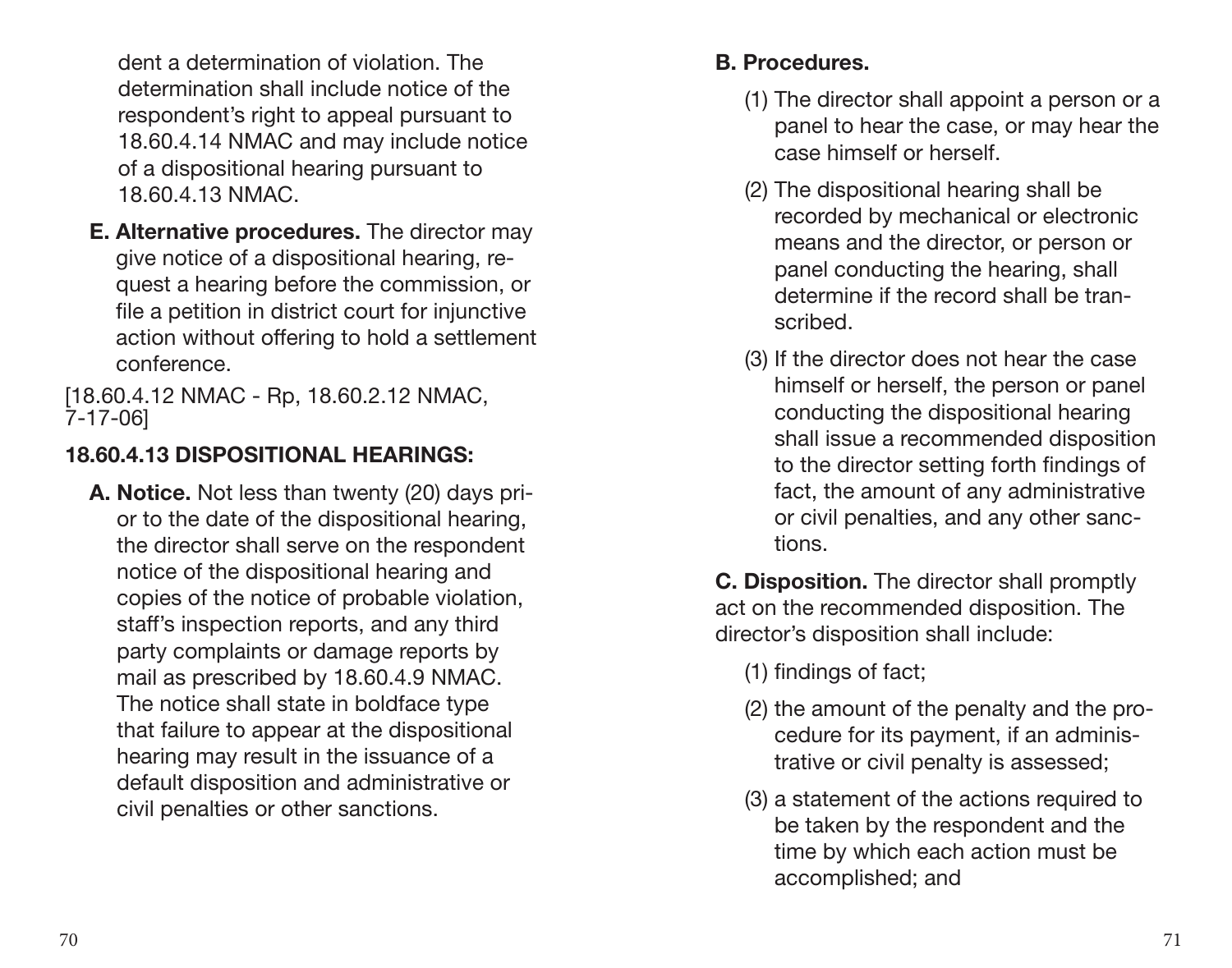- (4) a statement that the respondent may appeal the director's disposition by filing a request for a hearing before the commission pursuant to 18.60.4.14 NMAC.
- **D. Failure to appear.** If the respondent fails to appear for the dispositional hearing, the director may issue a default disposition, which may include administrative or civil penalties or other sanctions.

[18.60.4.13 NMAC - N, 7-17-06]

#### **18.60.4.14 HEARINGS BEFORE THE COMMISSION:**

#### **A. Request for hearing.**

- **(1) By the director.** At any time after the notice of probable violation has been served on the respondent, the director may request a hearing before the commission.
- **(2) By the respondent.** A respondent may appeal a determination made by the director pursuant to Subsection D of 18.60.4.12 NMAC or a disposition made by the director pursuant to 18.60.4.13 NMAC by filing a request for hearing before the commission. The respondent shall file the appeal with the docket filing unit of the commission within thirty (30) days of the date the director's determination or disposition is mailed to the respondent. The appeal shall be in writing and signed by the respondent and shall set forth the factual basis for the appeal

and the nature of the relief requested. An appeal may request a stay of the director's determination or disposition pending a decision of the commission.

#### **B. Notice of hearing.** The commission shall:

- (1) fix a time and location for a public hearing on the alleged violations; and
- (2) serve notice of the hearing upon the respondent by mail as prescribed by 18.60.4.9 NMAC not less than ten (10) days prior to the date of the hearing with copies of the notice of probable violation, staff's inspection reports, and any third party complaints or damage reports. The notice shall state in boldface type that failure to appear at the hearing may result in a default judgment and the imposition of administrative or civil penalties or other sanctions.
- **C. Hearing procedures.** The commission may appoint a hearing examiner or may hear the matter itself. The commission or hearing examiner shall conduct the hearing in accordance with the PRC rules of procedure. If a hearing examiner conducts the hearing, the hearing examiner shall submit to the commission a recommended decision with findings of fact and conclusions of law.

[18.60.4.14 NMAC - Rp, 18.60.2.13 and 18.60.2.14 NMAC, 7-17-06]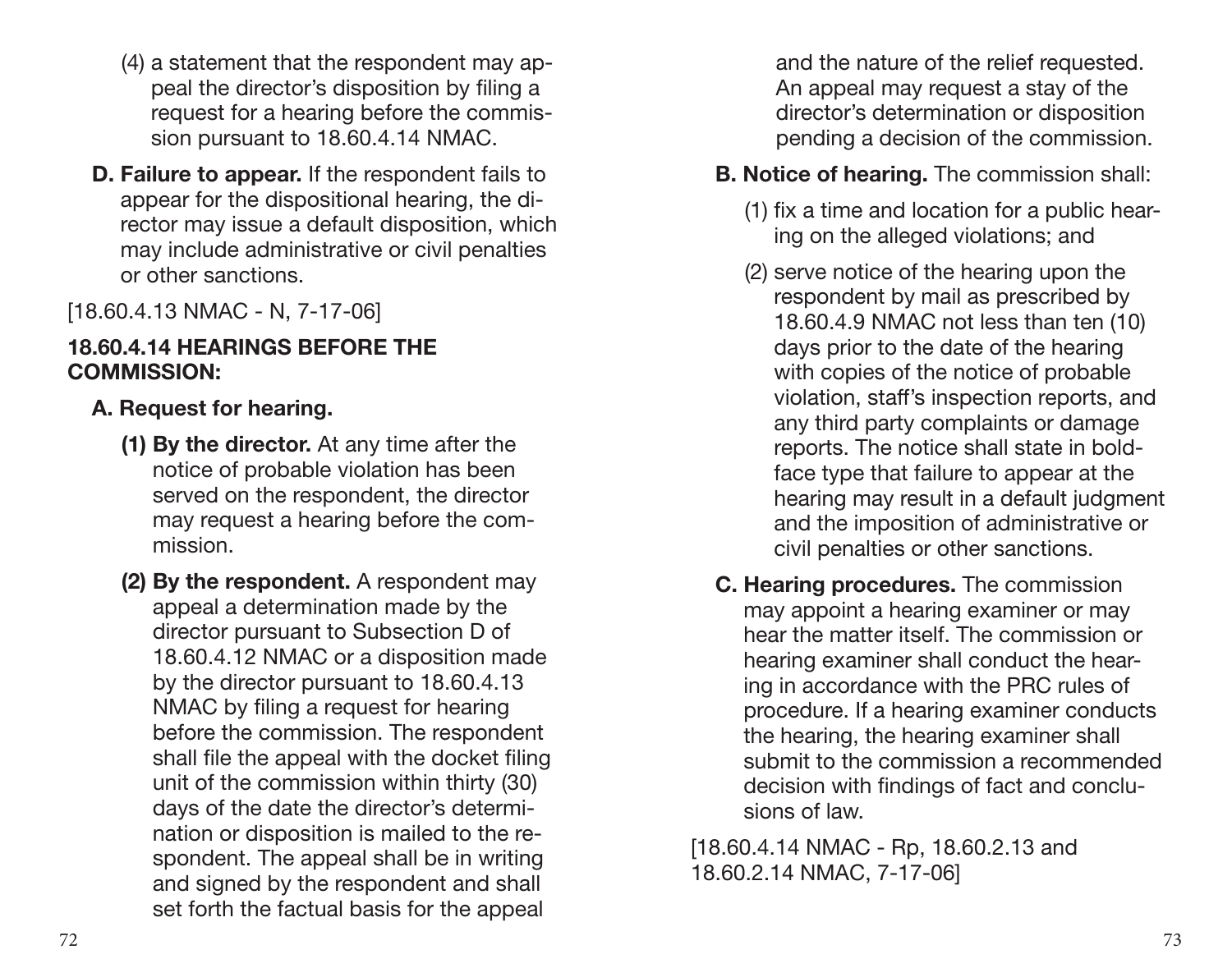#### **18.60.4.15 STIPULATION:**

- **A.** At any time before the issuance of a final order, the director and the respondent may agree to resolve a case by stipulation. The stipulation may include assessment or waiver of a civil or administrative penalty or other sanctions.
- **B.** A stipulation shall include:
	- (1) an admission by the respondent of all jurisdictional facts:
	- (2) an express waiver of the right to pursue further procedural remedies before the commission and of the right to seek judicial review or otherwise challenge or contest the validity of the stipulation;
	- (3) an acknowledgement that the notice of probable violation may be used to construe the terms of the stipulation;
	- (4) an acknowledgement that the stipulation will be considered a violation for purposes of penalties for subsequent violations; and
	- (5) a statement of the actions to be taken by the respondent and the time by which each action shall be accomplished.

**C.** If a case is resolved by stipulation, staff shall file a motion requesting approval of the stipulation and closing of the case.

[18.60.4.15 NMAC - Rp, 18.60.2.15 NMAC, 7-17-06]

**18.60.4.16 FINAL ORDER:** After a hearing, and the consideration of any exceptions pursuant to the PRC rules of procedure, the commission shall issue a final order that includes:

- **A.** findings of fact and conclusions of law;
- **B.** the amount of the penalty and the procedure for its payment, if a civil or administrative penalty is assessed; and
- **C.** a statement of the actions required to be taken by the respondent and the time by which each action must be accomplished. [18.60.4.16 NMAC - Rp, 18.60.2.16 NMAC, 7-17-06]

#### **18.60.4.17 PAYMENT OF PENALTY:**

**A.** A respondent shall pay an administrative or civil penalty agreed to in a voluntary settlement agreement or assessed in a director's disposition or commission final order by certified check or money order made payable to the New Mexico Public Regulation Commission and shall submit the payment to the address provided by the commission.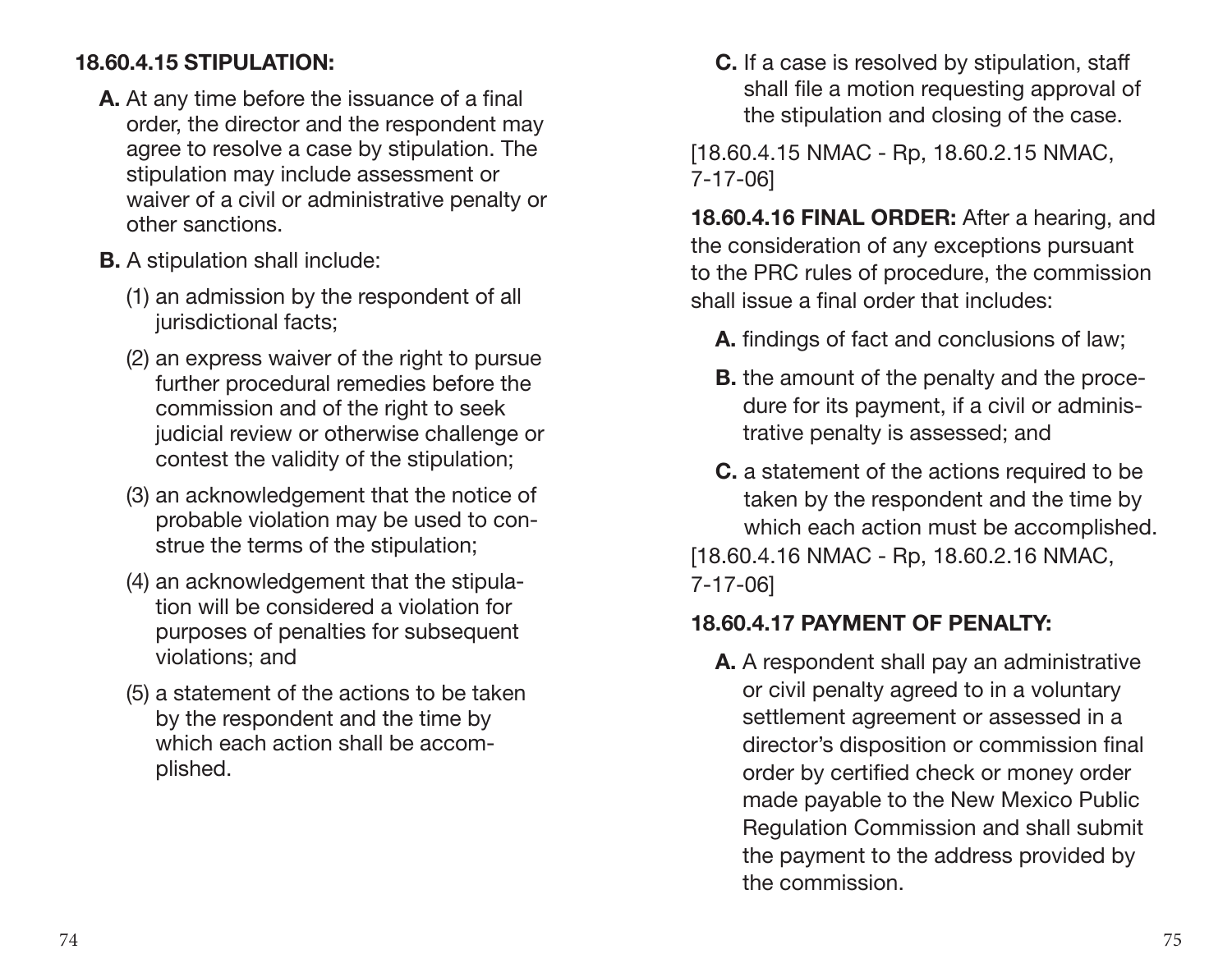**B.** If a respondent fails to pay the full amount of an administrative or civil penalty within twenty (20) days of receipt of a director's disposition or commission final order, or other time frame specified in the disposition or order, the commission or director may file an action in district court to collect the assessed penalty.

[18.60.4.17 NMAC - Rp, 18.60.2.17 NMAC, 7-17-06]

#### **18.60.4.18 REFERRAL FOR PROSECUTION:**

If an employee of the transportation division of the New Mexico public regulation commission becomes aware of any actual or possible activity subject to criminal penalties under Section 70-3-19 NMSA 1978, the employee shall report such actual or possible activity to the office of the attorney general for the state of New Mexico.

[18.60.4.18 NMAC - Rp, 18.60.2.26 NMAC, 7-17-06]

#### **History of 18.60.4 NMAC:**

**Pre-NMAC History:** The material in this rule was derived from that previously filed with the Commission of Public Records-State Records Center and Archives.

SCC 69-29, Order No. 2966, Cause No.516, filed 9-24-69.

SCC 71-2, Amended Order No. 2966, Cause No.516, filed 3-18-71.

SCC 72-1, Amended Order No. 3096, Cause No.516, filed 1-12-72.

SCC 77-2, Order No. 3096-C, Docket No.750, filed 3-04-77.

SCC 79-4, Regulations Relating to Minimum Safety Standards for the Transportation of Natural and other Gas by Pipeline, filed 6-27-79.

SCC 84-9-PL, Regulation for the Transportation of Natural and other Gas by Pipeline - Minimum Standards, filed 11-26-84.

**History of Repealed Material:** 18 NMAC 60.1, General Provisions; 18 NMAC 60.2, Reports Required for New Master Meters and Third Party Damage; 18 NMAC 60.3, Requirement of Filing of Procedural Manual; 18 NMAC 60.4, Classification and Repair of Leaks; 18 NMAC 60.5, Pipeline Safety Program Procedures; 18 NMAC 60.6, Transportation of Natural and Other Gas by Pipeline: Minimum Federal Safety Standards: Annual and Incident Reports; 18 NMAC 60.7, Transportation of Natural and Other Gas by Pipeline: Minimum Federal Safety Standards; 18 NMAC 60.8, Transportation of Hazardous Liquids by Pipeline; 18 NMAC 60.9, Pipeline Safety Regulations: Drugs & Alcohol Testing; 18 NMAC 60.10, Procedures for Transportation Workplace Drug & Alcohol Testing Programs (all filed 5-1- 96) repealed 7-1-03.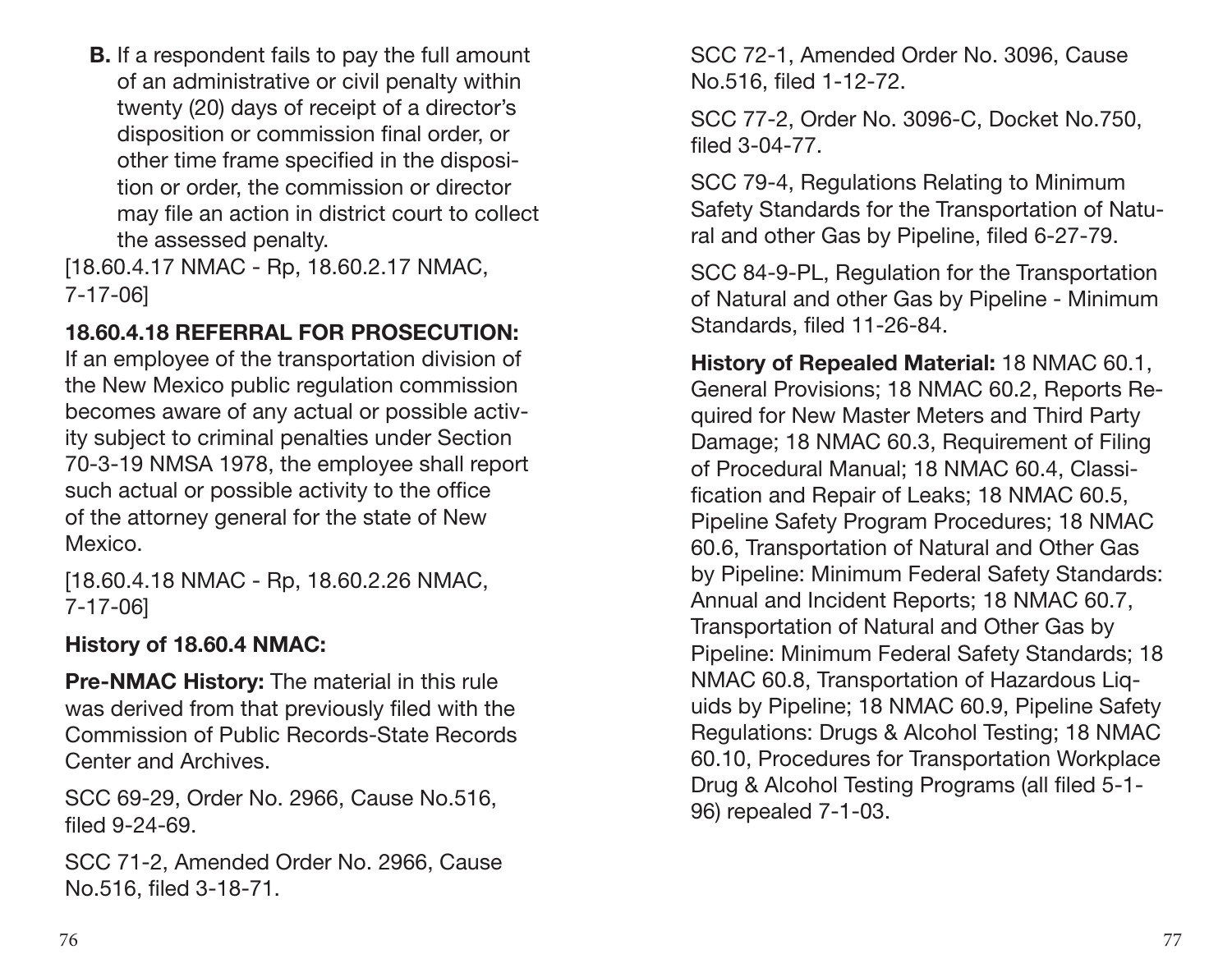#### **Other History:**

SCC 84-9-PL, Regulation for the Transportation of Natural and other Gas by Pipeline - Minimum Standards, filed 11-26-84, was renumbered into first version of the New Mexico Administrative Code as 18 NMAC 60.1 through 18 NMAC 60.10, effective 6-5-96.

18 NMAC 60.1 through 18 NMAC 60.10 (all filed 5-1-96), were replaced by 18.60.2 NMAC, Pipeline Safety,effective 7-1-03.

Those **applicable portions** of 18.60.2 NMAC, Pipeline Safety (filed 6-16-2003) replaced by 18.60.4 NMAC, Pipeline Safety Enforcement Procedures, effective 7-17-06.

#### **TITLE 18 TRANSPORTATION AND HIGHWAYS**

#### **CHAPTER 60 PIPELINE CONSTRUCTION AND MAINTENANCE**

#### **PART 5 PIPELINE SAFETY EXCAVATION DAMAGE PREVENTION**

#### **18.60.5.1 ISSUING AGENCY:** New Mexico Public Regulation Commission. [18.60.5.1 NMAC - Rp, 18.60.5.1 NMAC, 8-15-12]

**18.60.5.2 SCOPE:** This rule applies to all one-call notification systems, excavators, and owners and operators of pipelines and other underground facilities in New Mexico subject to the jurisdiction of the commission.

[18.60.5.2 NMAC - Rp, 18.60.5.2 NMAC, 8-15-12]

**18.60.5.3 STATUTORY AUTHORITY:** Sections 8-8-4, 62-14-7.1, 62-14-10, 70-3-4, and 70-3- 13 NMSA 1978.

[18.60.5.3 NMAC - Rp, 18.60.5.3 NMAC, 8-15-12]

**18.60.5.4 DURATION:** Permanent. [18.60.5.4 NMAC - Rp, 18.60.5.4 NMAC, 8-15-12]

**18.60.5.5 EFFECTIVE DATE:** August 15, 2012, unless a later date is cited at the end of a section. [18.60.5.5 NMAC - Rp, 18.60.5.5 NMAC, 8-15-12]

**18.60.5.6 OBJECTIVE:** The purpose of this rule is to implement Chapter 62, Article 14 NMSA 1978 by providing procedures for preventing excavation damage and for dealing with damage when it occurs.

[18.60.5.6 NMAC - Rp, 18.60.5.6 NMAC, 8-15-12]

**18.60.5.7 DEFINITIONS:** In addition to the definitions in Section 62-14-2 NMSA 1978, as used in this rule:

- **A. access information** means a telephone number, a facsimile number, an email address, and, if available, a web site address;
- **B. bid locate** means the marking of underground facilities at the request of a project owner for the purpose of providing information to persons bidding on a project;
- **C. design locate** means the marking of underground facilities at the request of a project owner for the purpose of providing information to persons designing a project;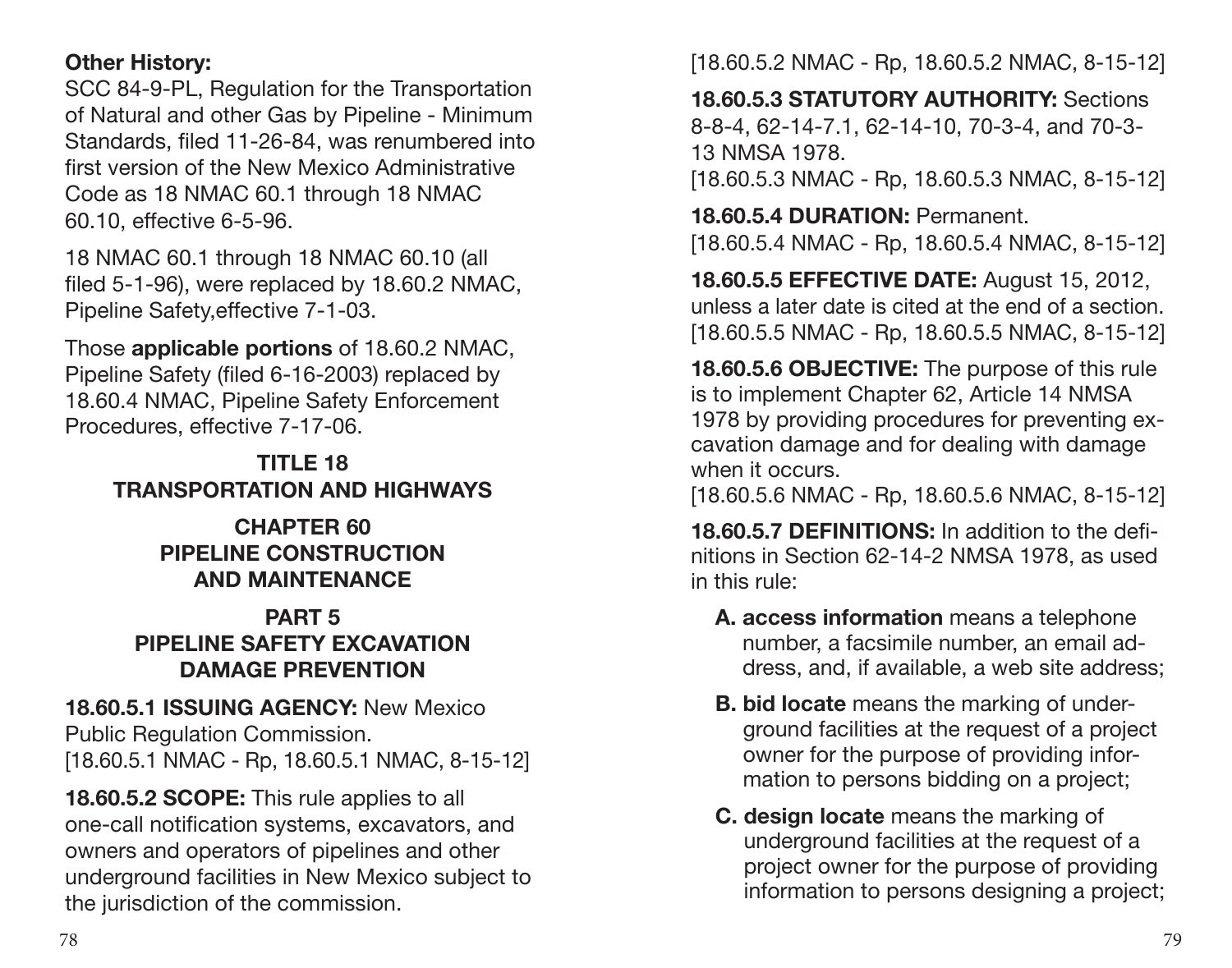- **D. excavation locate** means the marking of underground facilities at the request of an excavator for the purpose of providing information to an excavator working on a project;
- **E. holiday** means the day New Mexico state government observes New Year's Day, Martin Luther King, Jr's, Birthday, Memorial Day, Independence Day, Labor Day, Columbus Day, Veteran's Day, Thanksgiving Day, President's Day, and Christmas Day;
- **F. incorporated area** means any area within the limits of any incorporated city, town or village with a population of ten thousand or greater;
- **G. non-member UFO** means a private underground facility owned by a homeowner and operated and located on a residential property or not subject to the jurisdiction of the commission;
- **H. project owner** means the owner of a project involving excavation or the person designated by the owner to be in charge of the project involving excavation;
- **I. road maintenance** means routine grading and resurfacing of the earth and gravel surface, but not the subbase, of a roadway for the purpose of maintaining the surface condition of the road and includes recovery of material from a borrow ditch but does not include road construction or reconstruction and shall entail moving no more

than four (4) inches of earth; road maintenance does not include street sweeping or road milling and resurfacing as long as the subsurface is not disturbed;

- **J. underground facility operator (UFO)** means a person who operates an underground facility; and
- **K. working day** means a twenty-four (24) hour period excluding weekends and holidays.

[18.60.5.7 NMAC - Rp, 18.60.5.7 NMAC, 8-15-12]

**18.60.5.8 RESPONSIBILITIES OF ONE-CALL NOTIFICATION SYSTEMS:** A one-call notification system shall:

- **A.** provide toll-free access;
- **B.** provide to the commission quarterly the name, contact person, member of the onecall notification system;
- **C.** notify the commission of the service area in which the one-call notification system operates;
- **D.** have a written coordination agreement with other one-call notification systems operating in New Mexico;
- **E.** keep a record of all locate requests, tickets, and clears for five (5) years and make such records available to the commission upon request;
- **F.** report to the commission quarterly the: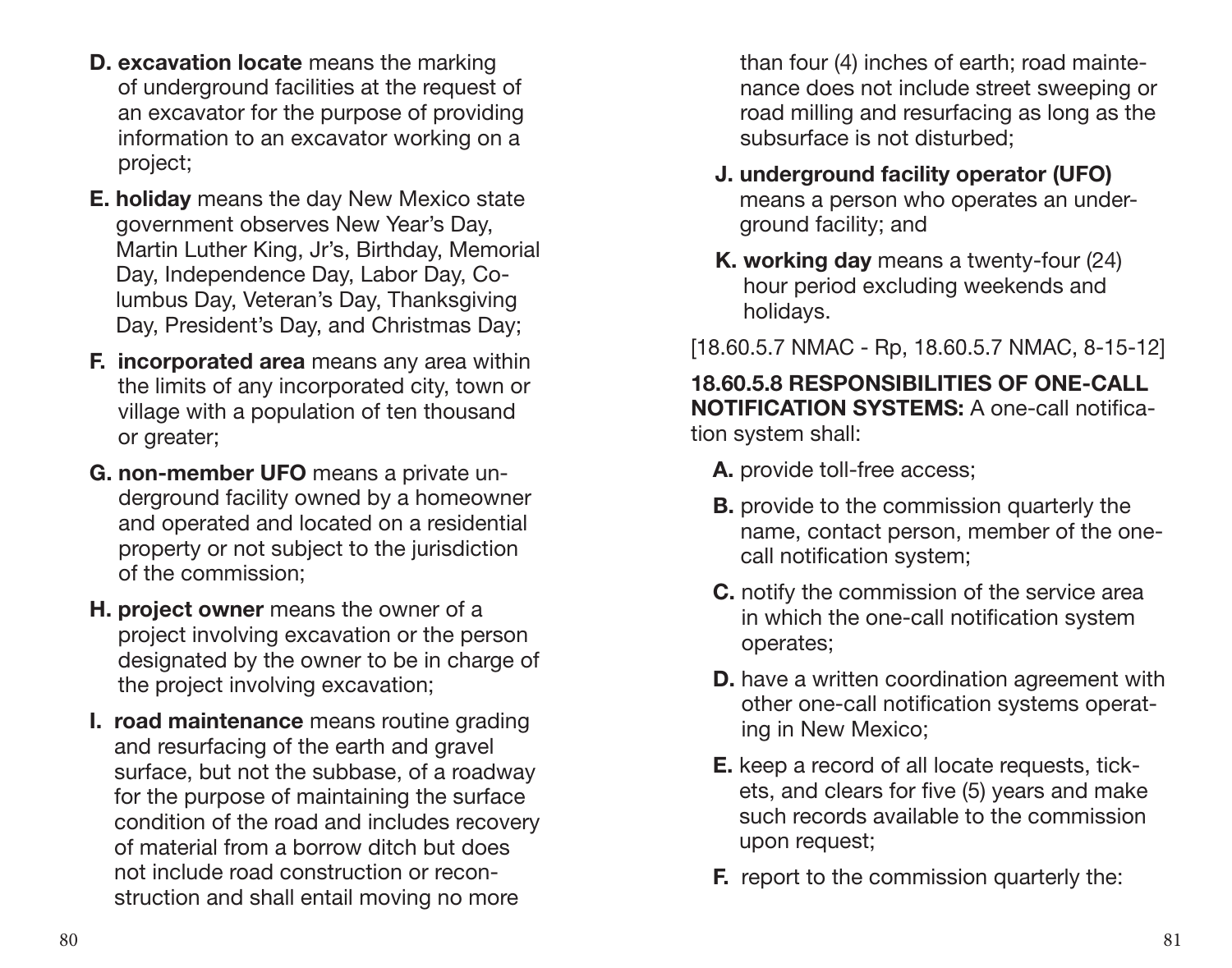- (1) average wait time for answered calls for each month in the quarter:
- (2) number of calls received for each month in the quarter:
- (3) number of tickets generated for each month in the quarter:
- (4) number of requests by type (regular, priority, emergency) for each month in the quarter;
- **G.** report any changes in access information to the commission on or before the date the information will change;
- **H.** establish a registry of non-member UFOs that voluntarily provide their contact and underground facility information for excavation purposes; and
- **I.** inform any person who calls with a complaint that he or she may file a complaint with the commission, and provide the commission's access information, if the one-call system is unable to satisfactorily resolve the matter.

[18.60.5.8 NMAC - Rp, 18.60.5.8 NMAC, 8-15-12]

### **18.60.5.9 RESPONSIBILITIES OF UFOs:**

- **A.** UFO shall report any changes in access information to the commission on or before the date the information will change.
- **B.** A UFO shall keep a record of all locate requests and make such records available to the commission upon request.
- **C.** A UFO shall retain records of locate requests, excavation notices and underground facility damage information for a period of five (5) years.
- **D.** A UFO that utilizes contractors to perform locate and excavation activities or damage investigations on its behalf shall be responsible for compliance with the law and these rules.

[18.60.5.9 NMAC - Rp, 18.60.5.9 NMAC, 8-15-12]

**18.60.5.10 LOCATE REQUESTS:** An excavator shall make an excavation locate request for all projects involving excavation, including road maintenance. Although not required under the Excavation Damage Law, Sections 62-14-1, et seq. NMSA 1978, or this rule, locate requests are encouraged for excavation projects involving purely non-mechanical means.

#### **A. Submittal.**

- (1) An excavator shall submit an excavation locate request to each one-call notification system:
- (a) by telephone or in person during normal business hours Monday to Friday, excluding holidays; or
- (b) by facsimile or electronically twen-
- ty-four hours a day, seven days a week.
- (2) An excavator shall also submit an excavation locate request to each non-member UFO.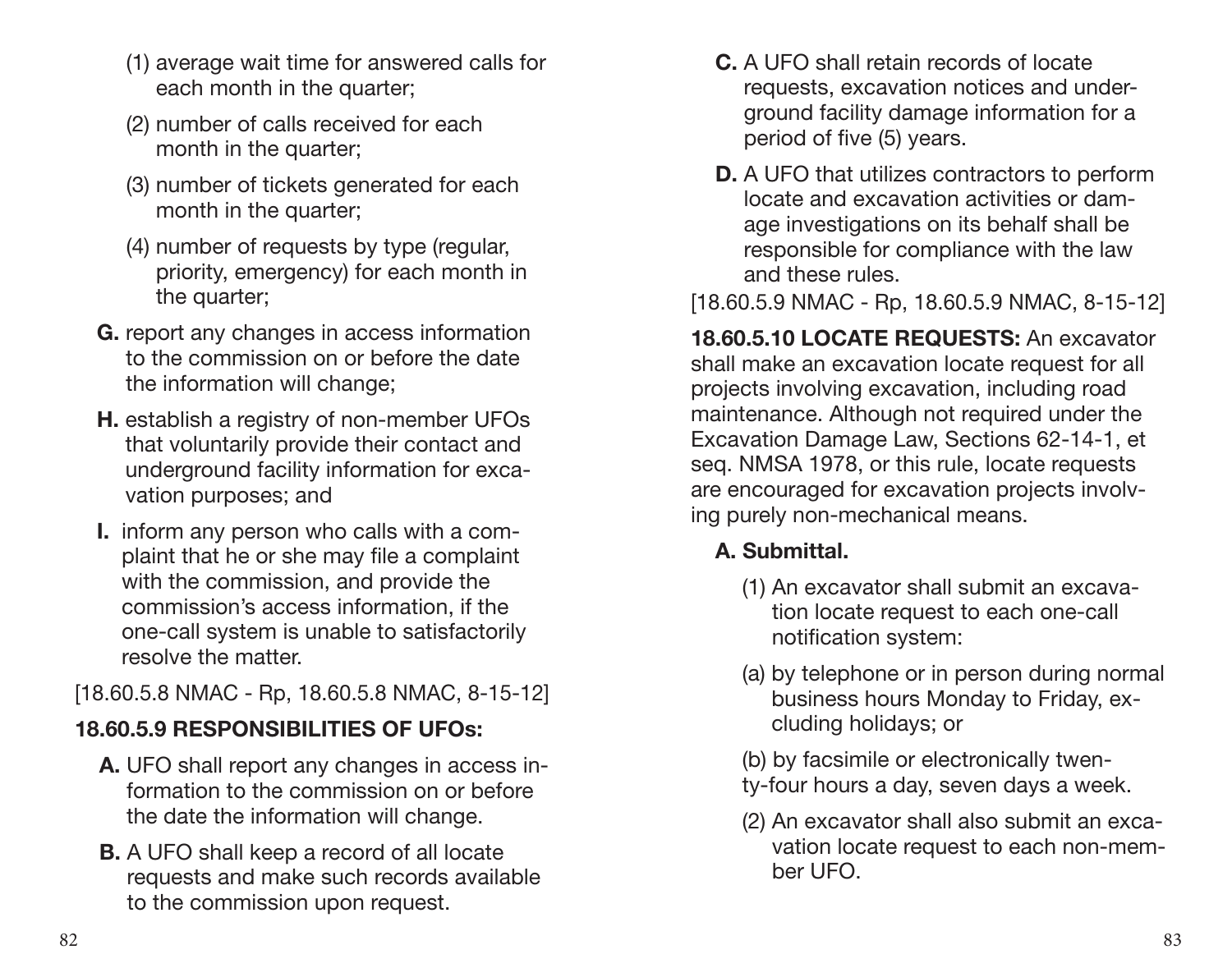#### **B. Size of locate requests.**

- (1) An excavator shall determine the maximum area that he can reasonably expect to excavate within a ten (10) working day period and shall request an excavation locate for that area only. In every incorporated area, or when an excavation site cannot be clearly and adequately identified on the locate ticket, the excavator shall pre-mark the actual intended excavation route or site(s) in that area in accordance with American public works association (APWA) marking guidelines to communicate to facility owners where the actual excavation will take place for standard ten (10) working day ticket requests only.
- (2) An excavator may request relocates for the same area only if justified by the circumstances and nature of the work; such justification shall be made part of the relocate request.
- **C. Minimum information required.** When requesting an excavation locate or a locate conference, an excavator shall comply with the requirements of the one-call notification system or non-member UFO operating in the intended excavation area and shall provide accurate and truthful information. A locate request shall be deemed incomplete if it does not contain, at a minimum:
- (1) the name and contact information of the excavator;
- (2) if available, an alternate name and contact information of the excavator;
- (3) a description and the purpose of the type of work to be done;
- (4) the name of the person for whom the work is being done;
- (5) whether or not the excavation site is premarked in white;
- (6) an accurate physical description of the location and size of the excavation site; reference to a plat of a subdivision shall not by itself be sufficient description;
- (7) driving instructions to a rural excavation site;
- (8) spotting instructions;
- (9) any appropriate remarks regarding access to or hazards at the site.

#### **D. Processing.**

- (1) A one-call notification system may hold a locate request in suspension until it is complete. The one-call notification system shall contact an excavator within three (3) hours to request any missing information that prevents the one-call notification system or non-member UFO from processing the request.
- (2) A one-call notification system shall process all complete locate requests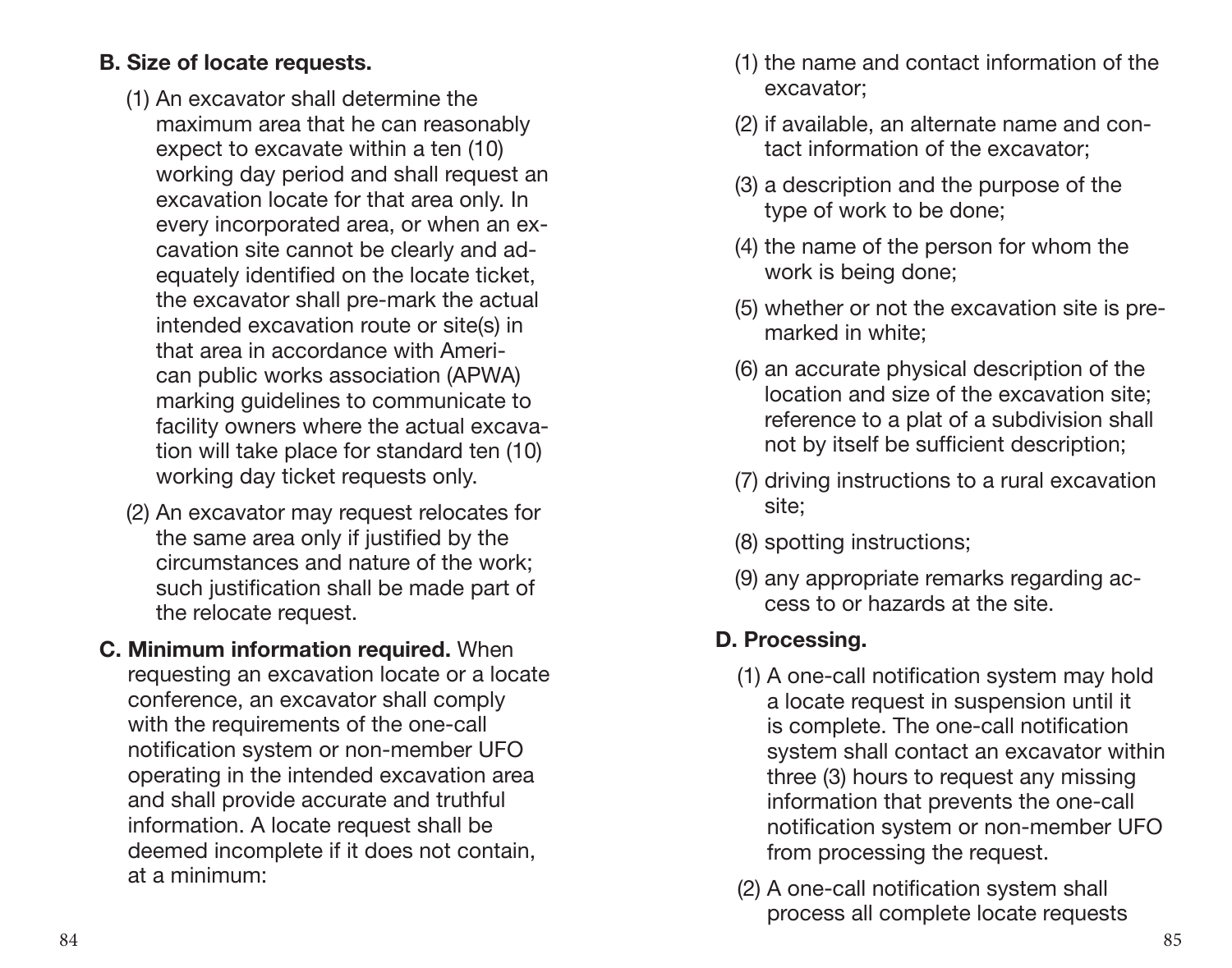within three (3) hours of receipt. A one-call notification system shall deem locate requests received on a weekend or holiday, or after 4:00 pm on a working day, to have been received at 7:00 am on the next working day and shall deem locate requests received before 7:00 am on a working day to have been received at 7:00 am on that working day.

(3) Upon receipt of a complete locate request, a one-call notification system shall issue a ticket with a unique number to the requesting excavator as confirmation, and shall send a ticket to all members of the system that have underground facilities in the excavation area, or notify the members by telephone. A ticket shall become effective at the date and time a one-call notification system issues a ticket number; if the ticket is for a conference, the ticket shall be marked "wide area conference," "bid conference," or "design conference," as appropriate.

[18.60.5.10 NMAC - Rp, 18.60.5.10 NMAC, 8-15-12]

#### **18.60.5.11 WIDE AREA LOCATE REQUESTS:**

An excavator who expects a project to take more than ten (10) working days to complete shall either request separate locates which meet the requirements of Subsection B of 18.60.5.10 NMAC or follow the conference procedure set forth in this section.

- **A.** If an excavator expects that an excavation will take more than ten (10) working days to complete, the excavator shall contact the one-call notification system to request a wide area conference. The one-call notification system shall process the request as provided in Subsection D of 18.60.5.10 NMAC.
- **B.** A UFO shall contact an excavator who requests a wide area conference within two (2) working days of the issuance of the conference ticket to schedule a conference.
- **C.** At the conference, the excavator shall develop a written work plan in concert with each UFO, which shall be signed by all parties. Updates or revisions to the work plan shall also be in writing and signed by all parties.
- **D.** After the work plan has been developed, an excavator shall request a wide area excavation locate. The one-call notification system shall process the request as provided in Subsection D of 18.60.5.10 NMAC. The excavation ticket shall reference the wide area conference ticket number and cite the work plan as the description of the work to be performed.
- **E.** An excavator working pursuant to a wide area excavation locate ticket shall request reaffirmation of the ticket every ten (10) working days for the duration of the ticket.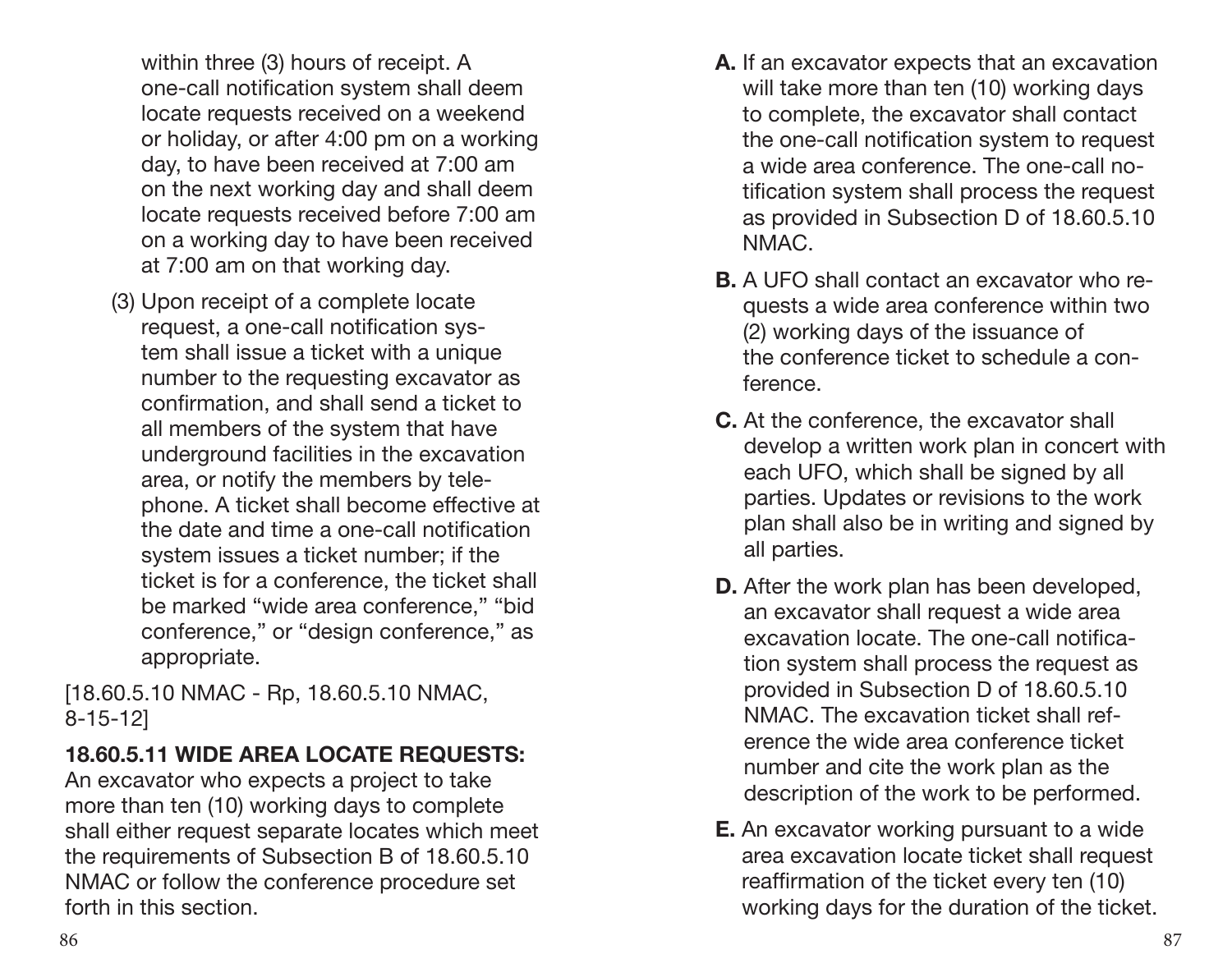For the purpose of reaffirmation, a working day begins on the date and time stamped on the ticket and ends ten (10) working days from such date and time. Unless the excavator states that the existing markings are sufficient for the time being, a UFO shall verify that existing markings are still visible, refresh them if needed, and continue to locate according to the work plan.

[18.60.5.11 NMAC - Rp, 18.60.5.11 NMAC, 8-15-12]

#### **18.60.5.12 DESIGN AND BID LOCATE RE-**

**QUESTS:** A project owner shall request information regarding the location of underground facilities in accordance with either Subsection A or B of this section, but may not switch methods once having made an election.

#### **A. Physical locates.**

- (1) A project owner may request from onecall notification systems and non-member UFOs a design locate or a bid locate.
- (2) The one-call notification system and non-member UFOs for the intended excavation area shall issue a ticket marked "bid locate" or "design locate" as appropriate.
- (3) UFOs shall physically mark the location of underground facilities on the site within two (2) working days from the date of the ticket.
- (4) Designers or bidders, as appropriate, shall capture data from the site within ten (10) working days from the end of the two day marking period.
- (5) A project owner shall not request relocates or time extensions.

#### **B. Conferences.**

- (1) A project owner may request from the one-call notification system for the intended excavation area and non-member UFOs a design conference or bid conference with UFOs.
- (2) The one-call notification system for the intended excavation area shall process the request as provided in Subsection D of 18.60.5.10 NMAC.
- (3) UFOs shall contact the project owner within two (2) working days to arrange to provide information to designers or bidders within a reasonable time.
- (4) A project owner and UFOs shall continue coordinating until the bid for the project has been awarded and an excavator requests an excavation locate.

[18.60.5.12 NMAC - Rp, 18.60.5.12 NMAC, 8-15-12]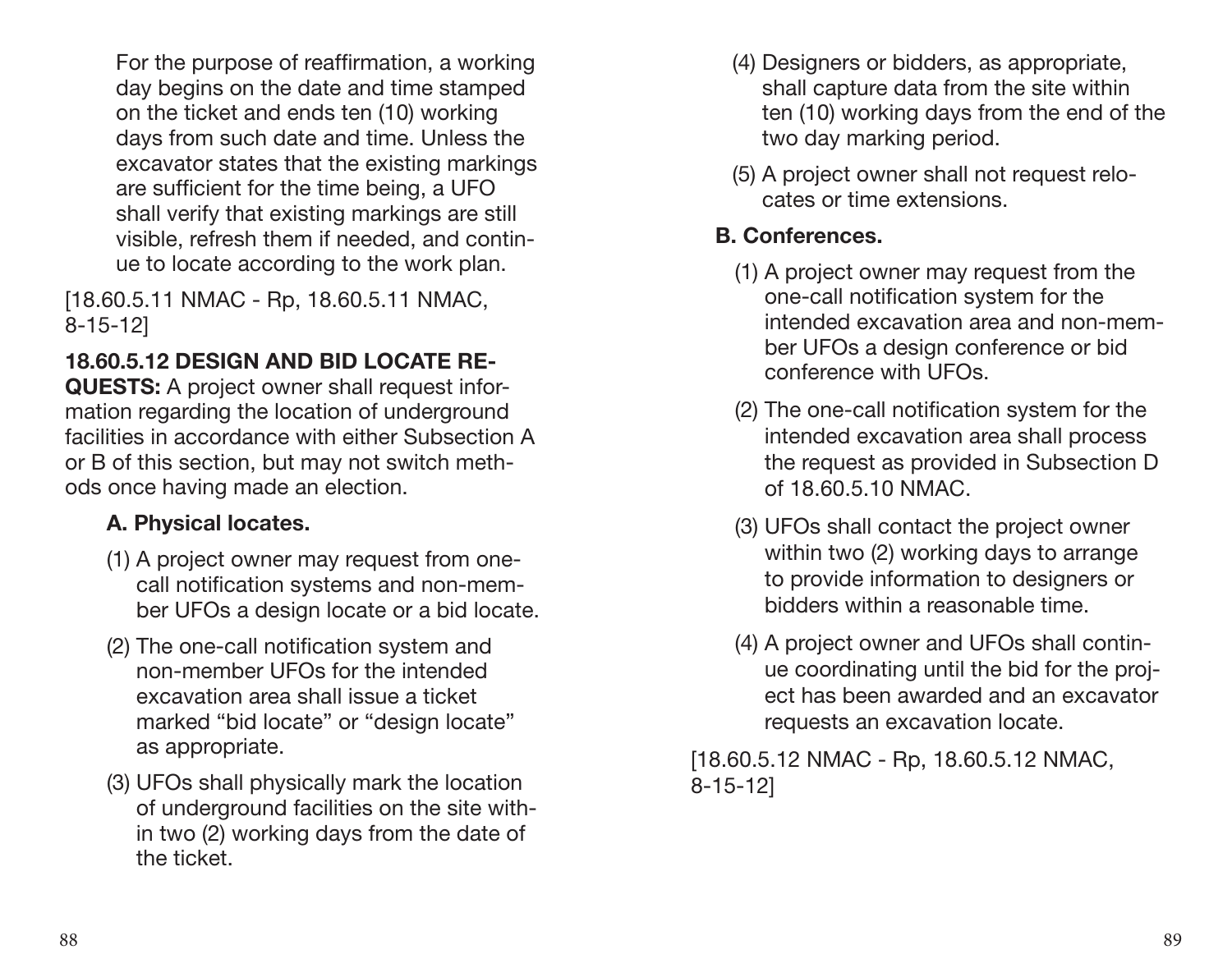#### **18.60.5.13 MARKING EXCAVATION SITES:**

**A. Excavators.** As provided under Subsection B of 18.60.5.10 NMAC, excavators shall mark all proposed excavation sites in accordance with American public works association (APWA) standards to improve communication between the excavator and UFO. In assessing administrative penalties for violation of the Excavation Damage Law, NMSA 1978, Section 62-14-1 et seq. and this rule, the commission may consider whether and how well an excavator marked a proposed excavation site.

#### **B. UFOs.**

- (1) A UFO shall mark underground facilities for excavation purposes in accordance with the APWA standards.
- (2) A UFO shall locate and mark its underground facilities within two (2) working days from the effective date of the ticket.
- (3) If it does not have underground facilities at the excavation site, a UFO may write "clear" or "no underground facilities" and the UFO's name at the site in the appropriate color. Alternatively, a UFO that is a member of the one-call notification system for the intended excavation area, or non-member UFO may contact the one-call notification system within two (2) working days to report it has no underground facilities in the proposed area of excavation.
- (4) The locate markings shall be valid for ten (10) working days from the end of the two (2) day marking period. For the purpose of excavation, a working day begins on the date and time stamped on the ticket and ends twelve (12) working days from such date and time.
- (5) If a UFO fails to mark its underground facility in accordance with the requirements of applicable laws, the UFO may be liable to the excavator in accordance with Subsection C of 62-14-5 NMSA 1978.

[18.60.5.13 NMAC - Rp, 18.60.5.13 NMAC, 8-15-12]

#### **18.60.5.14 IDENTIFYING UNDERGROUND FACILITIES FOR ROAD MAINTENANCE:** In

response to an excavation locate request for road maintenance, a UFO shall physically mark its underground facilities that are parallel to the road, as provided in Subsection A, and shall either physically mark or locate by marker its underground facilities that cross the road, as provided in Subsection B.

#### **A. Underground facilities parallel to road.**

A UFO shall physically mark the location of all underground facilities located parallel to the road to be maintained if the UFO deems the facilities to be in conflict with the road maintenance activity. If the UFO deems the facilities not to be in conflict with the road maintenance activity, then the UFO may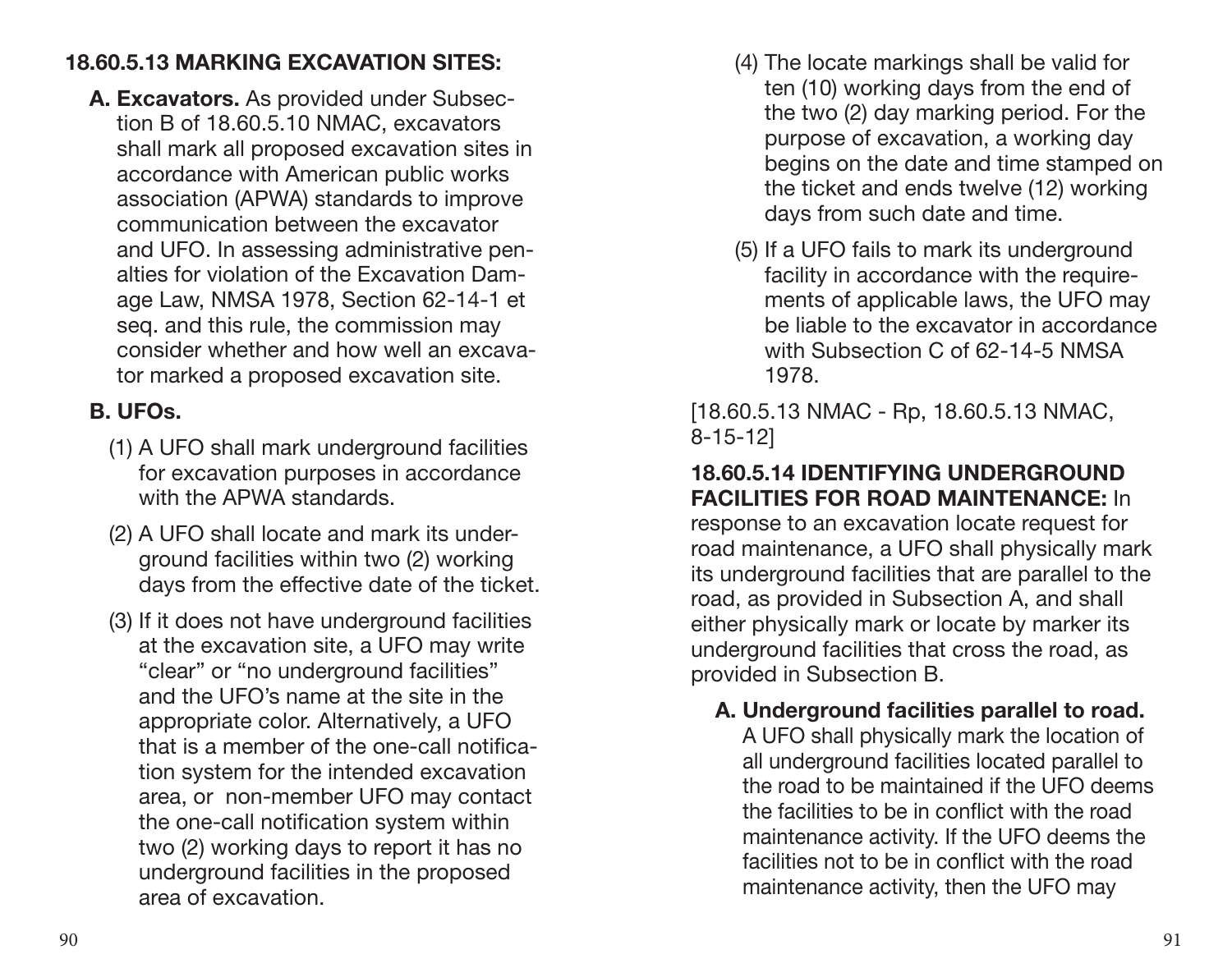"clear" the ticket with the excavator using the procedure set forth in 18.60.5.13 NMAC.

- **B. Underground facilities that cross the road.**
	- **(1) Physical locate.** A UFO may physically mark the location of all underground facilities that cross the road to be maintained if the UFO deems the facilities to be in conflict with the road maintenance activity. If the UFO deems the facilities not to be in conflict with the road maintenance activity, then the UFO may "clear" the ticket with the excavator using the procedure for positive response set forth in 18.60.5.13 NMAC.
	- **(2) Locate by marker.** Alternatively, a UFO may use a system of markers to indicate the location of underground facilities that cross the road to be maintained. Such markers shall:
		- (a) only be used to mark underground facilities that cross the road to be maintained and only for the purposes of road maintenance;
		- (b) be durable enough to withstand normal weathering;
		- (c) be the same APWA color as is designated for marking the UFO's type of underground facility; and
		- (d) have a decal on the marker specifying the depth of the underground facility at the marker.
- **C. Maintenance of markers.** A UFO shall be deemed to have failed to correctly mark its underground facility that crosses a road to be maintained unless it:
	- (1) ensures that the markers are in place;
	- (2) maintains a minimum twenty-four (24) inches of coverage over the underground facility that crosses the road;
	- (3) verifies the depth of its underground facilities at the markers at least annually; and
	- (4) ensures that the decal is visible and the information on it is readable.
- [18.60.5.14 NMAC Rp, 18.60.5.14 NMAC, 8-15-12]

## **18.60.5.15 EXCAVATION PROCEDURES:**

- **A. Pre-excavation.** Before excavating, an excavator shall determine whether all underground facilities have been marked.
	- (1) If all underground facilities have been marked and the two (2) working day marking period has expired, the excavator may begin excavating.
	- (2) If one or more underground facilities have not been marked, an excavator shall, prior to commencing excavation, call the one-call notification system for the intended excavation area if the UFO is a member of the onecall notification system to verify the area as "clear" or "no underground facilities."

#### **B. Excavation.**

(1) If, while excavating, an excavator observes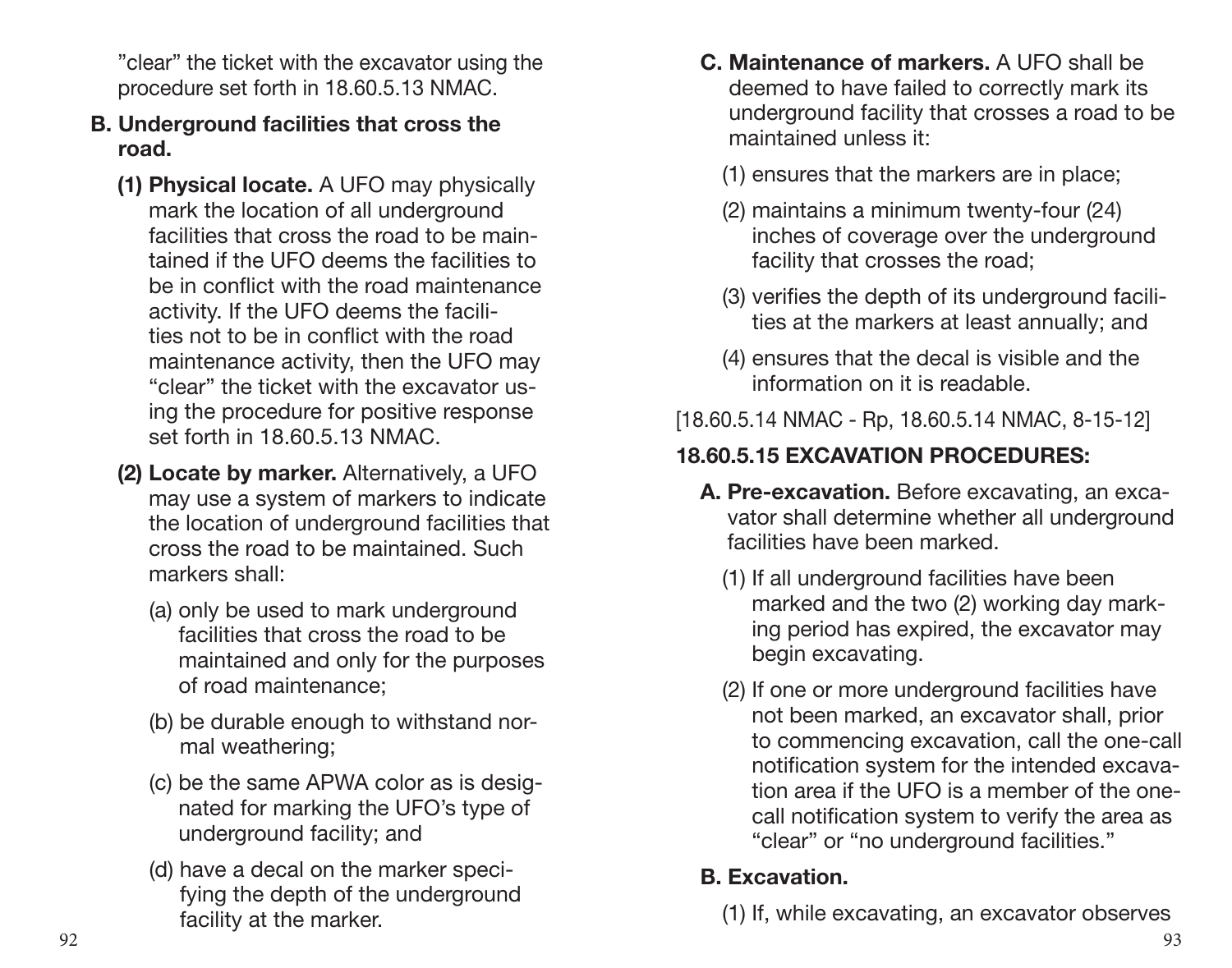evidence that an unmarked underground facility may exist, the excavator shall, before excavating in the immediate area of such evidence:

- (a) make a reasonable effort to identify and contact the UFO and wait until the UFO marks or clears the immediate area of the evidence; the UFO shall mark or clear the area within two (2) hours of contact or as expeditiously as possible if the excavation site is in a rural area; or
- (b) expose the underground facility by non-mechanical means or mechanical vacuum excavation methods.
- (2) If excavation activity cannot proceed without obliterating all or some of the markings made by a UFO, an excavator shall provide temporary offset marks or stakes to retain the information regarding the location of each UFO's underground facilities.
- (3) The requirement to clear a facility does not apply to the homeowner of a residential property.
- **C. Temporary suspension of excavation activity.** If staff determines that an excavation activity is not in compliance with the requirements of this rule, and that continued noncompliance may result in injury to persons or damage to property, staff may suspend the excavation activity until the excavation

activity is brought into compliance with the requirements of this rule and excavation conditions are safe.

[18.60.5.15 NMAC - Rp, 18.60.5.15 NMAC, 8-15-12]

**18.60.5.16 EMERGENCY EXCAVATION AND DAMAGE REPORTING PROCEDURE:** This section applies whenever damage to underground facilities or public infrastructure threatens or causes interruption of utility services or use of the public infrastructure.

- **A. Excavators.** An excavator who damages an underground facility while excavating shall exercise prudence and shall:
	- (1) stop excavating immediately;
	- (2) call 911 if appropriate and the operator of the damaged underground facility and 811 to report the damaged facility;
	- (3) secure the site and direct people and traffic a safe distance away from the site of the damage;
	- (4) not leave the scene until authorized by an emergency responder or the operator of the damaged underground facility; an excavator may leave the scene without such authorization only if the excavator has made reasonable, if unsuccessful, efforts to contact the affected UFOs and has safely secured the site;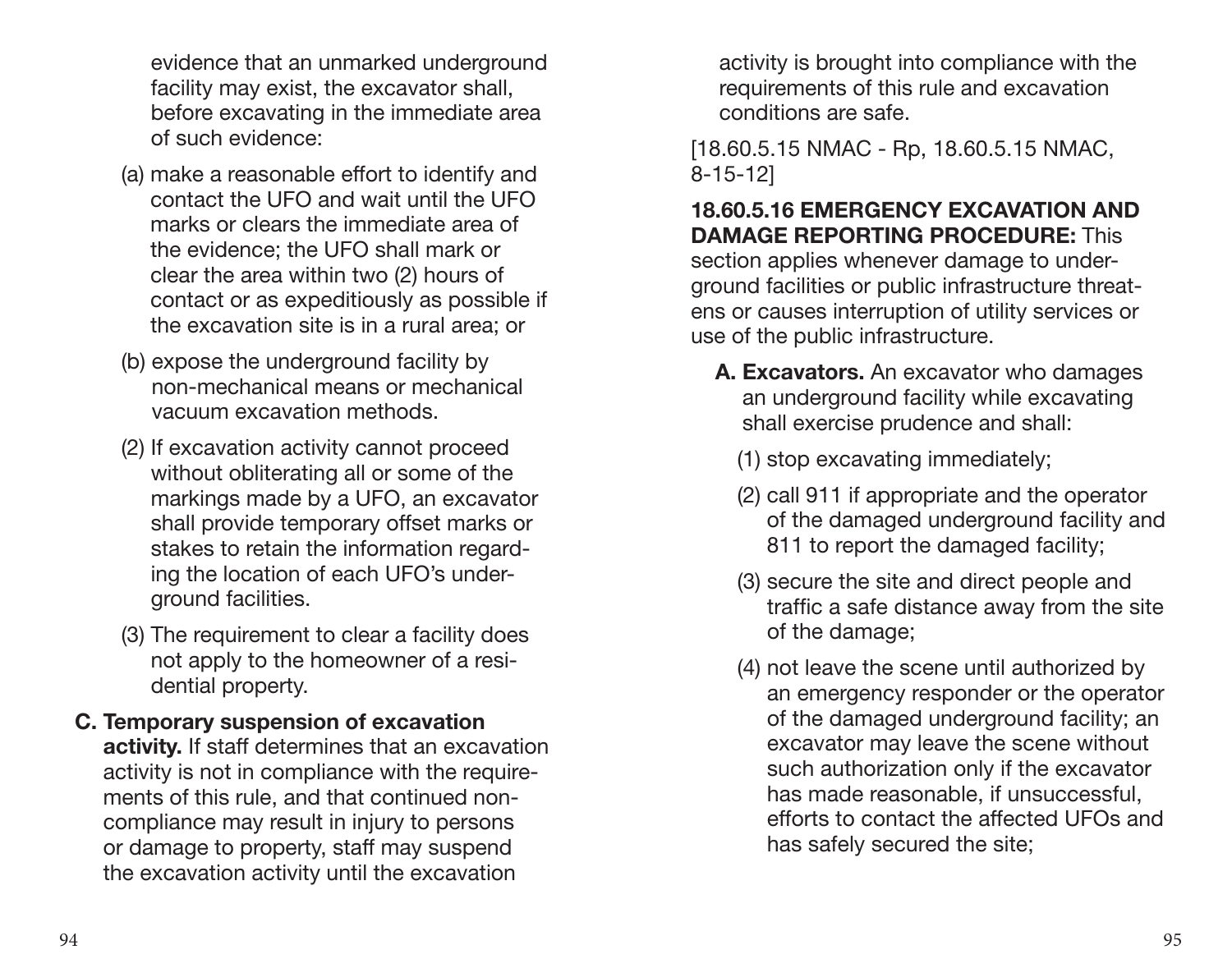- (5) not resume work within an unsafe distance of the damage until authorized by the operator of the damaged underground facility.
- **B. Operators of damaged underground facilities.** The operator of a damaged underground facility shall exercise prudence and shall:
	- (1) promptly respond to a report of damage to its underground facilities and travel to the site of the damage;
	- (2) while on the way to the site or at the site, call the one-call notification system for the excavation area to request an emergency locate;
	- (3) make the site safe and get the emergency situation under control;
	- (4) locate its own underground facilities as soon as practical, ideally within two (2) hours; and
	- (5) obtain an excavation locate ticket for repair work beyond resolution of the emergency situation.

## **C. Operators of damaged public infrastruc-**

**ture.** The entity responsible for the damaged public infrastructure shall:

- (1) call the one-call notification system for the excavation area to request an emergency locate;
- (2) obtain an excavation locate ticket for repair work beyond resolution of the

emergency situation.

- **D. One-call notification system.** A one-call notification system shall upon request:
	- (1) issue an emergency excavation notice which shall be valid until the emergency is resolved, or for forty-eight (48) hours, whichever is longer;
	- (2) issue a notice of a reported damage to each affected UFO.

[18.60.5.16 NMAC - Rp, 18.60.5.16 NMAC, 8-15-12]

**18.60.5.17 ABUSE OF THE LAW:** A person shall be deemed to have willfully failed to comply with this rule or Chapter 62, Article 14 NMSA 1978 and shall be subject to the penalties in Section 62-14-8 NMSA 1978 if the person:

- **A.** requests a locate for an area that cannot reasonably be excavated in ten (10) working days;
- **B.** provides misinformation or withholds information regarding the size of an excavation area;
- **C.** requests locates that unduly burden a onecall notification system or UFO;
- **D.** requests a locate for fraudulent reasons:
- **E.** fails to process locate requests or clears within the requisite time frame;
- **F.** fails to mark, or call in a clear for, its underground facilities within the requisite time frame;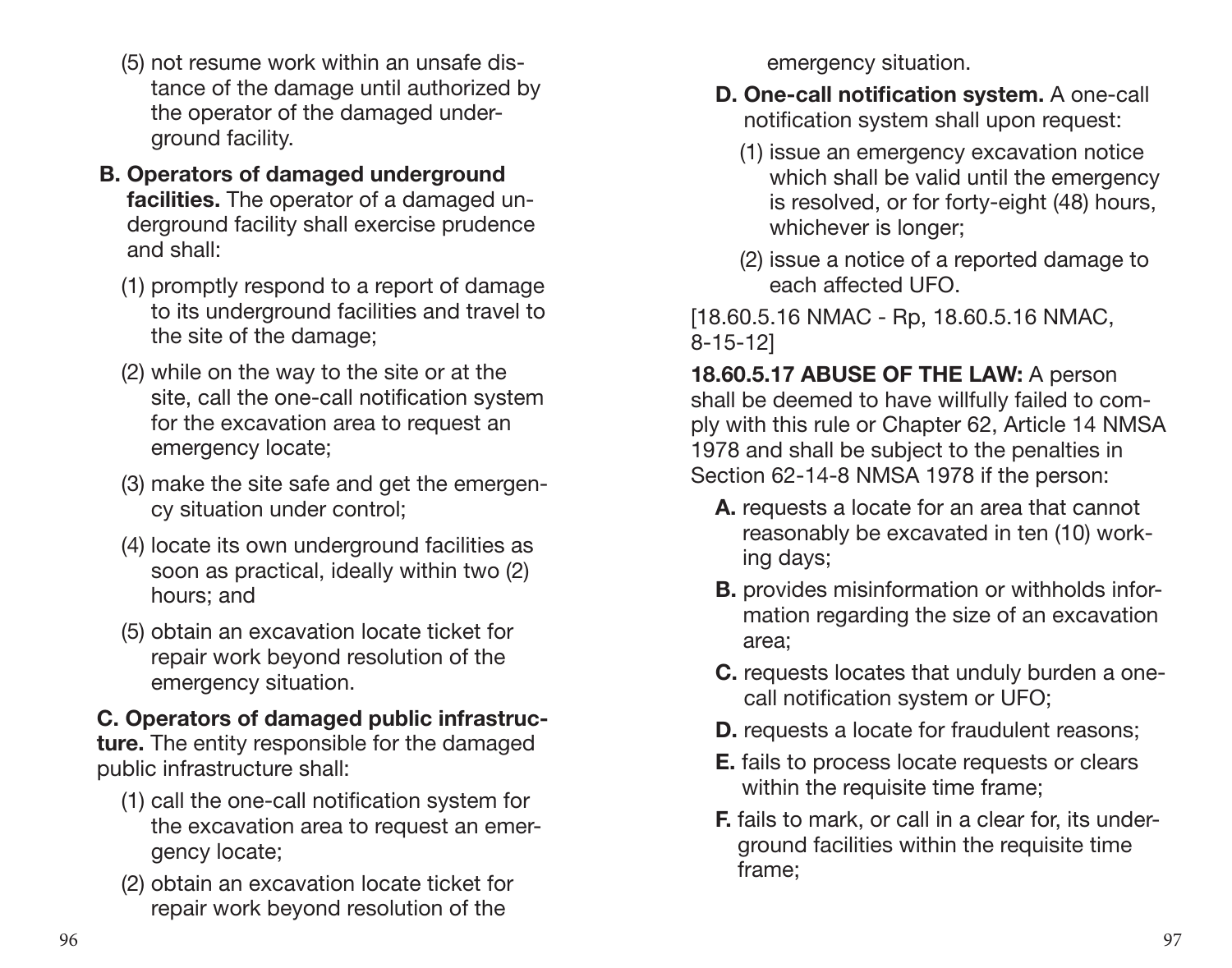- **G.** commences excavation prior to the expiration of the two (2) day notice period;
- **H.** obliterates markings at an excavation site without providing temporary offset marks or stakes;
- **I.** alters any record relating to excavation activity; or
- **J.** commits any other act that the commission determines violates Chapter 62, Article 14 NMSA 1978 or this rule.

[18.60.5.17 NMAC - Rp, 18.60.5.17 NMAC, 8-15-12]

#### **18.60.5.18 REPORTS OF THIRD PARTY DAMAGE:**

- **A.** A UFO shall report to the director any incident in which the owner or operator's underground facility is damaged. Such report, where practicable, shall be submitted using the commission's web site at: *www. nmprc.state.nm.us.* For purposes of this subsection, incident is to be taken in its general sense and is not to be restricted to the definition given in 49 CFR 191.3.
- **B.** The report shall be filled out in its entirety.
- **C.** The report shall be submitted by the 15th day of the month following the month of occurrence, or within thirty (30) days of occurrence, whichever is later.
- **D.** The UFO shall make available to the director within a reasonable time such other information or documentation as the

director may require regarding any incident reportable under this section.

[18.60.5.18 NMAC - Rp, 18.60.5.18 NMAC, 8-15-12]

#### **18.60.5.19 ALTERNATIVE DISPUTE RESOLUTION:**

- **A.** The commission encourages owners and operators of underground facilities and excavators to privately negotiate and settle disputes arising from excavation damage to underground facilities.
- **B.** In the event the parties are unable to resolve such disputes privately, any owner or operator of underground facilities or any excavator may request mediation or arbitration from the commission.
- **C.** Staff may participate in mediation or arbitration proceedings.
- **D.** In mediation and arbitration proceedings, persons shall be represented in accordance with the requirements of 18.60.4.11 NMAC.

[18.60.5.19 NMAC - Rp, 18.60.5.19 NMAC, 8-15-12]

#### **18.60.5.20 MEDIATION OF EXCAVATION DAMAGE DISPUTES:**

**A. Designation of mediator.** If any of the parties request mediation, the commission shall designate a mediator. The mediator may be a permanent or temporary em-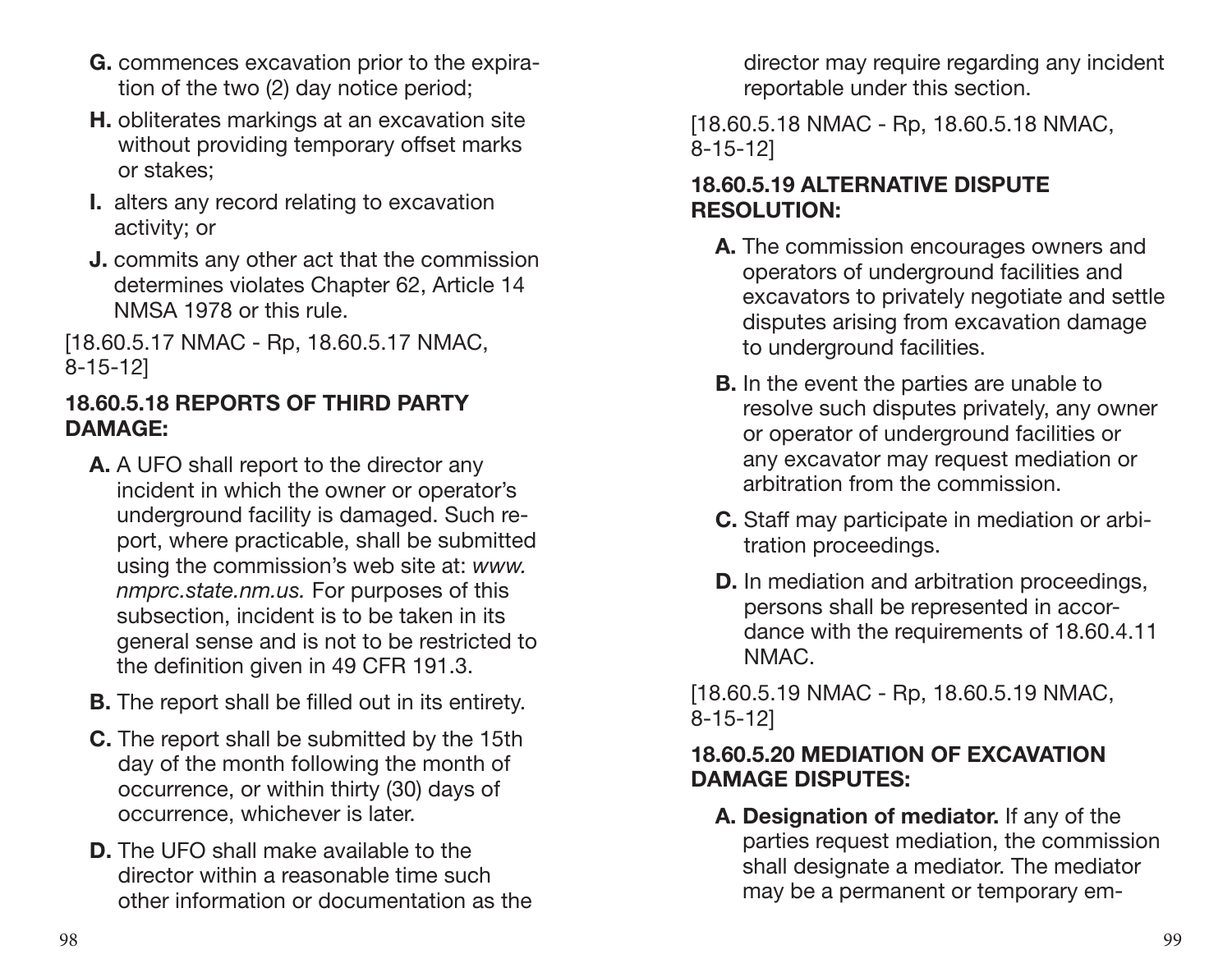ployee of the commission or another state agency or any other individual acceptable to the parties. If the parties request a mediator who is not an employee of the commission, the commission shall not approve the request unless the parties agree in writing to bear as their own the costs of obtaining the mediator's services. The mediator shall have no official, financial, or personal conflict of interest with respect to the issues in controversy, unless such interest is fully disclosed in writing to all parties at the time the mediator is assigned by the commission and all parties agree that the mediator may serve. The mediator shall not, subsequent to serving as a mediator in an excavation damage dispute, participate in any subsequent proceeding in the same cause as a hearing examiner, advisory staff, staff counsel or expert witness, or as an attorney, expert witness, or representative of any party to the proceeding.

**B. Duties of mediator.** The mediator shall notify the parties by telephone or mail of the time and place of the mediation conference, which will be held at commission offices unless otherwise directed by the mediator. The notice may direct the parties to send the mediator, but not other parties, their settlement positions and other necessary information that could facilitate the mediation conference, including the

results of staff's investigation of the damage. In addition, the mediator may require counsel to have their clients present at the mediation conference or accessible by telephone. The mediation conference shall be held within twenty (20) days of the date of the notice unless good cause is shown for an extension. If the parties are able to reach a settlement of their dispute, in appropriate cases the mediator shall assist the parties in preparing a written agreement to reflect that resolution. If the parties are unable to reach a complete settlement of their dispute, the mediator shall advise the parties that they may request arbitration or file an action for civil liability for damages in district court.

**C.** Inadmissibility of settlement offers. Offers of settlement and statements in furtherance of settlement made in the course of mediation are privileged and, except by agreement among all parties, shall not be admissible as evidence in any formal hearing before the commission nor disclosed by the mediator voluntarily or through discovery or compulsory process.

[18.60.5.20 NMAC - Rp, 18.60.5.20 NMAC, 8-15-12]

#### **18.60.5.21 BINDING ARBITRATION OF EXCAVATION DAMAGE DISPUTES:**

**A. Request for arbitration.** Any party to a dispute arising from excavation damage to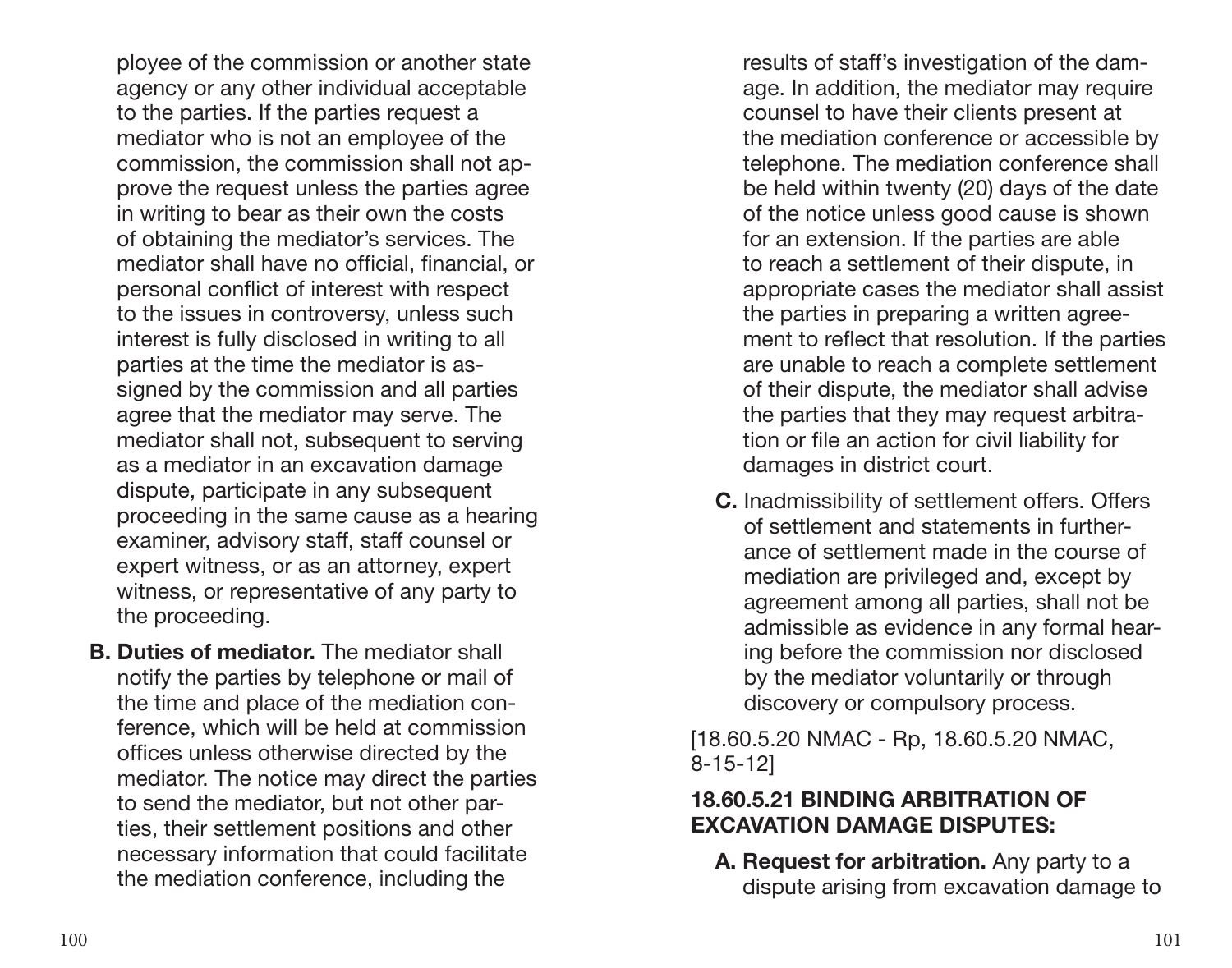underground facilities may request binding arbitration of the dispute. The request shall be in writing to the commission and shall include a concise statement of the grounds for the dispute, the remedy sought, and an acknowledgment that the requesting party agrees to be bound by the decision of the arbitrator. The commission shall forward the request for arbitration to all other parties and require that they submit a written response within ten (10) days of receipt of the commission's letter forwarding the request.

- **(1)** If the other parties agree to arbitration of the dispute, they shall include in their response to the commission a concise statement of their position with regard to the merits of the dispute and an acknowledgment that they agree to be bound by the decision of the arbitrator.
- **(2)** If the other parties will not agree to arbitration, they shall so state in their response.
- **(3)** If the other parties either fail to respond to a request for arbitration or do not agree to arbitration, the requesting party retains the right to proceed with an action for civil liability for damages in district court.
- **B. Designation of arbitrator.** If all parties agree to arbitration, the commission shall designate an arbitrator. The arbitrator may

be a permanent or temporary employee of the commission or another state agency or any other individual who is acceptable to the parties to the dispute. The designated arbitrator shall have no official, financial or personal conflict of interest with respect to the issues in controversy, unless such interest is fully disclosed in writing to all parties at the time of the commission's designation and all parties agree that the arbitrator may serve. The parties shall be required to indicate their consent in writing to the designated arbitrator within ten (10) days of the date of the commission's letter of designation. If the parties request an arbitrator who is not an employee of the commission, the commission shall not approve the request unless the parties agree in writing to bear as their own the costs of obtaining the arbitrator's services. Any employee of the commission designated to arbitrate a dispute under these provisions shall not participate in any subsequent proceeding in the same cause regarding excavation damage to underground facilities as a hearing examiner, advisory staff, staff counsel, or expert witness or as an attorney, expert witness, or representative of any party to the proceeding.

#### **C. Duties of arbitrator.**

**(1)** The arbitrator shall render a decision in the arbitration proceeding within sixty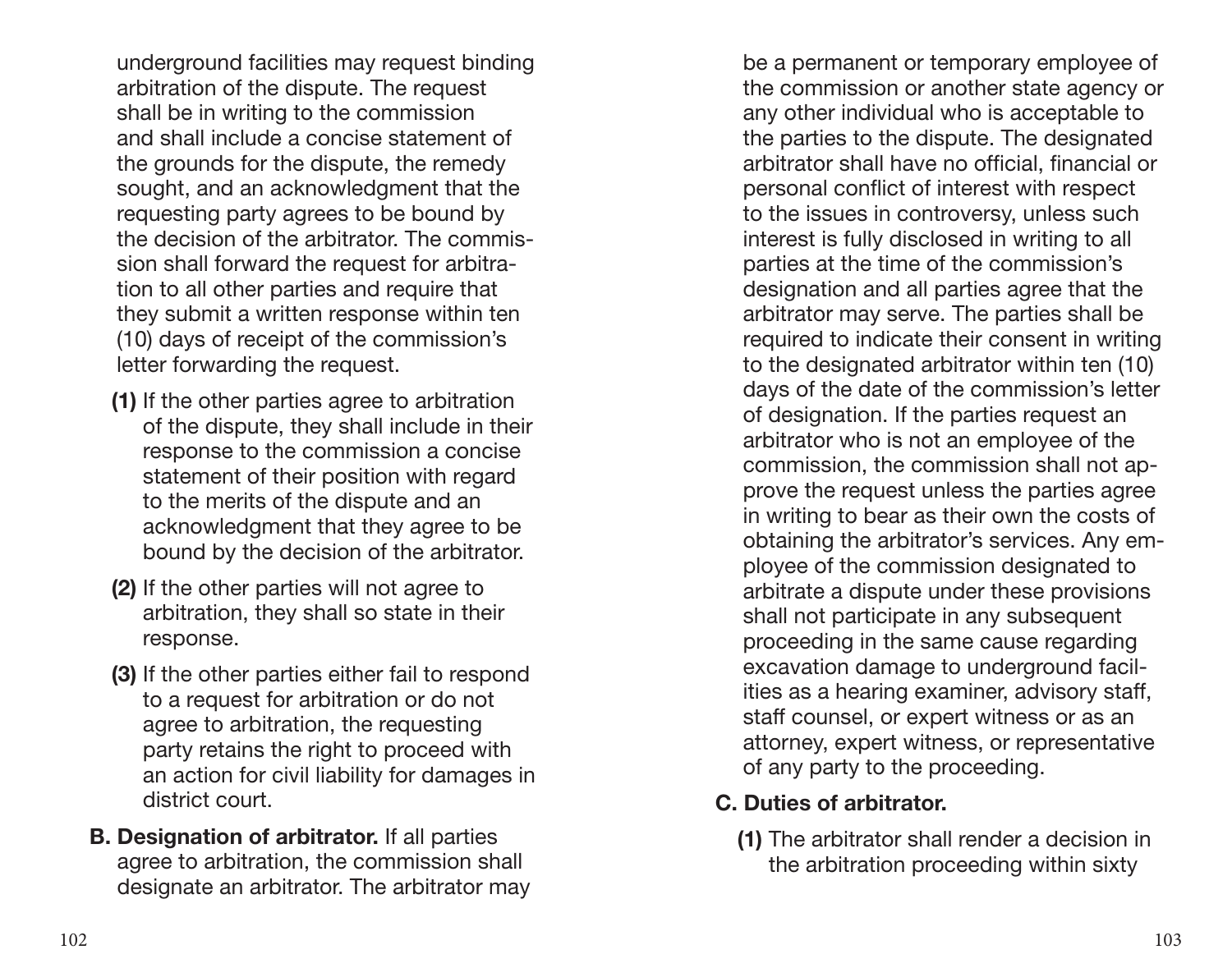(60) days of the date the parties approved the arbitrator, unless good cause exists to extend the time.

- **(2)** The arbitrator shall fix a time and place for an arbitration and shall serve notice of arbitration on all parties at least ten (10) days in advance of the arbitration. The arbitrator may issue subpoenas for the attendance of witnesses and for the production of books, records, documents, and other evidence and shall have the power to administer oaths. The parties may offer such evidence and produce such additional evidence as the arbitrator may deem necessary to an understanding and determination of the dispute. The arbitrator shall decide the relevancy and materiality of the evidence offered. The arbitrator shall give consideration to but shall not be bound by the New Mexico rules of evidence. No stenographic or electronic record will be made of the testimony at the hearing unless requested by a party, who shall bear the cost of the record.
- **(3)** The arbitrator shall permit discovery only if it will not unduly complicate, burden, or impede the expeditious and informal nature of the proceeding.
- **(4)** At the close of or soon after the hearing, the arbitrator will issue a brief written decision, which need not contain

findings of fact and conclusions of law. The arbitrator's decision will be binding on the parties, but will not be deemed a decision of the commission and shall have no precedential effect.

**D. Inadmissibility of settlement offers.** Unless agreed to by all the parties, no statements, admissions, or offers of settlement made during the course of arbitration proceedings shall be admissible as evidence in any formal proceeding nor shall the arbitrator disclose the same voluntarily or through discovery or compulsory process. Nothing in this section, however, shall preclude the arbitrator from issuing a brief written decision describing his conclusions and the bases for them.

[18.60.5.21 NMAC - Rp, 18.60.5.21 NMAC, 8-15-12]

#### **18.60.5.22 WAIVER OR VARIANCE FROM RULE REQUIREMENTS:**

- **A.** The commission may, in its discretion, waive or vary any requirement of this rule whenever the commission finds that such waiver or variance would be in the public interest.
- **B.** An excavator, one-call notification system, or UFO that cannot meet one or more of the requirements of this rule may petition the commission for a waiver or variance. The petition shall be in writing and shall include: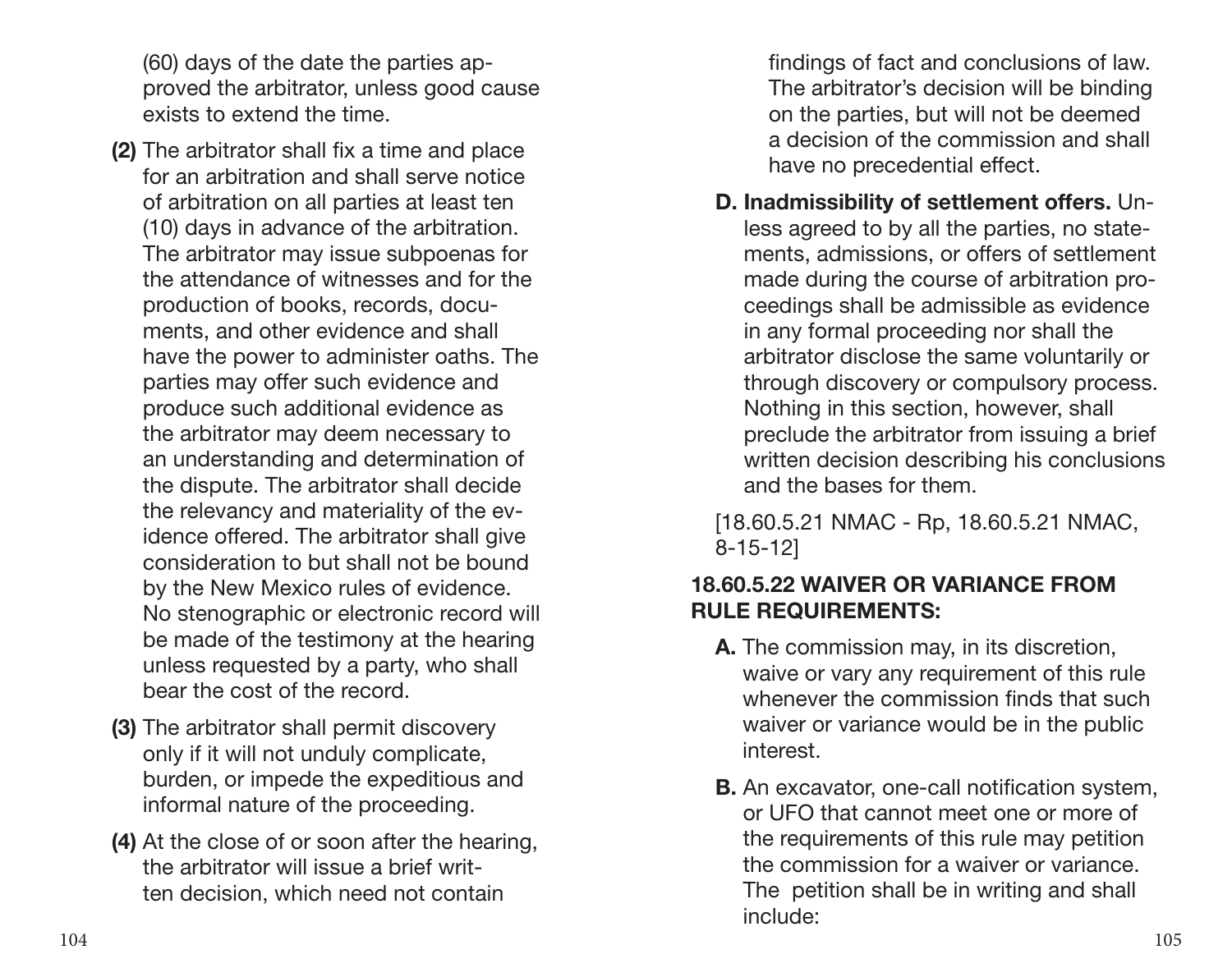- **(1)** a list of those requirements which the excavator, one-call notification system, or UFO wishes to have waived or varied;
- **(2)** an explanation and description of the specific conditions which prevent the requirement from being met; and,
- **(3)** a statement of steps already taken and to be taken, with projected time limits for each step, in attempting to meet the requirements.
- **C.** The commission may order a hearing on the merits of the petition.
- **D.** An excavator, one-call notification system, or UFO shall be required to comply with requirements it has petitioned to have waived or varied until the commission has issued an order on the merits of the petition, unless the commission or its designee grants an interim waiver of or variance from one of more of the requirements that are the subject of the petition.

[18.60.5.22 NMAC - Rp, 18.60.5.22 NMAC, 8-15-12]

#### **HISTORY OF 18.60.5 NMAC:**

#### **Pre-NMAC History:**

The material in this rule was derived from that previously filed with the State Records Center.

SCC 69-29, Order No. 2966, Cause No.516, filed 9-24-69.

SCC 71-2, Amended Order No. 2966, Cause No.516, filed 3-18-71.

SCC 72-1, Amended Order No. 3096, Cause No.516, filed 1-12-72.

SCC 77-2, Order No. 3096-C, Docket No.750, filed 3-4-77.

SCC 79-4, Regulations Relating to Minimum Safety Standards for the Transportation of Natural and other Gas by Pipeline, filed 6-27-79.

SCC 84-9-PL, Regulation for the Transportation of Natural and other Gas by Pipeline - Minimum Standards, filed 11-26-84.

#### **History of Repealed Material:**

18 NMAC 60.1, General Provisions; 18 NMAC 60.2, Reports Required for New Master Meters and Third Party Damage; 18 NMAC 60.3, Requirement of Filing of Procedural Manual; 18 NMAC 60.4, Classification and Repair of Leaks; 18 NMAC 60.5, Pipeline Safety Program Procedures; 18 NMAC 60.6, Transportation of Natural and Other Gas by Pipeline: Minimum Federal Safety Standards: Annual and Incident Reports; 18 NMAC 60.7, Transportation of Natural and Other Gas by Pipeline: Minimum Federal Safety Standards; 18 NMAC 60.8, Transportation of Hazardous Liquids by Pipeline; 18 NMAC 60.9, Pipeline Safety Regulations: Drugs & Alcohol Testing; 18 NMAC 60.10, Procedures for Transportation Workplace Drug & Alcohol Testing Programs (all filed 5-1-96) repealed 7-1-03.

18.60.5 NMAC, Pipeline Safety Excavation Damage Prevention, filed 6-27-06 - Repealed effective 8-15-12.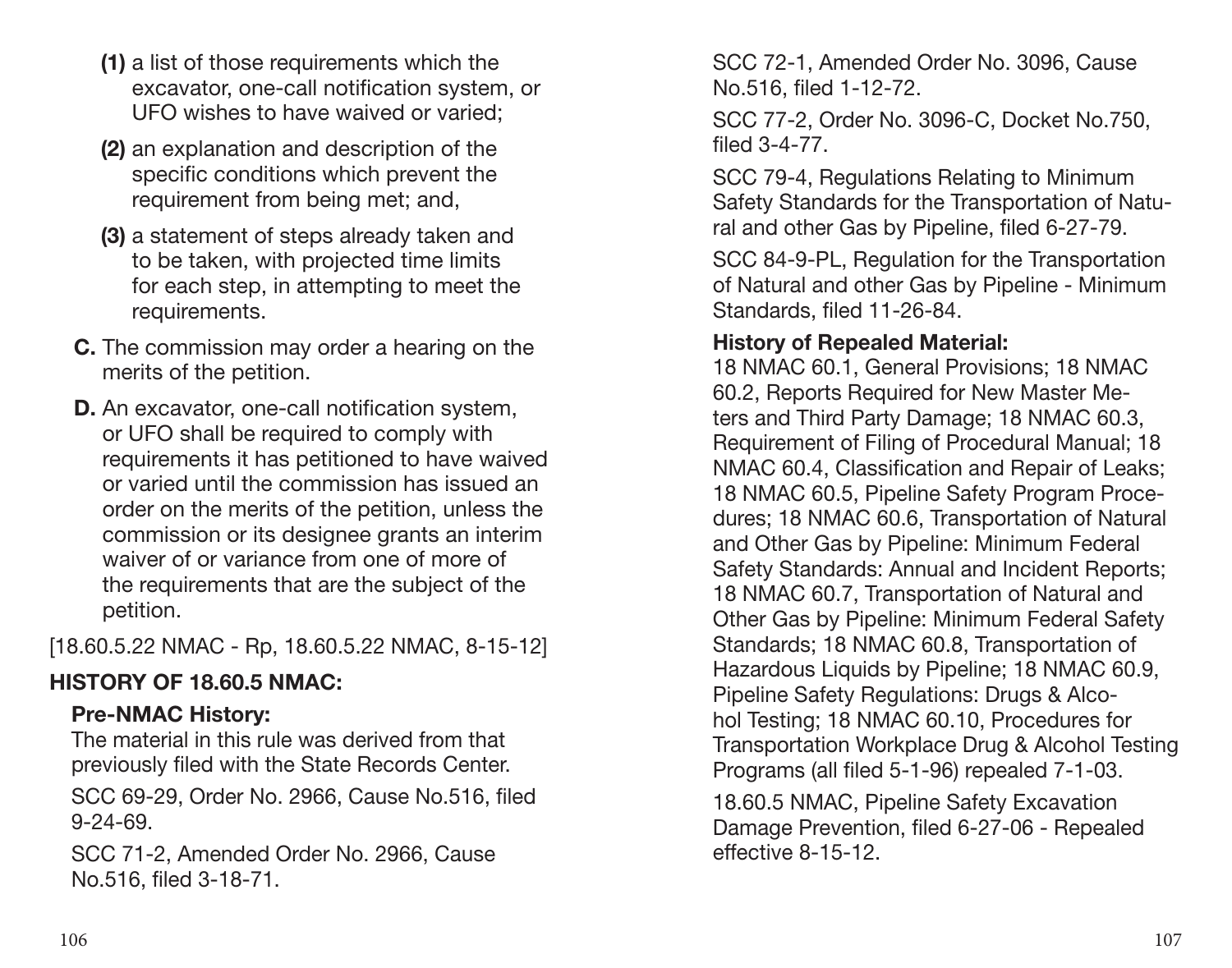#### <span id="page-55-0"></span>**Other History:**

SCC 84-9-PL, Regulation for the Transportation of Natural and other Gas by Pipeline - Minimum Standards, filed 11-26-84, was renumbered into first version of the New Mexico Administrative Code as 18 NMAC 60.1 through 18 NMAC 60.10, effective 6-5-96.

18 NMAC 60.1 through 18 NMAC 60.10 (all filed 5-1-96), were replaced by 18.60.2 NMAC, Pipeline Safety, effective 7-1-03.

Those **applicable portions** of 18.60.2 NMAC, Pipeline Safety (filed 6-16-2003) replaced by 18.60.5 NMAC, Pipeline Safety Excavation Damage Prevention, effective 7-17-06.

## APPENDIX C - MARKING GUIDELINES

**Recommended Marking Guidelines For Underground Utilities** 

**Adopted by APWA Board of Directors September 12, 2001** 

#### **The APWA Marking Recommendations Committee**

The APWA Marking Recommendations Committee was organized and operated under guidelines similar to those used by the Common Ground: Best Practices committees.

- Anyone on the committee could propose or recommend existing marking practices.
- Only those practices receiving a consensus of all committee members were included in the final recommendations.

The committee felt that the original name for the committee: "APWA Marking Standards Committee" be changed to the "APWA Marking Recommendations Committee." This change was agreed to by all committee members. Henceforth, all proposals from the committee will be referred to as recommendations versus standards.

- **1. "Utility lines will be indicated by markings using current APWA color codes. Markings should be 18"-24" in length and 2" in width."**
- **2. "The owner of a facility should be indicated by initials or by name in letters 6"**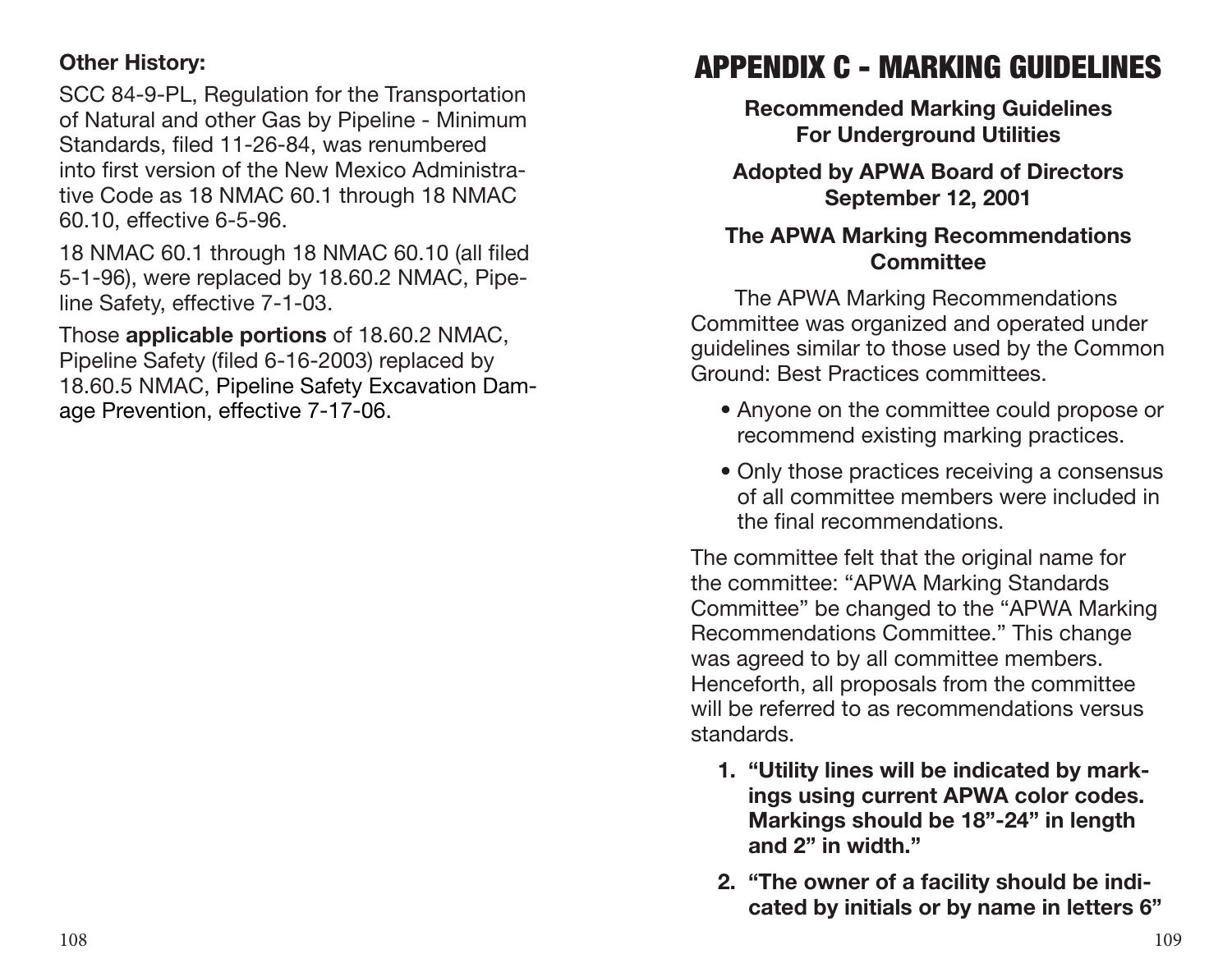**high at the beginning and end of the locate. On long locates the facility owner should be indicated every 100'."**

- **3. "When known, the total number of lines within the ground will be indicated."** The number of lines indicated should be based on the physical lines "that you could place your hands on. Multiple cables twisted together to form a single facility, as in the case of electric lines, would be considered one cable for locate purposes.
- **4. "If a facility is known to be present but the total number of lines for a facility cannot be determined a corridor marker may be used. The corridor marker should indicate the approximate width of the facility."** A marking resembling the letter "H" lying on its side will indicate the corridor marker.
- **5. "When known, the size of the line being located will be indicated. Line size will indicate the outside diameter of the pipe or structure. The oversized utility marking should indicate the approximate size of pipe or structure."** A mark resembling the letter "H lying on its side, bisected by line extending along its length will indicate the oversized utility marking. The committee discussions centered on indicating sizes of single physical structures such as gas lines, sewer lines, water lines, and storm drains.
- **6. "Duct structures, whether a single duct or multiple ducts, will be indicated by duct symbol indicating the approximate width of the duct structure."** The duct marker will be indicated by a marking resembling a diamond bracketed by two parallel lines. The committee did not state whether indicating size should extend to indicating size of duct structures (telecommunications, electric) or indicating pair count for telephone lines.
- **7. "When known, the pressure of a gas facility will be indicated."** Gas pressure will be indicated as either low pressure. intermediate high pressure or high pressure. The committee did not determine whether gas pressure would be indicated in instances of high pressure only or for all pressures. The committee did not determine whether the type of pipe should be indicated (plastic, steel, cast iron, etc.).
- **8. "When known, termination points, dead ends and stub outs should be indicated.**" The committee reviewed NULCA's recommendation, which resembles the letter "T" with drop downs.
- **9. "When there is a strong likelihood that marks may be destroyed offsets should be used."** Offsets are indicated on a permanent surface and are placed parallel to the running line of the facility. The offset should indicate the distance from the offset to the facility and should identify the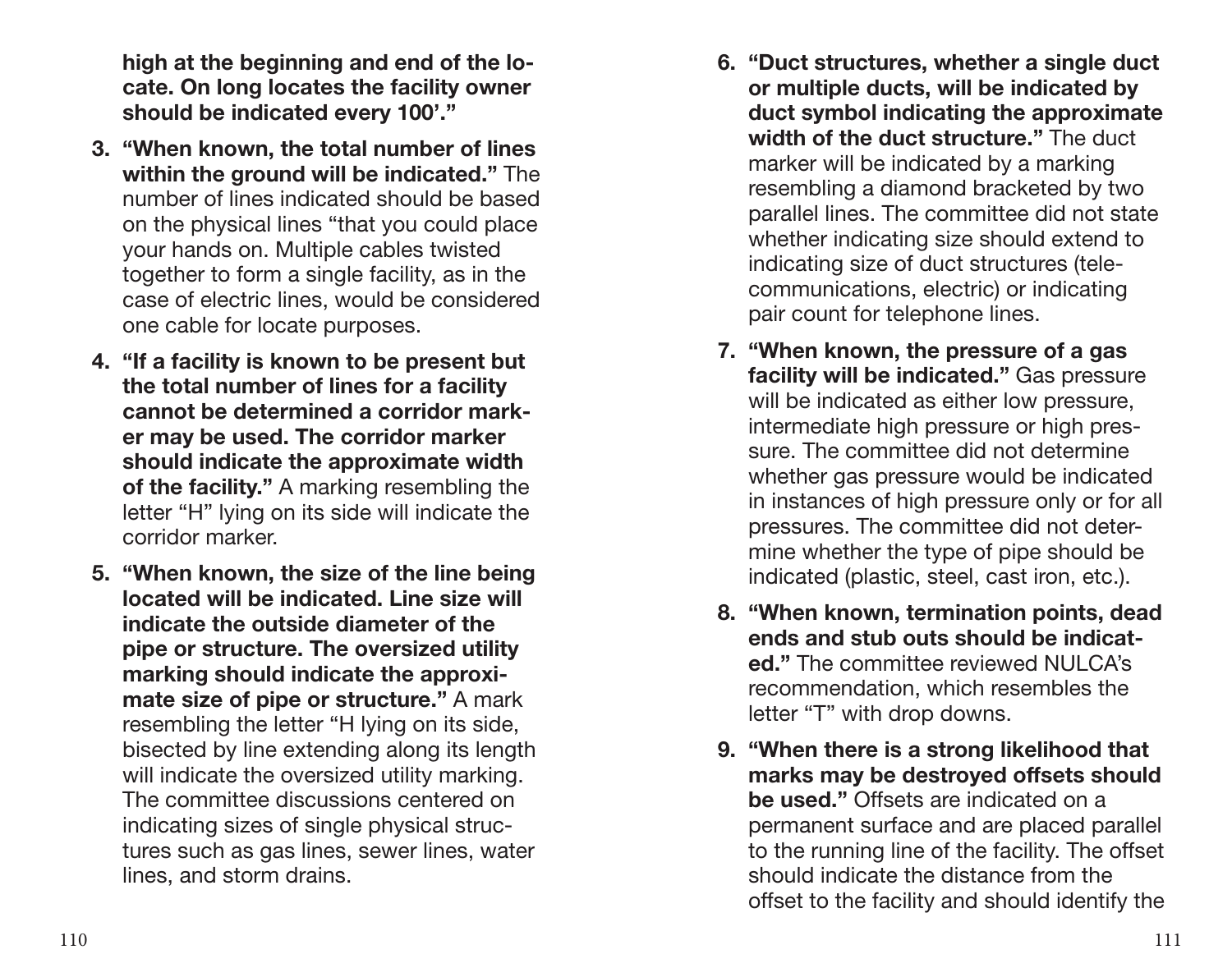facility owner and if necessary size of the facility.

The following issues were discussed but either a consensus could not be reached or further discussion was considered necessary:

- 1. How does a locator indicate that access could not be gained to a yard or location and the locate request could not be completed. This is usually due to locked fences, dogs or other physical obstructions. The committee felt that a marking standard for this issue would not be developed. Suggestions that would be acceptable included the use of door hangers (indicating that the locator needed access to the property) and/or telephone calls to the requester.
- 2. How and when do we indicate the presence of buried, abandoned facilities? Excavators felt that the utilities should indicate ALL facilities in the ground regardless of status. Utility records often do not indicate the presence of abandoned facilities. Access may not be available to abandoned facilities or those facilities may not be capable of being located. An additional issue is whether the abandoned facility should be identified as abandoned.
- 3. How to indicate the presence of electronic markers (EM s).
- 4. How to indicate the presence of buried splices, valves and manholes.

The following are samples on how the above suggestions would look:

Line Markings

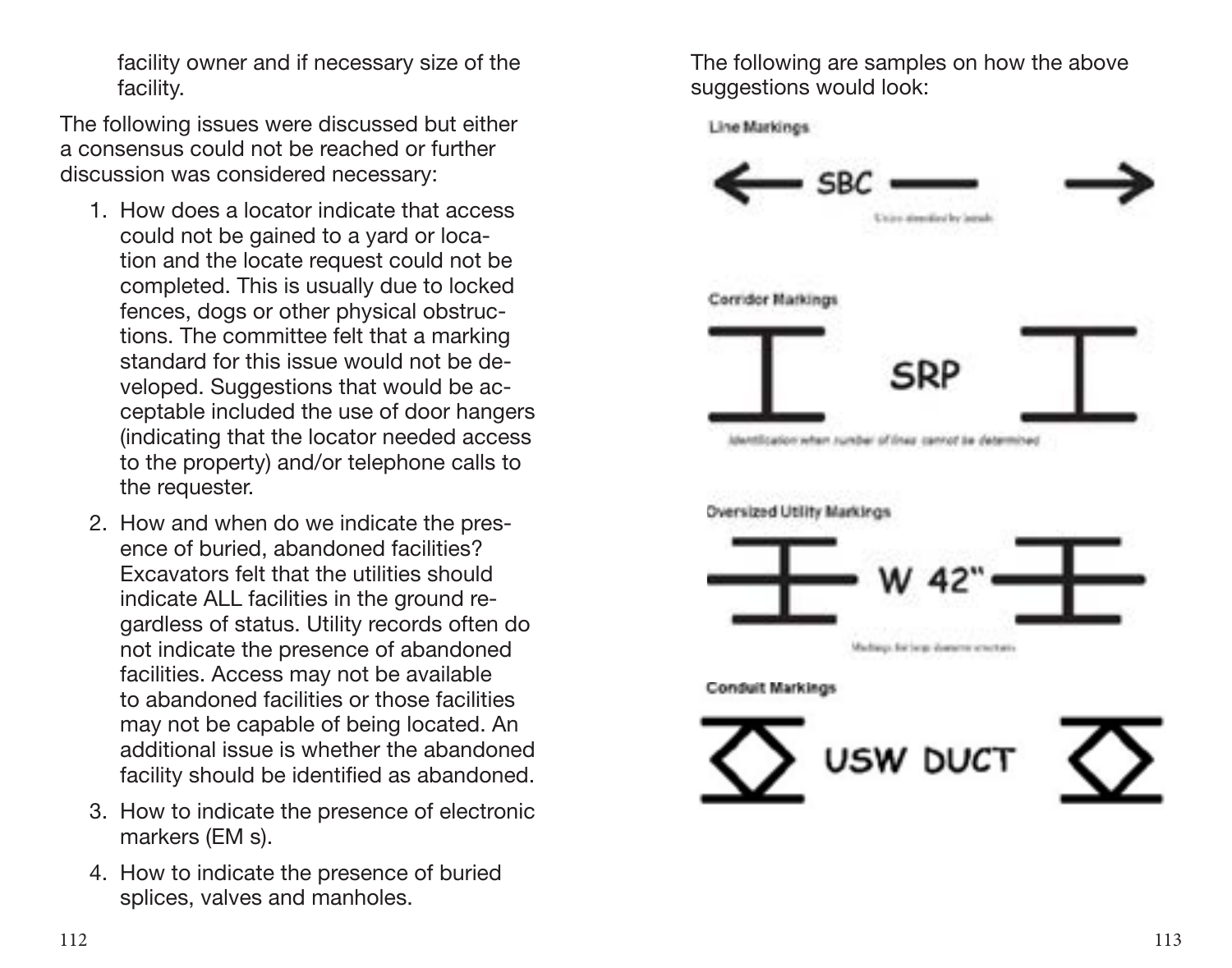<span id="page-58-0"></span>Marking Gas Lines - High Pressure SWG -8" HP STL.

Marking Termination Point, Dead End, Stub Outs



**Marking Offsets** 

Indicate - Facility parter, direction to utility and distance to facility

No Conflict (No utilities within the requested area)

NO/MCT



Proposed Markings - Consensus not reached by committee

**Electronic Marker** 

FM

Marking Buried Splices, Valves, Martholes



## APPENDIX D - WHITE LINING MARKING GUIDELINES

**Published White Lining Marking Guidelines**

#### **Prepared by NMRCGA's White Lining Mark ing Guidelines Committee - September 2012**

Recent Amendments to Rule 18.60.5.10 of the New Mexico Administrative Code (NMAC), Pipeline Safety Excavation Damage Preven tion, were adopted by the New Mexico Public Regulation Commission. One of the amendments mandates excavator white lining before request ing an excavation locate from the one-call notifi cation system. Specifically Rule 18.60.5.10-B (1) states, "...In every incorporated area, or when an excavation site cannot be clearly and adequately identified on the locate ticket, the excavator shall pre-mark the actual intended excavation route or site(s) in that area in accordance with American Public Works Association (APWA) marking guidelines to communicate to facility owners where the actual excavation will take place...". For the purpose of this Rule, "Incorporated area" is defined as, "any area within the limits of any in corporated city, town, or village with a population of ten thousand or greater."

Because the APWA marking guidelines are limited for the purpose of excavator white lining, at the request of Jason Montoya, NM Pipeline Safety Bureau Chief, the New Mexico Regional Common Ground Alliance formed a Committee to establish guidelines for excavator white lining.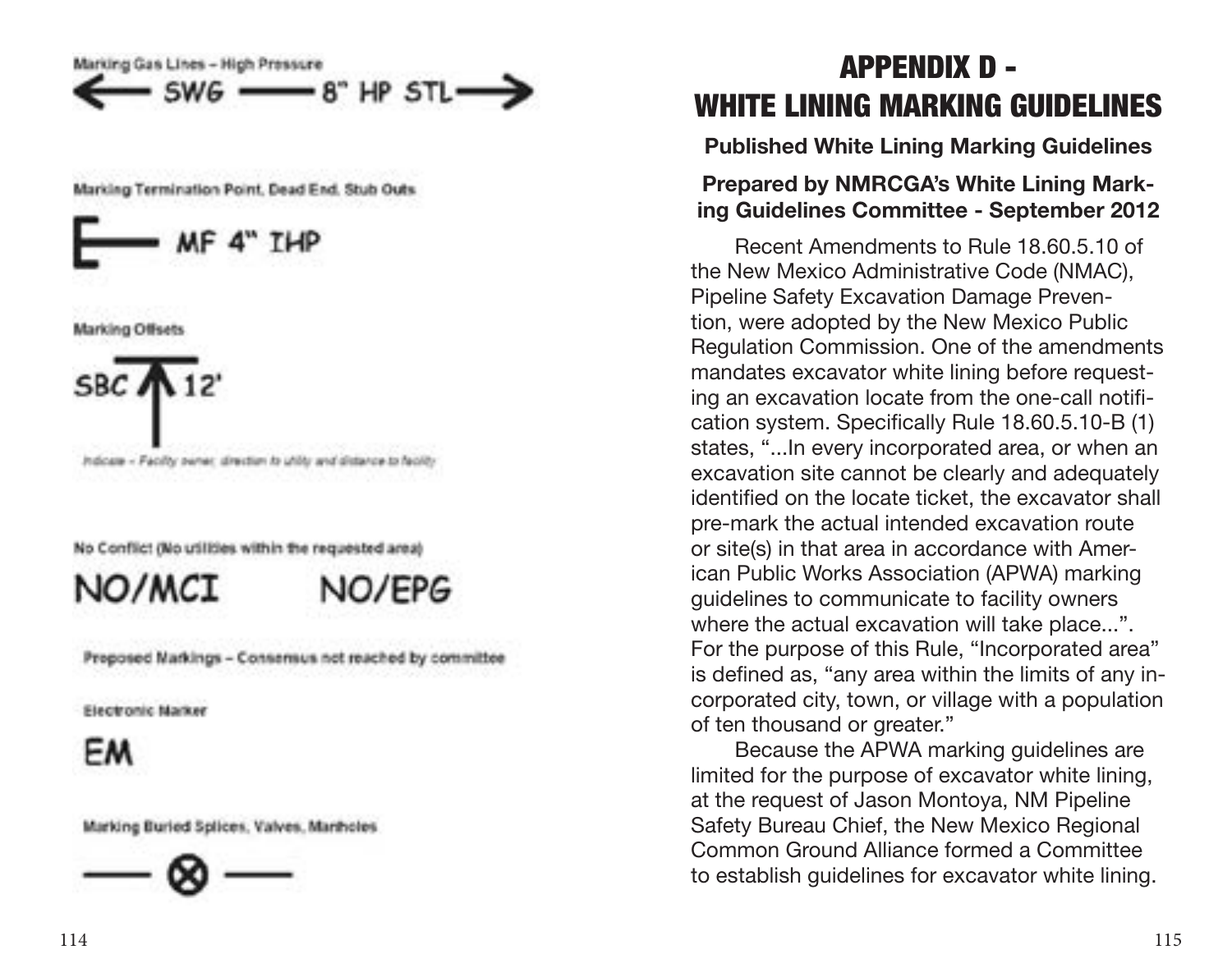The Committee met for the first time on June 28, 2012, at the offices of NM811. As a result of the meeting and through subsequent email exchanges, the Committee agreed on the guidelines stated below for excavator white lining in New Mexico.

Excavator white lining of proposed excavation routes or sites should be in accordance with the Common Ground Alliance Best Practices resources (Version 9.0 or updates) listed below:

- 1. Practice Statement 5-2, White Lining
- 2. Appendix B Guidelines for Excavation Delineations

In addition:

- 3. White marking tape, flagging on existing structures (e.g., well-head structure) or foliage is acceptable.
- 4. For pipelines, existing surveyed centerline markings with construction zone boundaries marked in white at 4' to 50' stations is acceptable.

White lining is a communication tool between the excavator and the locator. If a proposed excavation site is unclear after it has been white lined, locators are encouraged to immediately contact the excavator for clarification.

BEST PRACTICES CHAPTER 5—EXCAVATION *Practice Statement 5–2: White Lining: When the excavation site cannot be clearly and adequately identified on the locate ticket, the excavator designates the route and/ or area to be excavated using white premarking prior to the arrival of the locator.*

## Guidelines for Excavation Delineation51/

The following marking illustrations are examples of how excavators may choose to mark their area of proposed excavation. The use of white marking products (e.g., paint, flags, stakes, whiskers, or a combination of these) may be used to identify the excavation site.

#### *Single Point Excavations Markings*



Delineate in white paint the proposed area of excavation using a continuous line, dots marking the radius or arcs, dashes marking the four corners of the project, or dashes outlining the excavation project. Limit the size of each dash to approximately 6 in. to 12 in. long and 1 in. wide with interval spacing approximately 4 ft to 50 ft apart. Reduce the separation of excavation marks to a length that can reasonably be seen by the operator's locators when the terrain at an excavation site warrants. Dots of approximately 1 in. diameter typically are used to define arcs or radii and may be placed at closer intervals in lieu of dashes.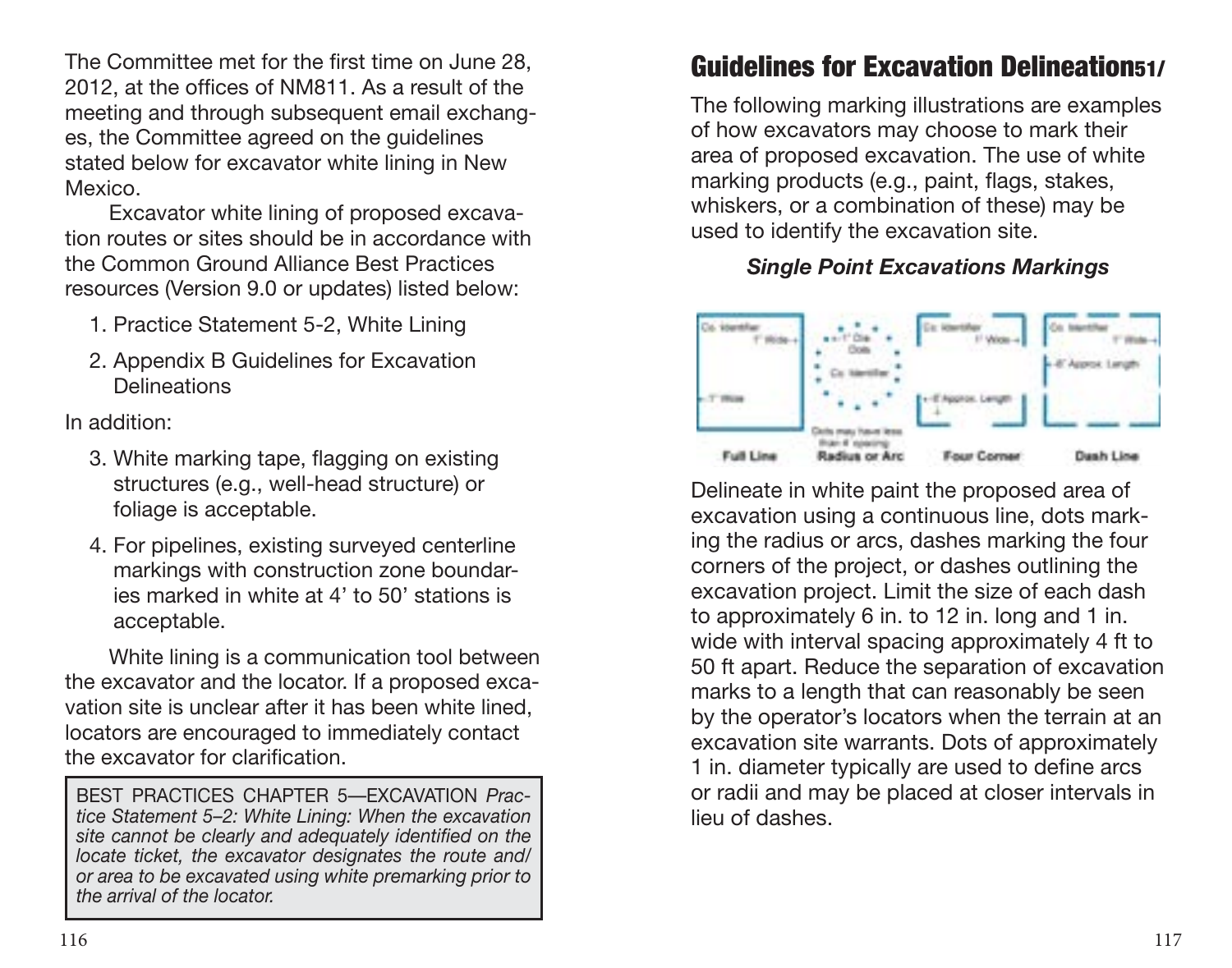#### *Single Stake Marking Center Point of Excavation Site*



51/ TR-2001-05: Amendment approved by the CGA Board on September 24, 2004

When an excavation site is contained within a 50 ft maximum radius or less, it can be delineated with a single stake that is positioned at the proposed center of the excavation. If the excavator chooses this type of delineation, they must convey that they have delineated the excavation site with a single stake at the center of the excavation and include the radius of the site in the notification to the one-call center. This single stake is white in color and displays the excavator's company identifier (name, abbreviations, or initials) and the radius of the excavation site in black letters on the stake or with a notice attached to the stake.

#### *Trenching, Boring, or Other Continuous-Type Excavations*



#### *Continuous Excavation Marking*

Mark in white paint the proposed centerline of planned excavation using 6 in. to 12 in.  $\times$  1 in. arrows approximately 4 ft to 50 ft apart to show direction of excavation. Reduce the separation of excavation marks to a length that can reasonably be seen by the operator's locators when the terrain at an excavation site warrants. Mark lateral excavations with occasional arrows showing excavation direction from centerline with marks at curb or property line if crossed. Dots may be used for curves and closer interval marking.



Delineate the proposed area of excavation using stakes, flags, or whiskers instead of spray paint to mark radius or arcs; the four corners of the project; or when outlining the excavation project. Limit the interval spacing to approximately 4 ft to 50 ft. Reduce the separation of excavation marks to a length that can reasonably be seen by the operator's locators when the terrain at an excavation site warrants. Stakes, flags, or whiskers provided to illustrate